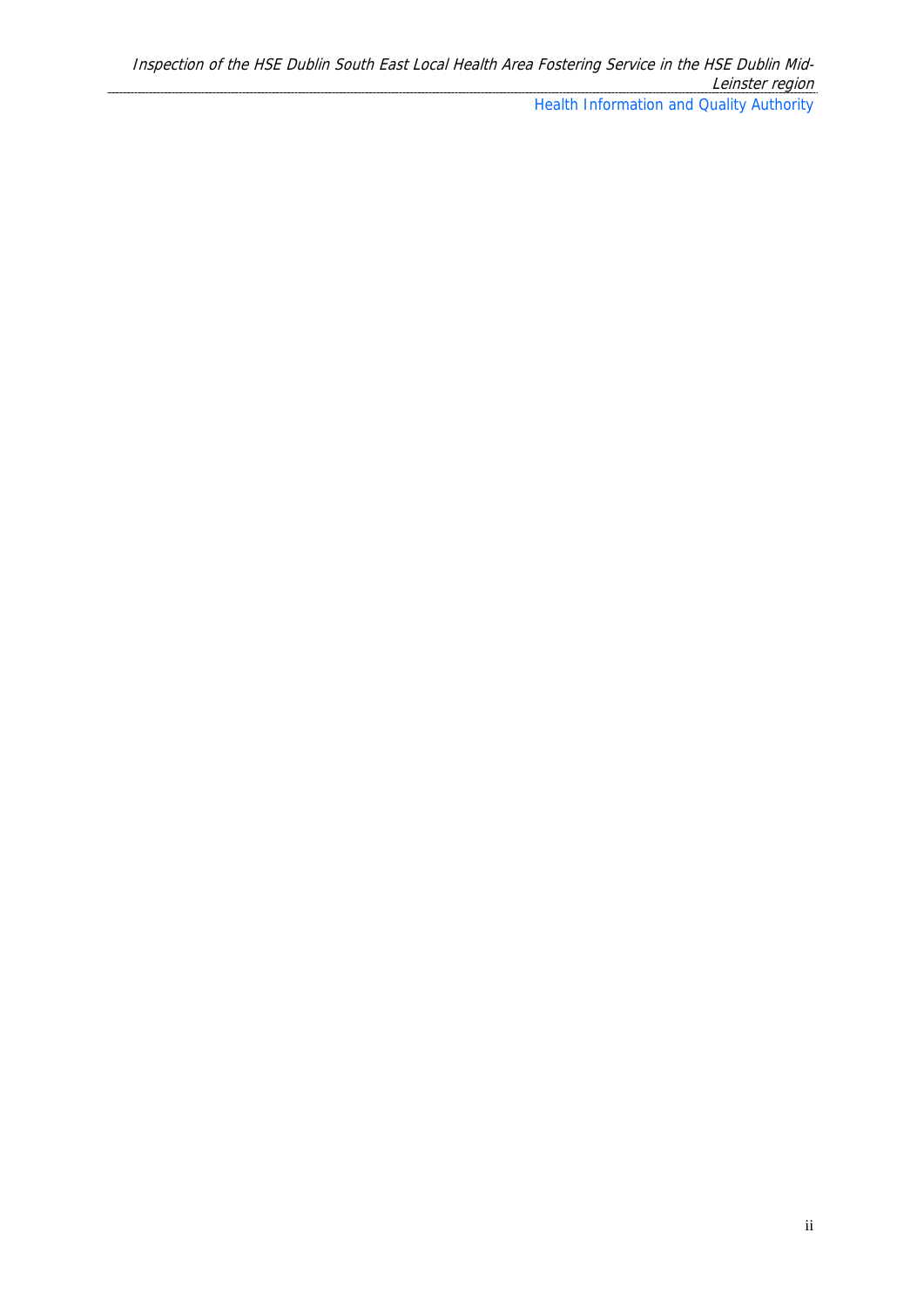| Service information:                                            |                                                                                                                  |                            |           |  |
|-----------------------------------------------------------------|------------------------------------------------------------------------------------------------------------------|----------------------------|-----------|--|
| Name of HSE local health<br>Area:                               | <b>Dublin South East</b>                                                                                         |                            |           |  |
| <b>Name of Integrated Service</b><br>Area:                      | <b>Dublin Mid-Leinster</b>                                                                                       |                            |           |  |
| <b>Type of HSE service:</b>                                     | <b>Foster Care</b>                                                                                               |                            |           |  |
| <b>Report ID number:</b>                                        | 572                                                                                                              |                            |           |  |
| <b>Announced or</b><br><b>Unannounced</b>                       | IХI<br>Announced<br>Unannounced                                                                                  |                            |           |  |
| <b>Type of inspection:</b>                                      | $\boxtimes$ Standard<br>Triggered<br>Targeted<br>Follow-up                                                       |                            |           |  |
| Legal authority to inspect:                                     | Section 69(2) Child Care Act 1991 as amended by Section<br>26 of the Child Care (Amendment) Act 2011             |                            |           |  |
| <b>Regulations governing HSE</b><br><b>Foster Care Services</b> | Child Care (Placement of Children in Foster Care) 1995<br>Child Care (Placement of Children with Relatives) 1995 |                            |           |  |
| <b>Relevant Standards</b>                                       | <b>National Foster Care Standards</b><br>Department of Health 2003                                               |                            |           |  |
| <b>Other key National</b><br><b>Guidance</b>                    | Children First National Guidance for the Protection and<br>Welfare of Children 2011                              |                            |           |  |
| <b>Governance structure:</b>                                    | Statutory reporting structure<br>M                                                                               |                            |           |  |
| Number of children in<br>foster care in the LHA                 | Relative: 27                                                                                                     | General foster<br>care: 56 | Total: 83 |  |
| <b>Number of children with</b><br>allocated social worker       | Relative: 25                                                                                                     | General foster<br>care: 55 | Total: 80 |  |
| <b>Number of carer</b><br>households                            | Relative: 24                                                                                                     | General foster<br>care: 44 | Total: 68 |  |
| <b>Number of households with</b><br>assigned link worker        | Relative: 22                                                                                                     | General foster<br>care: 41 | Total: 63 |  |
| <b>Dates of inspection</b><br>fieldwork:                        | 07-20 August 2012                                                                                                |                            |           |  |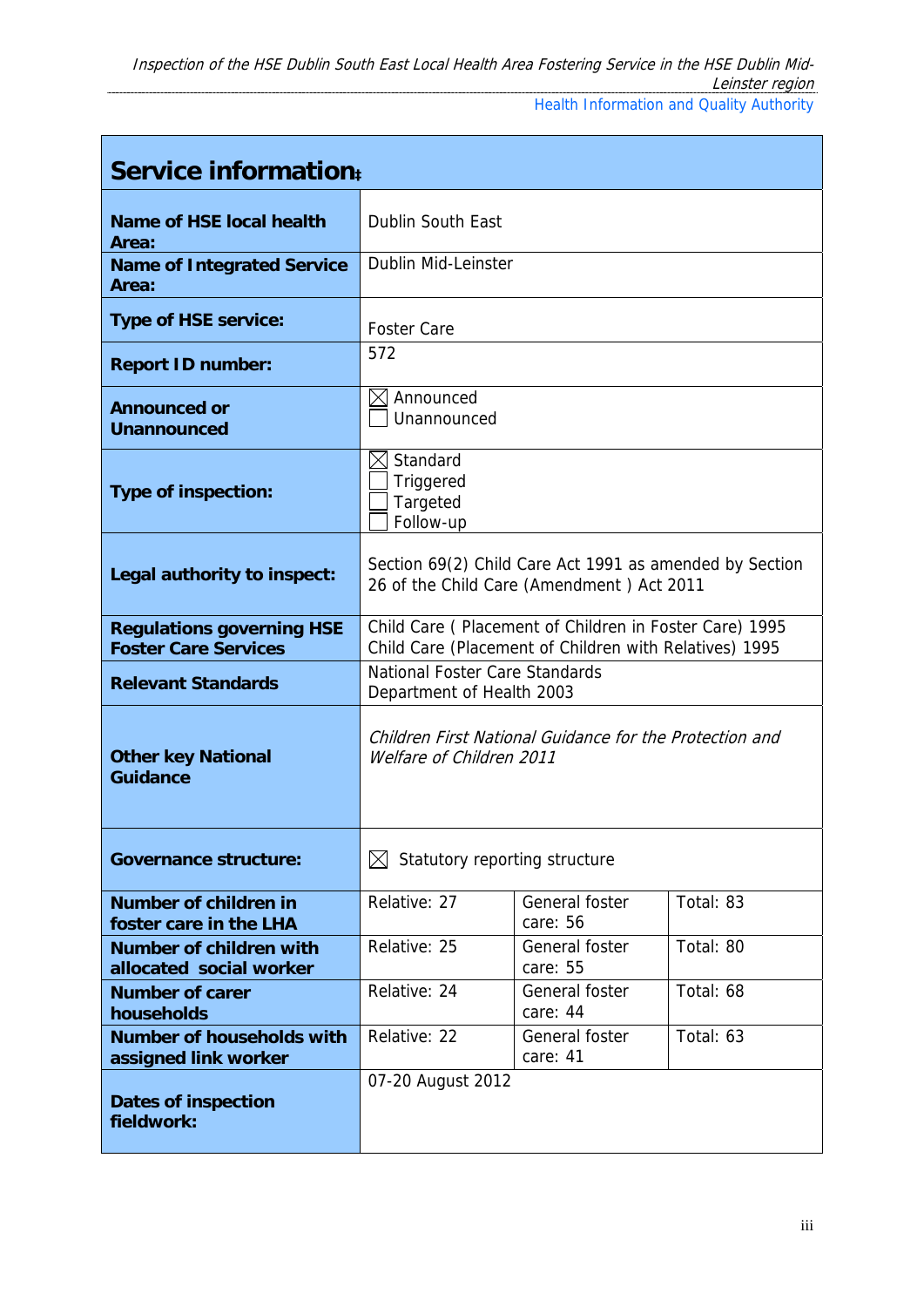| Lead HIQA inspector:                                                    | Orla Murphy                                                                                                    |
|-------------------------------------------------------------------------|----------------------------------------------------------------------------------------------------------------|
|                                                                         |                                                                                                                |
| HIQA support inspector(s):                                              | Eimear Short                                                                                                   |
| Date of last inspection:                                                | N/A First inspection of service                                                                                |
| Type of last inspection:                                                | Not applicable - first inspection of service<br>Announced<br>Unannounced<br>Triggered<br>Targeted<br>Follow-up |
| <b>ID number of last HIQA</b><br>inspection report for this<br>service: | $\boxtimes$ Not applicable - first inspection of service<br>Date:                                              |

‡ Data source: HSE Child and Family Services Template completed by Louth Meath LHA, at the request of the Authority as part of this inspection with amendments following verification by the Authority on site.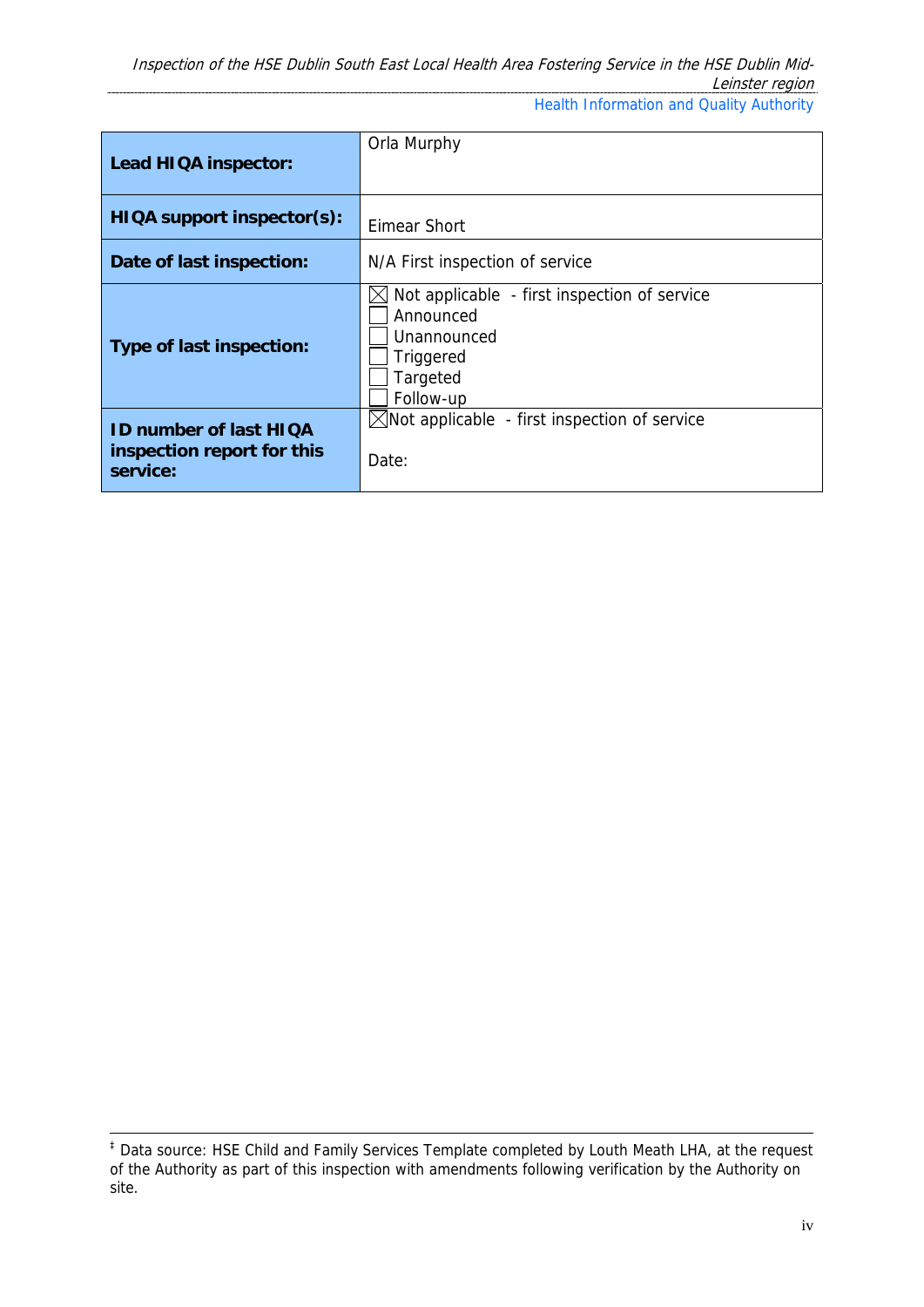# **Table of Contents**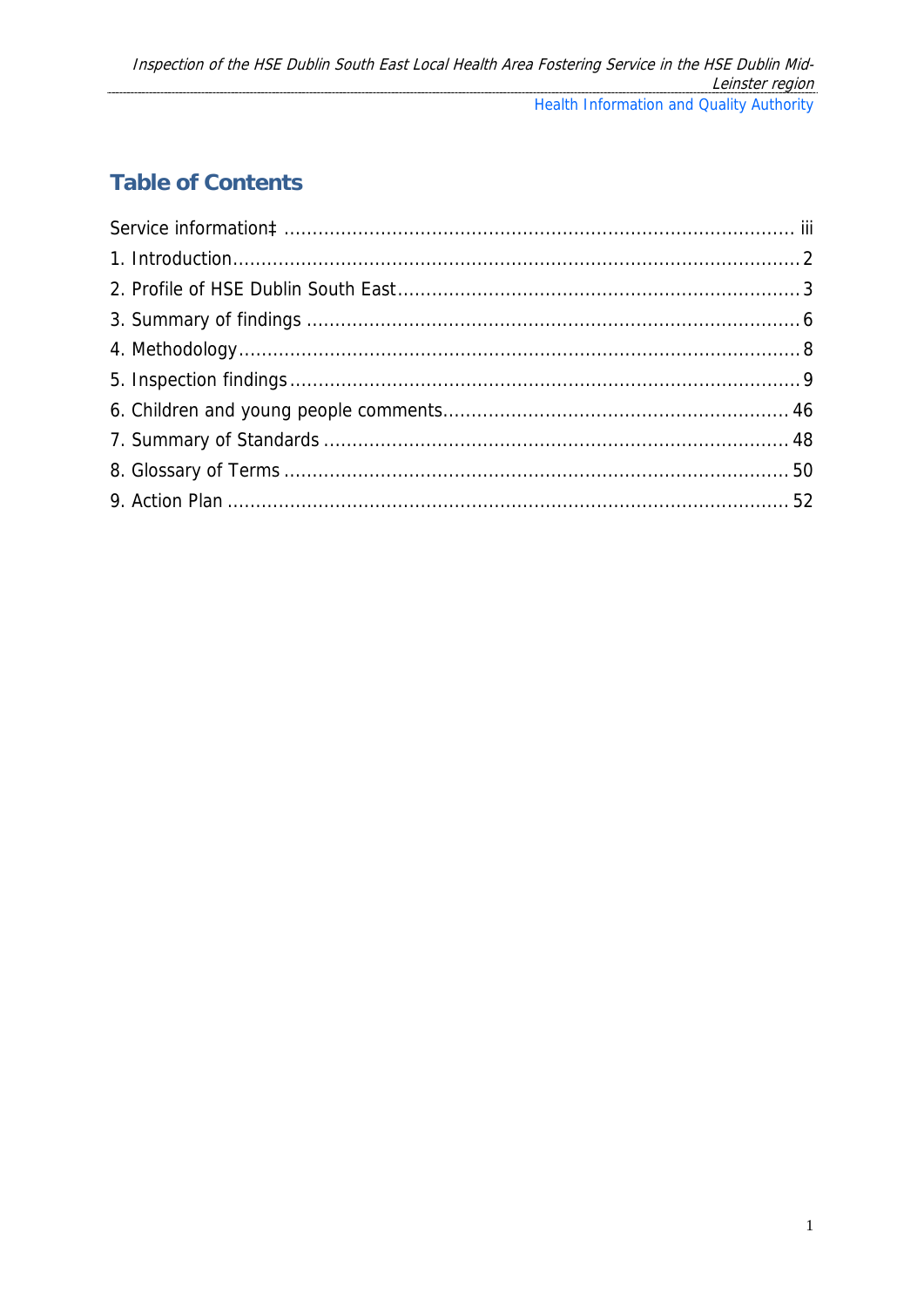# **1. Introduction**

The great majority of children in the care of the Health Service Executive (HSE) who require a care placement are placed in foster care, which is provided for in the Child Care Act, 1991 and regulated through the Child Care (Placement of Children in Foster Care) Regulations 1995 and Child Care (Placement of Children with Relatives) Regulations 1995 (referred in this report as the child care regulations). Once the child is in the care of the HSE, the HSE has responsibility for that child's care, welfare and upbringing. Children are generally placed in family situations, either with their relatives or with general foster carers.

The Health Information and Quality Authority (the Authority) is authorised by the Minister for Children and Youth Affairs under Section 69 of the Child Care Act, 1991 as amended by Section 26 of the Child Care (Amendment) Act 2011 to inspect foster care services provided by the HSE and to report on its findings to the Minister for Children and Youth Affairs.

The findings of the inspection are set out under nine outcome statements. These outcomes set out what is expected in foster care services and are based on the requirements of the Child Care Act 1991, the child care regulations and the National Standards for Foster Care 2003.

The inspection report is available to children, parents, carers, providers and members of the public, and is published on www.hiqa.ie in keeping with the Authority's values of openness and transparency.

The inspection findings highlight areas of good practice as well as areas where improvements are required. The completed report and subsequent reports on actions taken by the HSE to meet the recommendations will be issued to the Minister for Children and Youth Affairs. The report is available to members of the public and is published on our website www.hiqa.ie

# **Acknowledgements**

Inspectors wish to thank the foster carers, children and parents for the openness with which they embraced the inspection process and welcomed inspectors into their homes. Inspectors also wish to acknowledge the cooperation of the members of HSE Children and Family Services and senior managers in the LHA.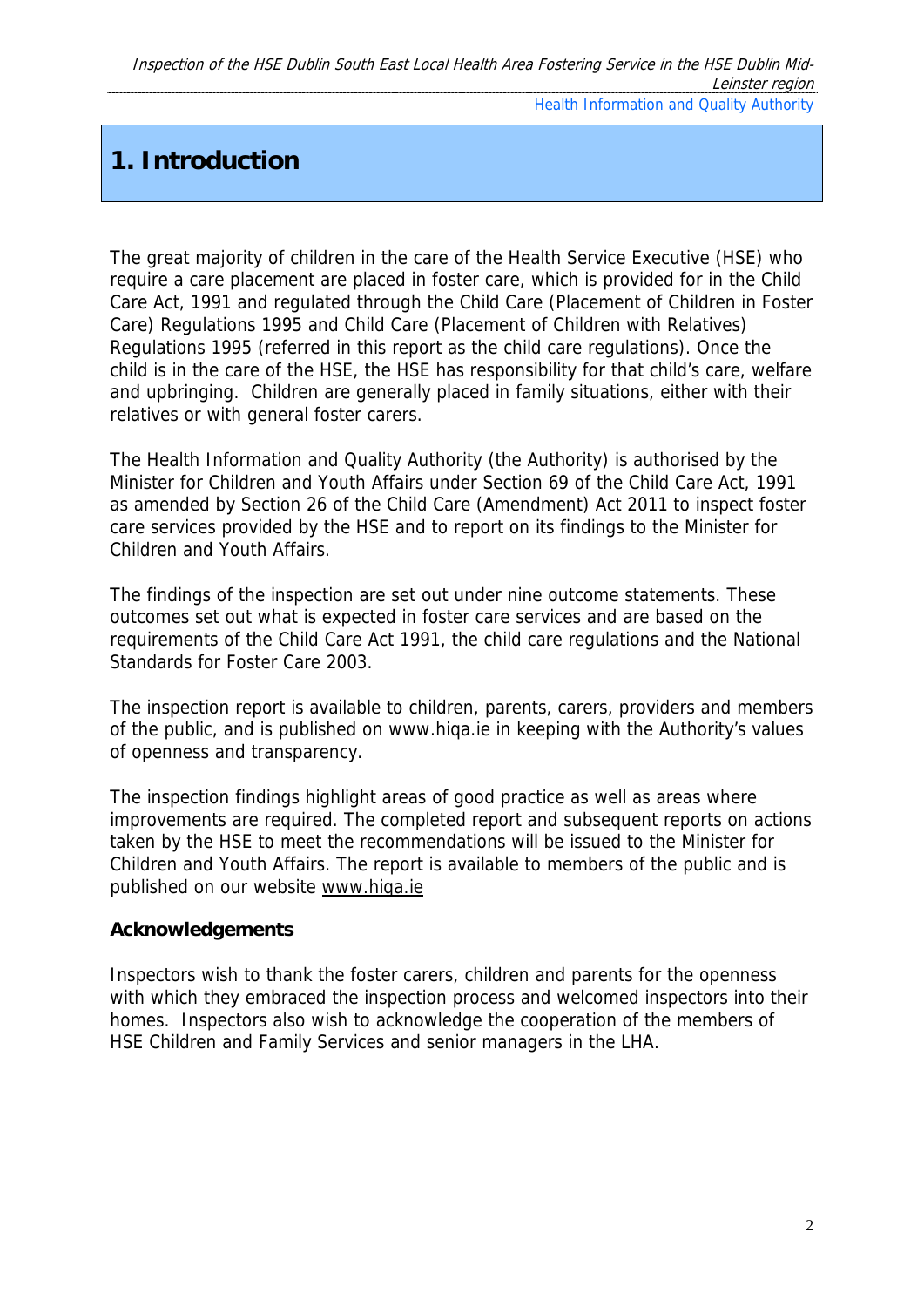# **2. Profile of HSE Dublin South East**

Dublin South East Local Health Area (LHA) covers the communities of Sandymount, Ballsbridge, Ranelagh, Donnybrook, Milltown, Dundrum, Ballinteer, Sandyford and Kiltiernan and provides a wide range of services through the LHA. HSE Dublin South East is one of three local health areas in a wider Integrated Service Area, Dublin Mid-Leinster. The other two local health areas in Dublin Mid-Leister are Wicklow and Dublin South.

According to the *HSE Review of Adequacy Report 2008*<sup>\*</sup>, Dublin South East LHA, had a child population of 20,440 and had 102 children in care which was the sixth lowest number of children out of the 32 LHAs in Ireland.

There are many areas of deprivation located within the wider Dublin Mid-Leinster Region. According to the National Deprivation Index for Health and Health Services Research (SAHRU Technical report December 2007) some 45.5% of the 803,719 persons living in the most deprived Electoral Divisions (EDs) are in the Greater Dublin Region comprising Dublin City and Counties Wicklow and Kildare. In addition, of the 50 most deprived EDs nationally, 12 are located in the Dublin Mid Leinster region. This presents additional challenges for the region in the provision of health and personal social services to the community (HSE Dublin Mid-Leinster Regional Service Plan 2012). There is considerable difference in the relative affluence and deprivation between various parts of the city. The most affluent parts are situated towards the south and south east of the city (Hasse; Key profile for Dublin City www.pobal.ie).

Each HSE local health area throughout the country – former community care areas – has a social work department. The department may comprise of a number of social work teams, each led by a social work team leader, under the direction of a principal social worker.

In this LHA the social work service was provided by five separate teams:

- **the Duty and Initial Assessment Team**
- **the Children in Care and Further Assessment Team (1)**
- **the Children in Care and Further Assessment Team (2)**
- **the Children in Care and Further Assessment Team (3)**
- **the Fostering Team.**

-

<sup>\*</sup> This is the most recently published child population data broken down by LHA. Subsequent HSE adequacy reports publish data by region.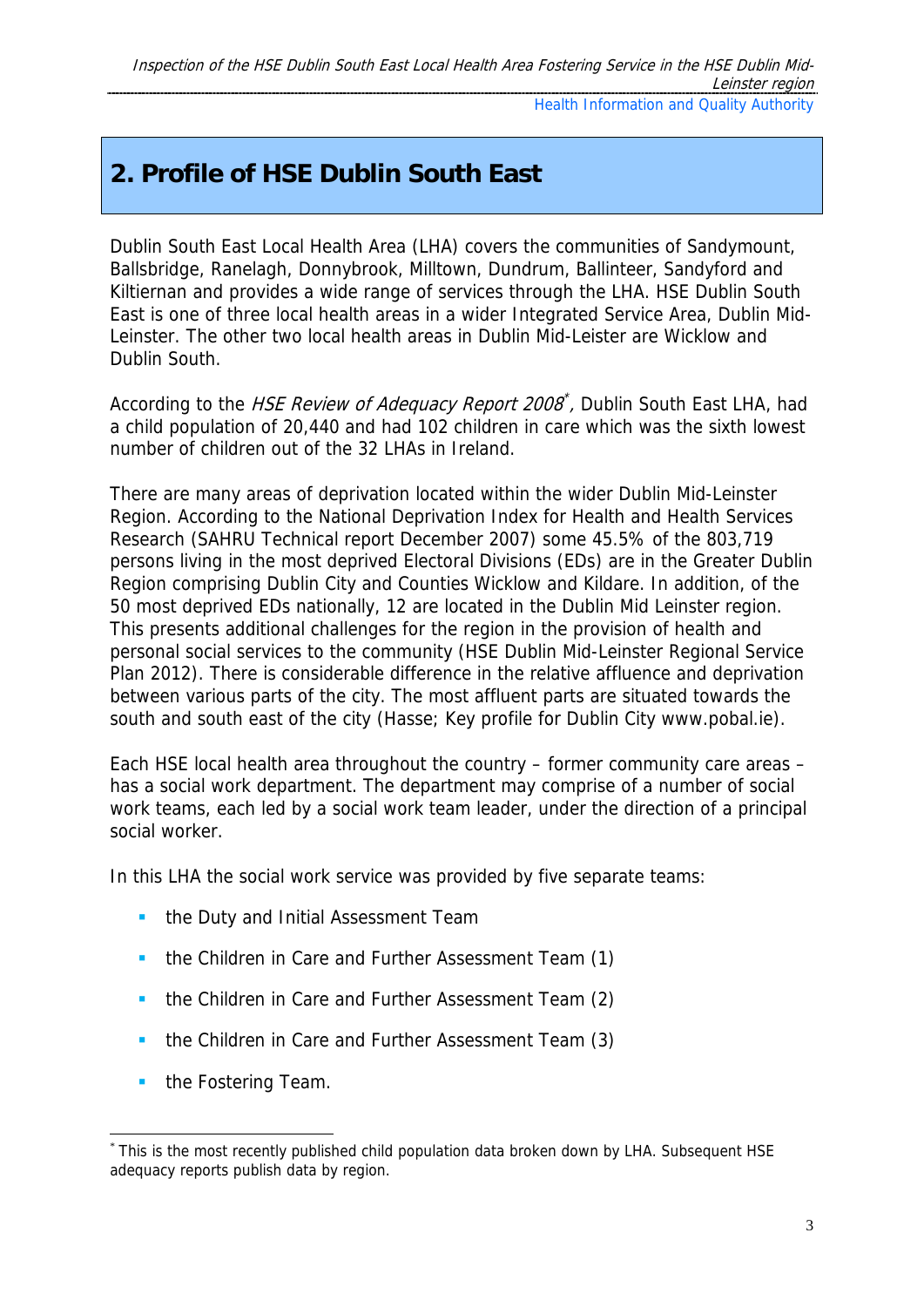Each team consisted of social workers, team leaders and social care staff.

The Acting Principal Social Worker reported to the Area Manager, who in turn reported to the Regional Director of Services, HSE Dublin Mid-Leinster region. Each social work team leader reported to the Acting Principal Social Worker.

At the time of this inspection there were 83 children living in foster care in the LHA being cared for by 44 foster carers and 24 relative carers in 68 households. Eighty children had an allocated social worker. Sixty-three carers had an allocated link worker.

There were no households caring for more than two children that were not siblings. The service had placed nine children in non-statutory foster care placements. There were three children waiting for foster care placements.

The organisational chart in Figure 1 on the next page shows the Social Work Department for this LHA.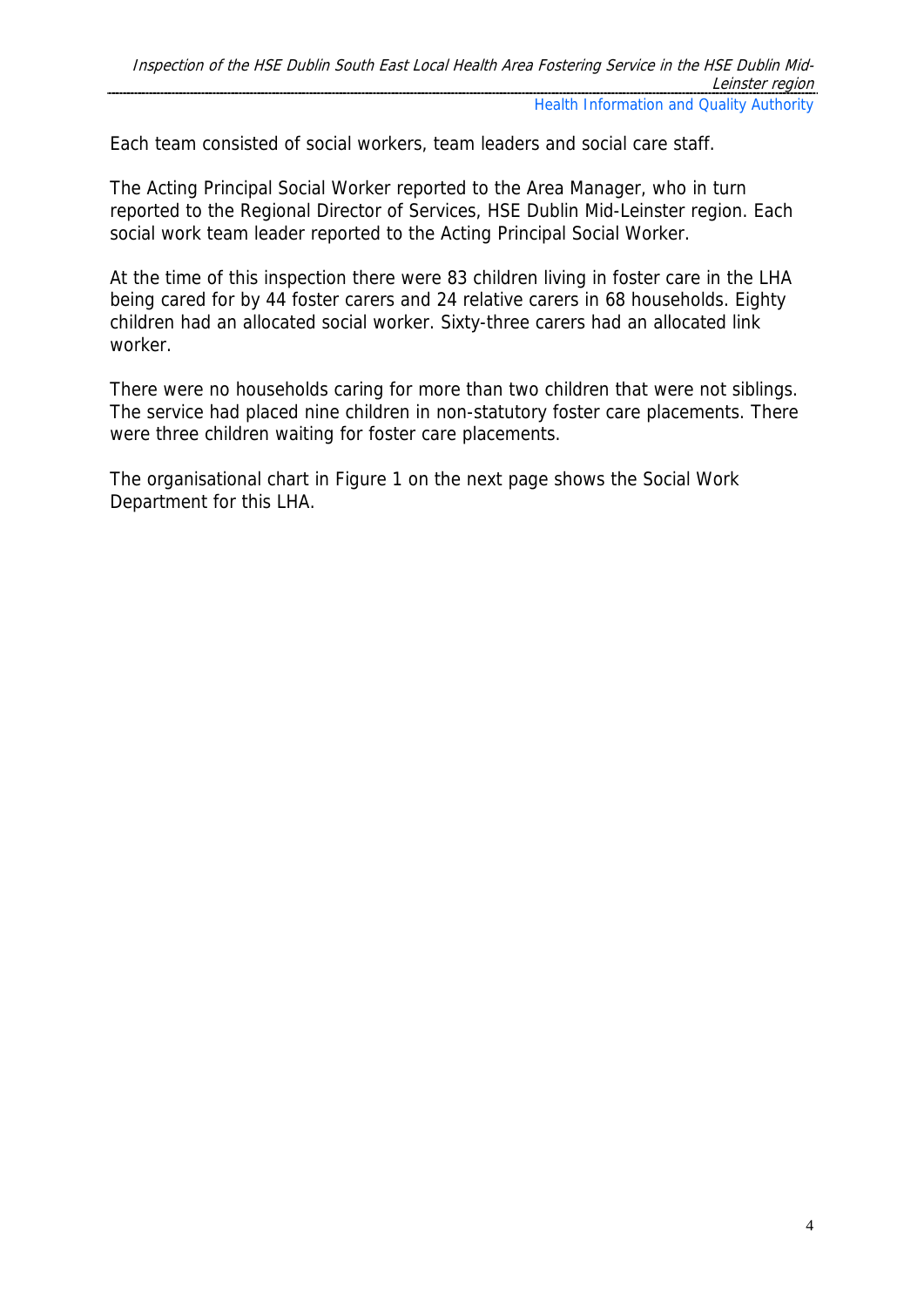# **Figure 1. Organisational structure of the Social Work Department, HSE Dublin South East Local Health Area\***



<sup>-</sup>\* Source: HSE Dublin South East Local Health Area.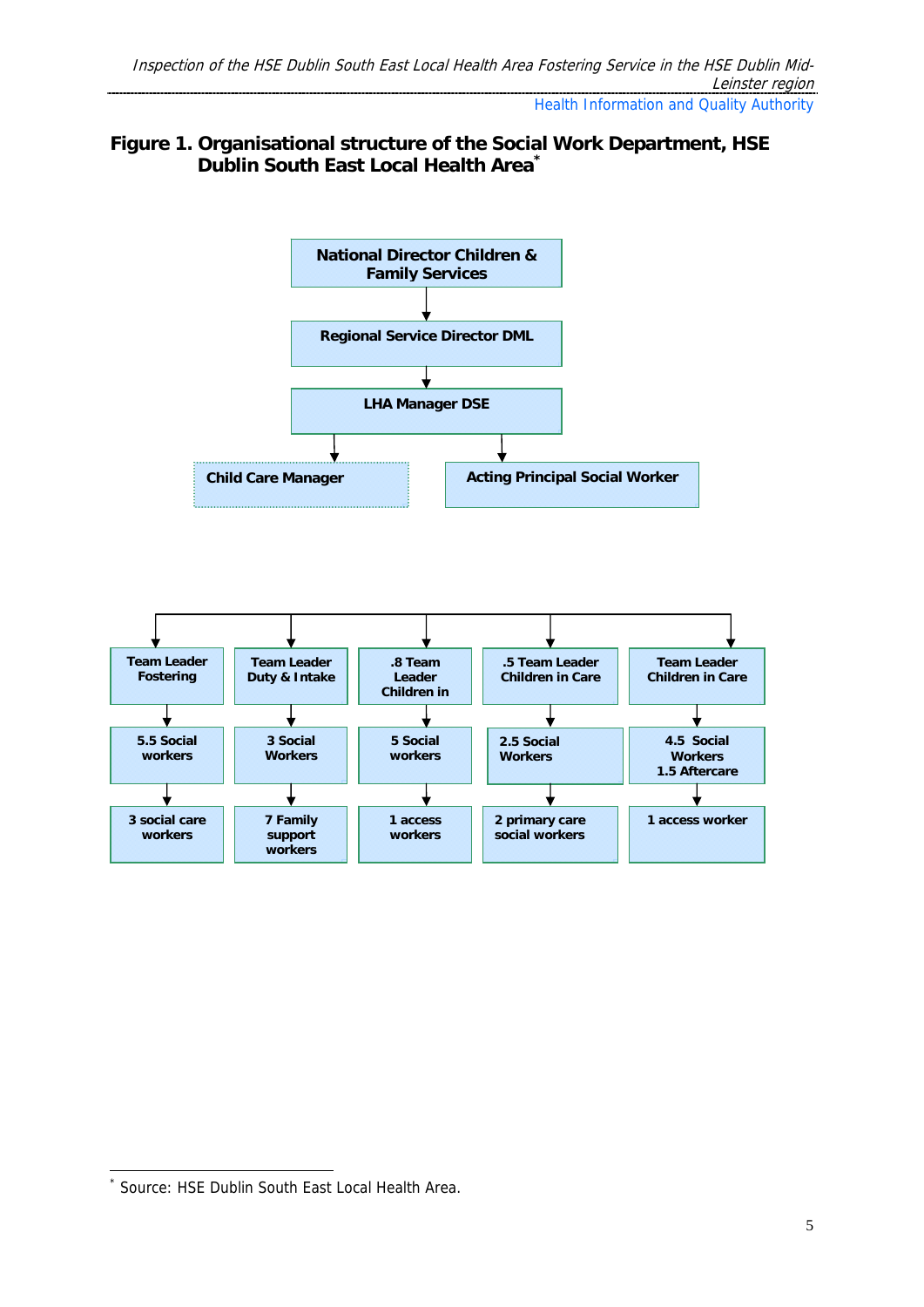# **3. Summary of findings**

This is a summary of the findings outlined in the main body of the report.

Children in foster care require a high quality service which is safe and well supported by social work practice. Foster carers must be able to provide them with warm and nurturing relationships in order for children to achieve positive outcomes. Services must be well governed in order to produce these outcomes consistently.

Overall, inspectors found that children in foster care in the LHA received supportive, safe and high quality care from their foster carers and social workers. The LHA promoted a strong sense of identity for the children in their care; access with the child's family was well managed and viewed as a significant right of the child. Family backgrounds and circumstances were explored with children extremely well by social work staff and inspectors found evidence of high quality direct work being undertaken sensitively with children. Children reported that they were happy, well supported in school and viewed their placement as their home. Social workers spoke fondly about the children they were assigned to, and the children liked their social workers and felt they were interested in their wellbeing.

Managers and social workers were well informed about the children in the area and significant value was placed on the health, wellbeing, education and primary care of children. The service was responsive to children, foster carers and birth parents and all staff across the service operated in a child centred way. The social work teams were committed to ensuring that children were safe, happy and well cared for in their foster homes. Where children had concerns, they were listened to by their social workers and their concerns were acted upon.

Inspectors found that foster carers were well supported and supervised by link social workers and foster carers reported that social workers responded to them promptly when needed. They provided warm, nurturing, safe homes for children. Greater emphasis was needed on the formal systems addressing the suitability, recruitment and training of foster carers. Foster carers, parents and children needed to be fully aware of the complaints procedure in the area.

Governance arrangements were generally robust, although there were some deficits. The Foster Care Committee did not have oversight of complaints, concerns, allegations and child protection issues in relation to foster carers which presented a safeguarding deficit in the area. The children and foster carers, and most parents who spoke to inspectors were not aware of the HSE complaints/concerns procedure, 'Your Service, Your Say'. Recording, care planning, staff supervision and communication were all found to be of a good standard.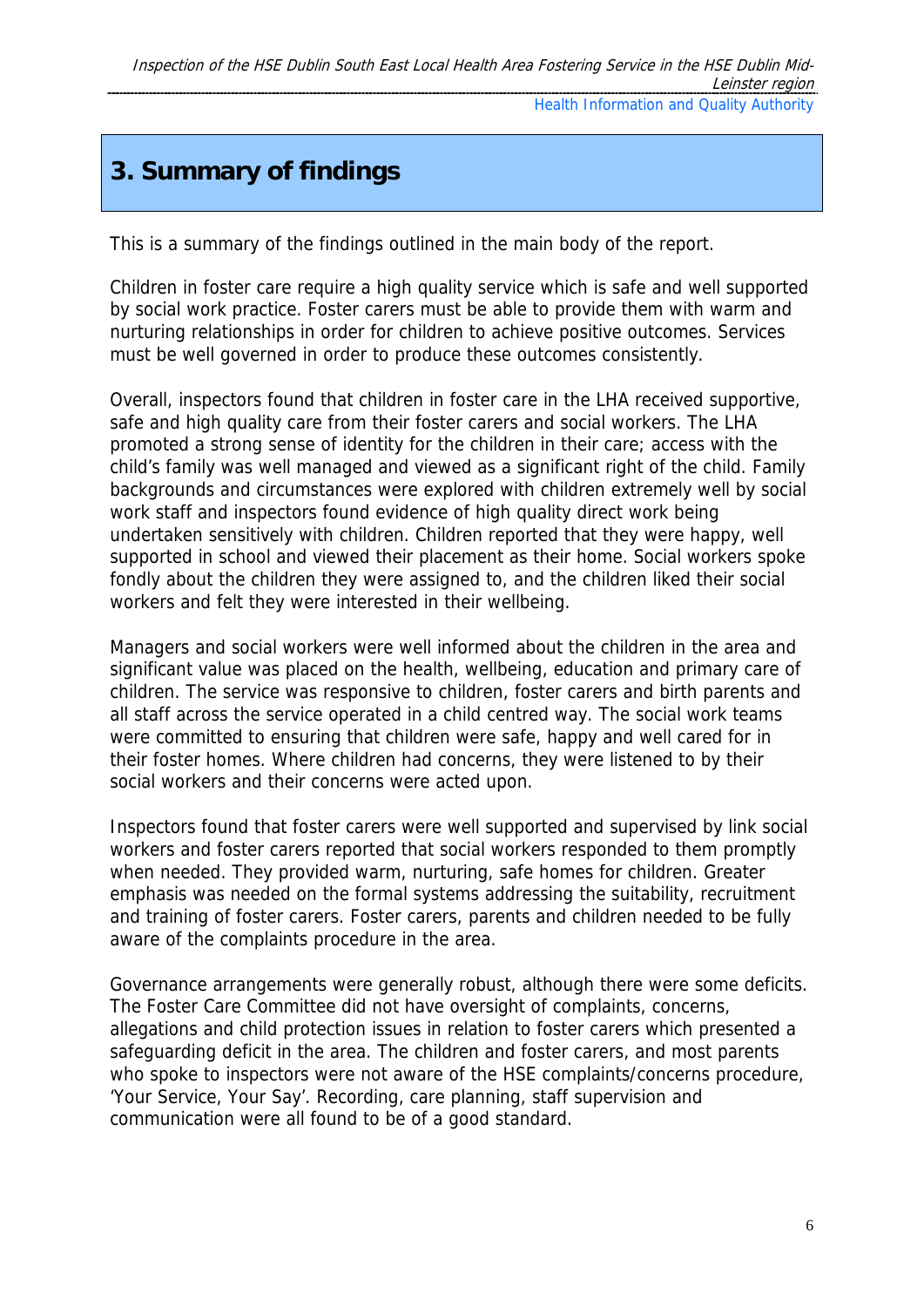There were some areas that required improvements. Resources were stretched and identified risks from vacancies were impacting on the service and its ability to meet the ongoing needs of all children in the area. Inspectors were advised that the HSE moratorium on recruitment did not apply to social work posts. However, inspectors found that there were 12 social work posts vacant in the LHA and this had impacted on the service provision. Social workers on special leave had not been replaced which placed additional strain on the teams.

In mitigation, formal risk assessments had been carried out by the Acting Principal Social Worker and these had identified risks regarding the LHA's ability to respond to all children's needs because of the vacancies. However, at the time of this inspection these vacancies were not yet filled although the area reported this was being attended to. A small number of children and foster carers did not have an assigned social worker or link worker and aftercare planning was deficient, in some cases due to the impact of staff leave. Some children's social workers had also changed frequently due to staff leave and children told inspectors that this was difficult for them.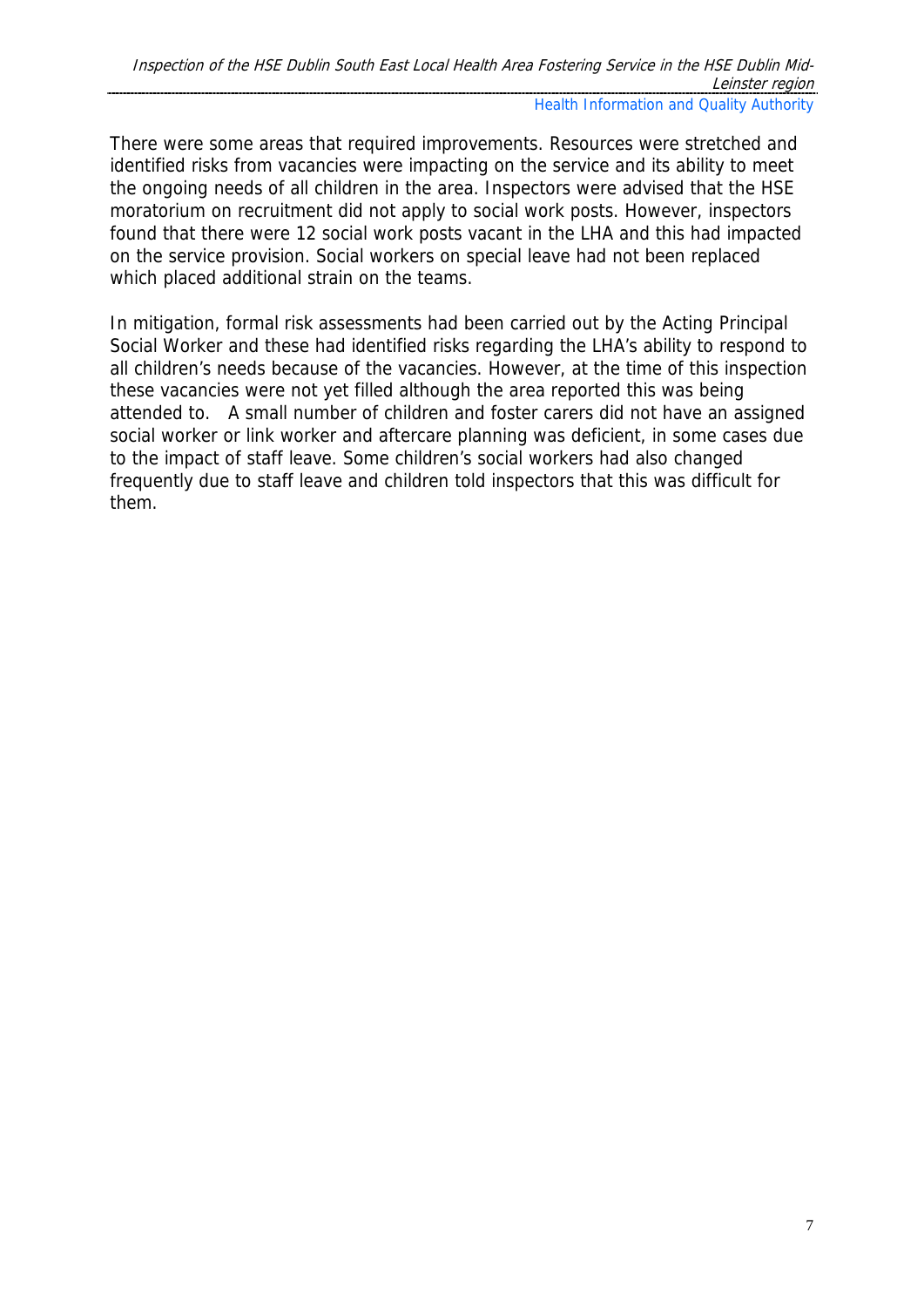# **4. Methodology**

The inspection approach entailed an examination and evaluation of information derived from multiple sources including documentation, data, interviews and on-site fieldwork.

The Authority issued formal requests to the Health Service Executive (HSE) for documentation and data in accordance with Section 69(3)(b) of the Child Care Act, 1991. Information was also obtained through interviews with HSE staff.

Inspectors reviewed policies, procedures, records and other documents/data as part of this inspection. Inspectors also conducted on-site fieldwork which included interviews with key HSE personnel; observed electronic information systems and social work offices, examined children's and foster carer's case files, conducted home visits to children and foster carers and interviews with birth parents.

Information was also obtained through interview with HSE staff in accordance with Section 69(3) (b) in order to clarify issues identified through the Authority's review of data and documentation and to inform the findings of the inspection. Inspectors selected and met with a number of foster carers (7) and children (12) to elicit their experiences of the service. The Authority also reviewed 102 (total) case files of both children (29) and foster carers (17) as part of the evidence gathering process.

Cases were selected using a number of criteria, such as gender, age, disability, cultural and ethical background, membership of a sibling group and young people requiring aftercare.

All children and foster carers were informed of the inspection and six online questionnaires were also completed. Telephone interviews were carried out with six birth parents.

It is important to note that although all foster care households were notified of the inspection in advance, the experiences and views expressed in this report by children, birth parents and foster carers are based on a sample group of children, birth parents and foster carers. Therefore their views may differ from those of others.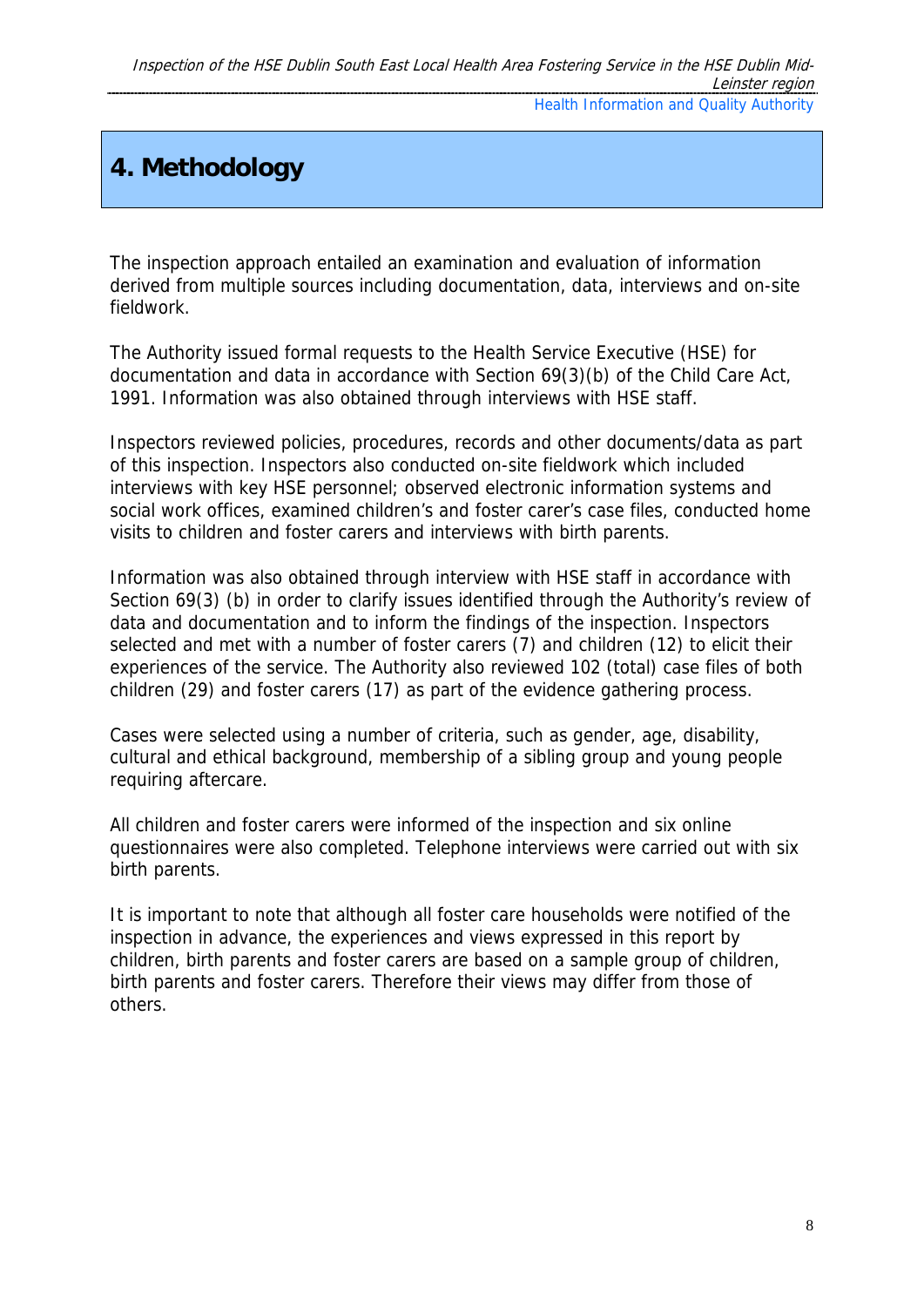# **5. Inspection findings**

### **Outcome 1 – Each child receives a child centred service that respects their rights and responsibilities.**

Under this outcome measure, children in foster care receive a service that recognises their rights including their right to be listened to. They participate in making decisions and are encouraged to voice their opinion. They are communicated with in an open and honest manner. Diversity is recognised and children feel valued as individuals.

Related reference:

- Standard 3: Children's rights
- **Standard 4: Valuing diversity**
- Child Care (Placement of Children in Foster Care) Regulation 8(1) Religion
- Child Care (Placement of Children in Relative Care) Regulation 8(1) Religion.

### **Summary of Outcome**

Children were listened to and their concerns were acted upon. The service consulted children about decisions that affected them and children were supported openly and sensitively. Children's culture and diverse needs were valued.

# **Standard 3: Children's rights**

#### This standard was met.

There were good practices regarding the promotion of the rights of children in foster care in the area. Children were advised of their rights and said that they felt their concerns were listened to and believed by social workers. They told inspectors that they were included in the decisions about their lives and were able to keep in contact with their birth family.

Inspectors reviewed the case files of 29 children, and case notes showed that social workers met with children to discuss their safety and what to do if they were unhappy or worried. Through interviews with a sample of children in foster care in the area, their carers and the review of case files, inspectors found that children knew they could talk to their social workers about issues they were concerned about, and that they had a say in aspects of their lives.

For example, inspectors found documentary evidence that children had raised issues with their social workers, such as access with family, holidays, the location of access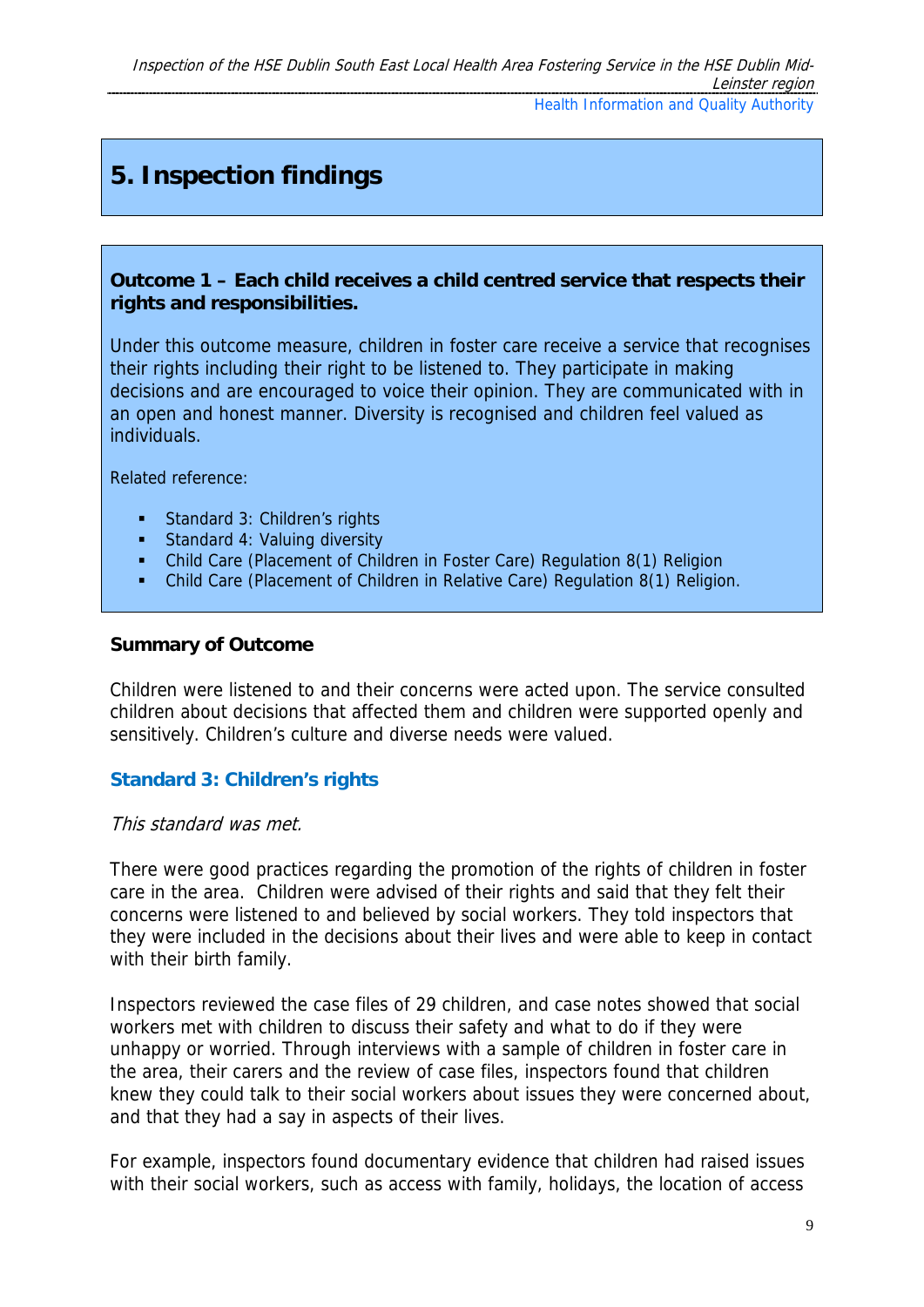and school issues. They had also done this as part of the review of their care plans. Inspectors found that the documents reviewed held evidence of children being consulted with about their care plan, including their views about their placement and any improvements they would like to see.

Inspectors found that children's dignity was maintained in their placements and their right to choice and privacy while in foster care was promoted. Children told inspectors that they were involved in family life and decisions and their views were sought and heard by their carer and social workers. They were able to alter access arrangement to fit in with their daily routines and even move placements when issues could not be resolved. The children visited by inspectors were well cared for in their homes. Inspectors found from reading the records of care planning, interviews with foster carers and children that the children were fully involved in the daily routine and activities within their home. They made choices about their friendships, activities, clothing and diet.

Children were made aware of their right to complain to social workers. Inspectors found that there was a good standard of practice in relation to complaints made by children. Case notes written by social workers and some case supervision minutes showed that children did complain about issues such as their care, school and access with their families

Some of the children who spoke to inspectors said that they had made complaints about aspects of their care, that they knew how to make a complaint and to whom they should to make it. They also said that they were satisfied that social workers acted on the concerns they raised with them and they felt listened to by social workers. Foster carers interviewed told inspectors that they encouraged the children to make a complaint about anything about which they were not happy.

# **Standard 4: Valuing diversity**

# This standard was met.

There was evidence of good practice in relation to meeting the diverse needs of children in foster care in the LHA. Inspectors found that there were a small number of children in foster care in the LHA from various ethnic and cultural backgrounds and also some children with disabilities and their needs were met.

Anti-discriminatory practices in the LHA were informed by national and local policies and strategies. The specific vulnerabilities of children from different backgrounds and cultures were acknowledged by social workers and emphasis was placed upon their inclusion in services while meeting individual needs.

The practice of maintaining children's heritage was of a good standard. Inspectors found that the social work teams had developed various ways of ensuring children's heritage was maintained. This was carried out through child care and social workers carrying out direct work with children about their backgrounds. Social workers and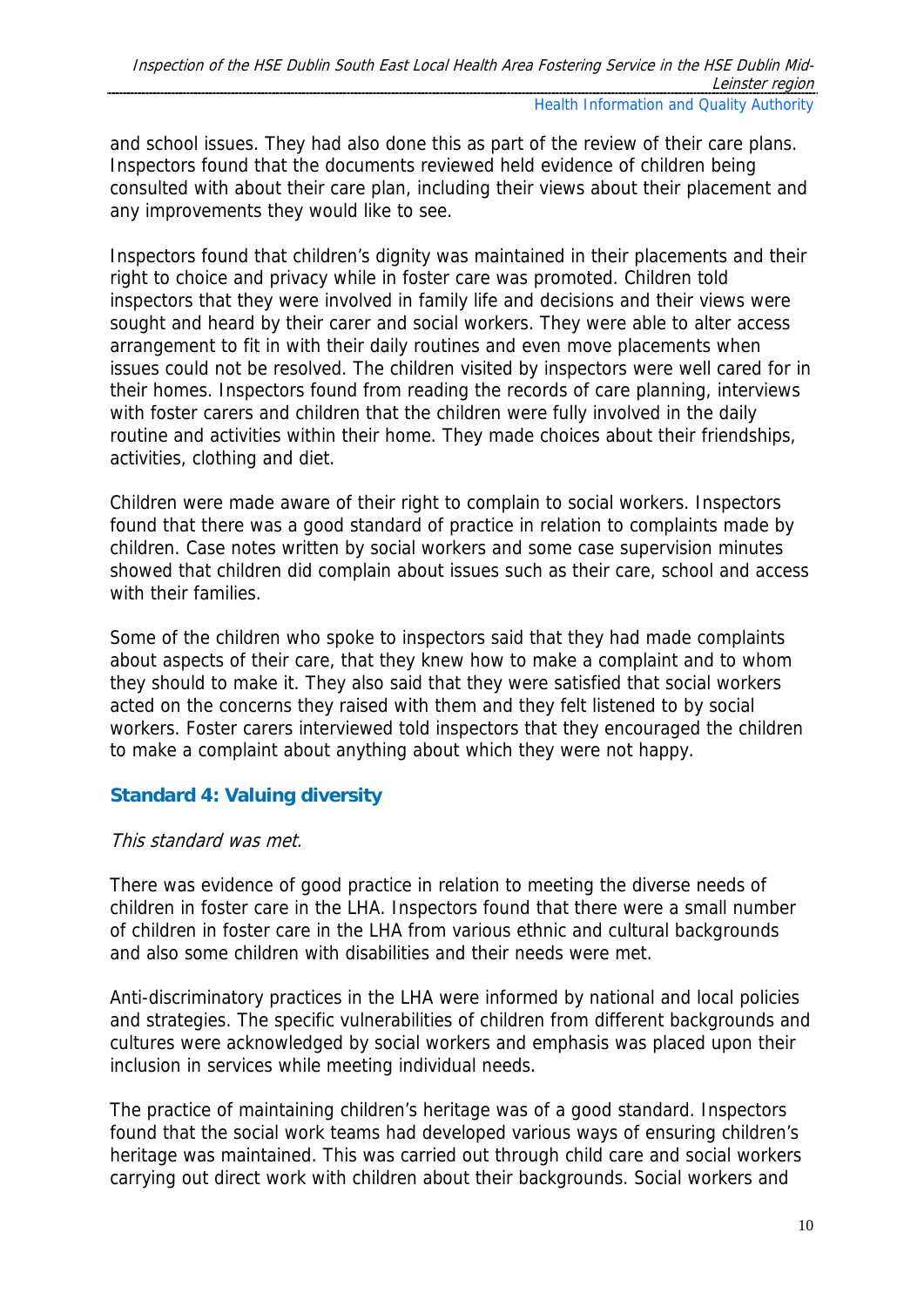child care workers carried out life story work with the children about their lives both before and after they came into care. Different aspects of culture were researched and communicated to children in formats appropriate to their age and understanding.

Children from different ethnic and cultural backgrounds were placed with a range of foster carers, some of whom were from similar ethnic backgrounds to the children and some who were not. Some foster carers were sourced from the pool of foster carers within the local area. Inspectors found that while there were no specific campaigns targeted at foster carers from different ethnic and cultural backgrounds, these foster carers were sought within the campaigns run by the LHA. Inspectors found that there were sufficient foster carers available to meet the cultural needs of children within the service.

For a small number of children, foster carers had been sourced outside the LHA in the "Separated Children's Service" which had recruited foster carers from a range of ethnicities and cultures. Inspectors found there was a culture of awareness in the LHA about the suitability of placements for children of different ethnic backgrounds and social workers supported and advised foster carers regarding the best way to care for these children.

Inspectors found from a review of documentation and social work interviews that good working links existed between the LHA and specialist services for separated children and children from the travelling community. Inspectors spoke to one carer with whom a young person from a different cultural background was placed and inspectors found that this carer had a good understanding of the young person's background and identity. The carer promoted a positive image of their identity and was keen to share in the young person's culture. Social workers interviewed were also active in accessing legal support and engaging in asylum seeking processes for children whose family were in another country.

Inspectors found good practice in relation to the religious upbringing of children and children's choices were respected. These practices were compliant with the Standards and Regulations. The foster carers interviewed by inspectors ensured the children in their care continued to be brought up in the religion of their parents' choosing and that the children were supported to make age appropriate choices about things such as attending religious services. Inspectors found that birth parents were involved in significant religious events for children such as Holy Communions and Confirmations.

Children with disabilities were visited and had their case files reviewed by inspectors. Inspectors found that their needs were met through a range of specialist medical and educational supports provided to them and support and advice was provided to their foster carers to enable them to meet children's needs effectively. Foster carers interviewed confirmed that they were supported fully by the social work teams to attend to the needs of the child placed with them.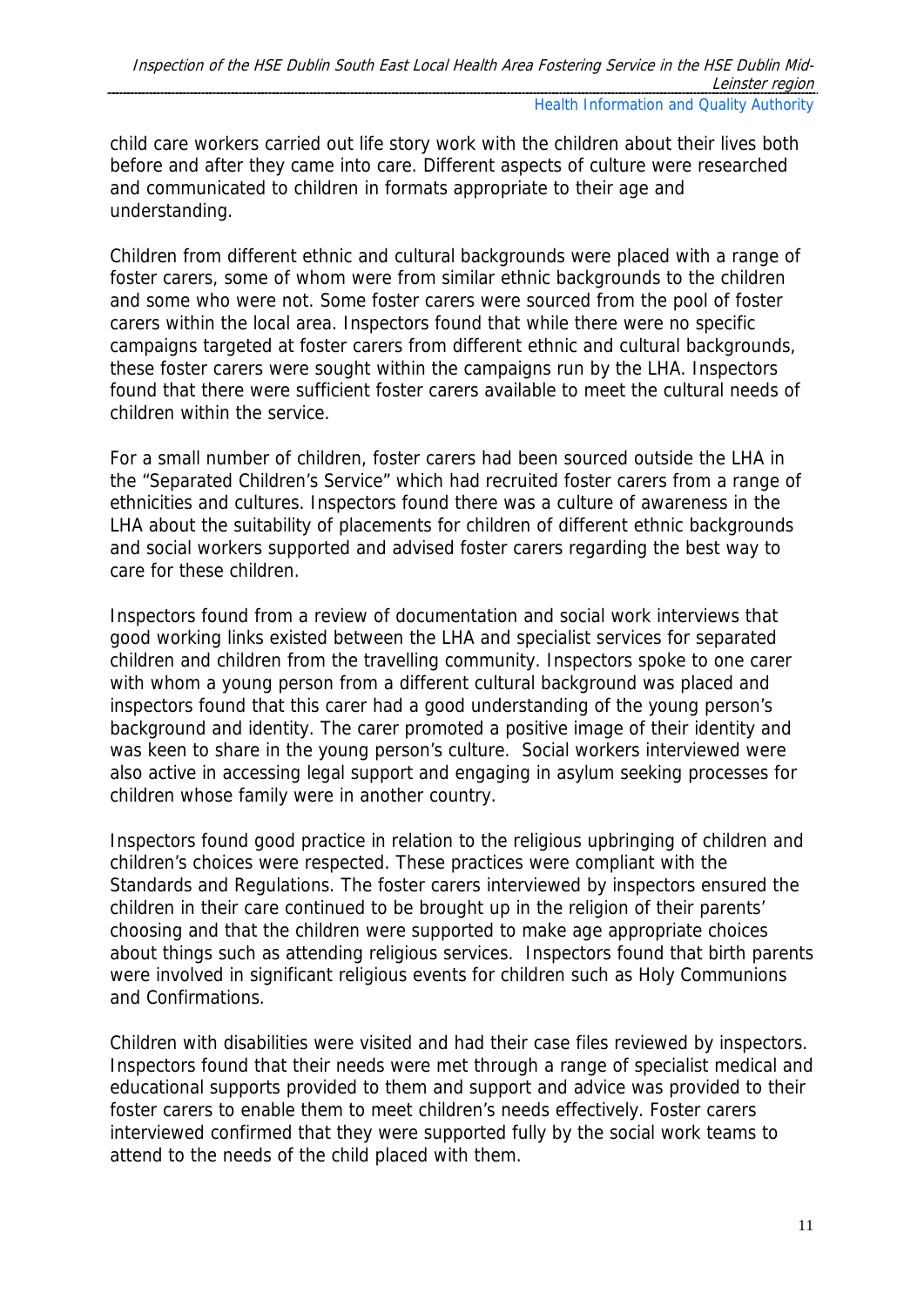# **Outcome 2 – Children are able to maintain positive relationships with their parents, siblings and other significant family and friends.**

Under this outcome measure, children's relationships with their families are actively promoted through regular, quality contact as appropriate to their safety. Siblings are placed together wherever possible. Services recognise the intrinsic value of kinship through placing children as much as possible with relatives and in their community. Children are supported in making, and maintaining contact, with their friends.

Related reference:

- Standard 1: Positive sense of identity
- Standard 2: Family and Friends.

### **Summary of Outcomes**

Children had a strong sense of their identity and heritage and this was promoted by those in their lives. Children's contact with their families was valued and encouraged. Siblings were predominantly placed together and children were active members of their family and community.

# **Standard 1: Positive sense of identity**

#### This standard was met.

The practice of maintaining and promoting each child's identity and supporting children to develop and maintain important relationships was of a very good standard in the LHA. The importance that the LHA placed upon family, heritage and positive relationships was evident throughout the inspection in both interviews and records. All of the children visited by inspectors had a clear idea of their family history and of why they were in foster care. They spoke positively of their birth parents and their access to them.

Inspectors found evidence in case files of very sensitive and successful direct work carried out with children of all ages on the reasons they lived away from home, life events and the deaths of loved ones. All of this work was concerned with actively promoting a positive image of birth parents, their families and the child's place in that family. This work was non-judgemental and supported children to have positive relationships with both their birth parents and their foster carers. This meant that the children that met inspectors were secure in their placements, placed with their siblings and not conflicted about loyalties to the foster carers and to their birth families.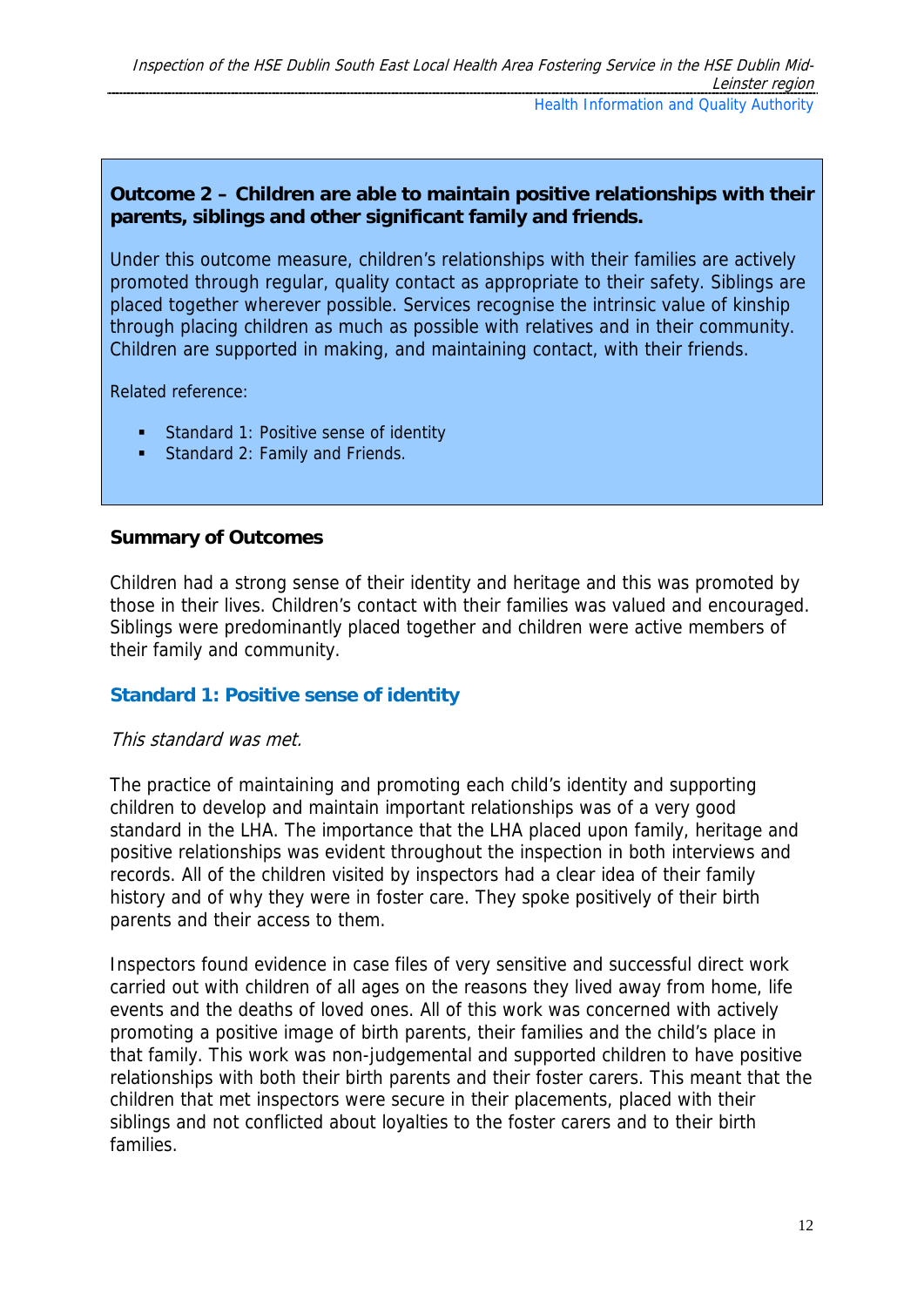# **Standard 2: Family and Friends**

### This standard was met in part.

Maintaining links with families and friends for children was an aspect of foster care that the area managed extremely well. This was primarily facilitated by social work and social care staff. However, some foster carers did not meet their obligations in this regard.

Inspectors found through the review of case files and visits to children that the social work staff team facilitated frequent, good quality access for many children. A review of a sample of case files which included an assessment of care plans showed that family access was carefully planned and reviewed at regular intervals for the children involved. Inspectors found evidence in some children's case notes and care plans that their views on access with their birth family was listened to and acted upon where appropriate.

The teams went to great lengths to ensure planned access went ahead and it was clearly seen as the right of the child to have good quality access with their family. Access workers also completed case notes regarding access, describing its quality and any issues that arose. The children interviewed as part of this inspection said they had sufficient contact with their families and that their social workers listened to them when they wanted to discuss access. Where access did not take place, the case notes examined on individual files explained why and the detailed measures taken by social workers to address the issue. Children were also encouraged to use e-mail and telephone contact to keep in contact with families who lived abroad.

In order to ensure that children are safe in their placement with other children and also that their individual needs can be met in placement, National Standards for Foster Care (2003) states that no more than two children, except in the case of a sibling group, should be placed in the same foster home at any one time. Preinspection information provided to the Authority showed that there were 20 sibling groups placed together. It was clear from interviews and data reviewed by inspectors that social workers actively promoted siblings remaining together unless this did not meet their needs. These instances were rare and the exception to the area's practice in this regard.

Children's social needs were addressed as part of the care plan. All of the children interviewed were facilitated to mix with friends appropriate to their age, and children interviewed were able to identify friends from the local community and from school with whom they had valued relationships. Many were involved and actively encouraged by their foster carers to join local activity and sports groups. The children reported that this was an area of their lives they were satisfied with. One young person had undertaken a language course and work experience, arranged by, and with the support of their foster carers.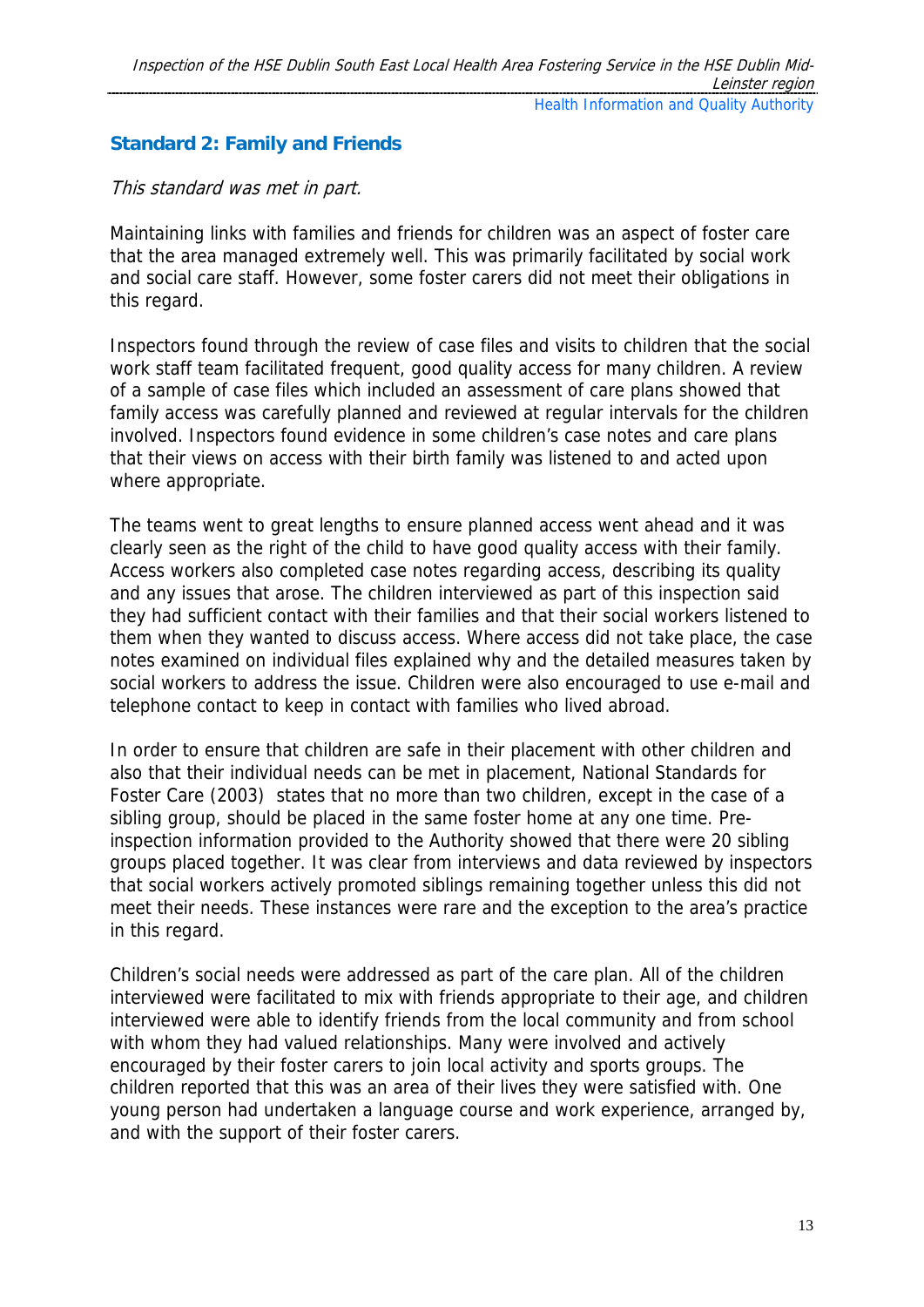According to National Standards for Foster Care (2003) access should take place in foster homes where possible. Inspectors found that no access visits took place in foster carers' homes and some foster carers interviewed held the view that facilitating access was not within their role. Significant time was spent by social workers and access staff transporting children to and from access and supervising access where foster carers were unable or unwilling to do this. This was reflected in both case files and in interviews with foster carers and social work staff. Access is most effective for children where foster carers and birth families worked closely together and foster carers were not meeting their obligations to facilitate access as required by the Regulations in the best interests of children.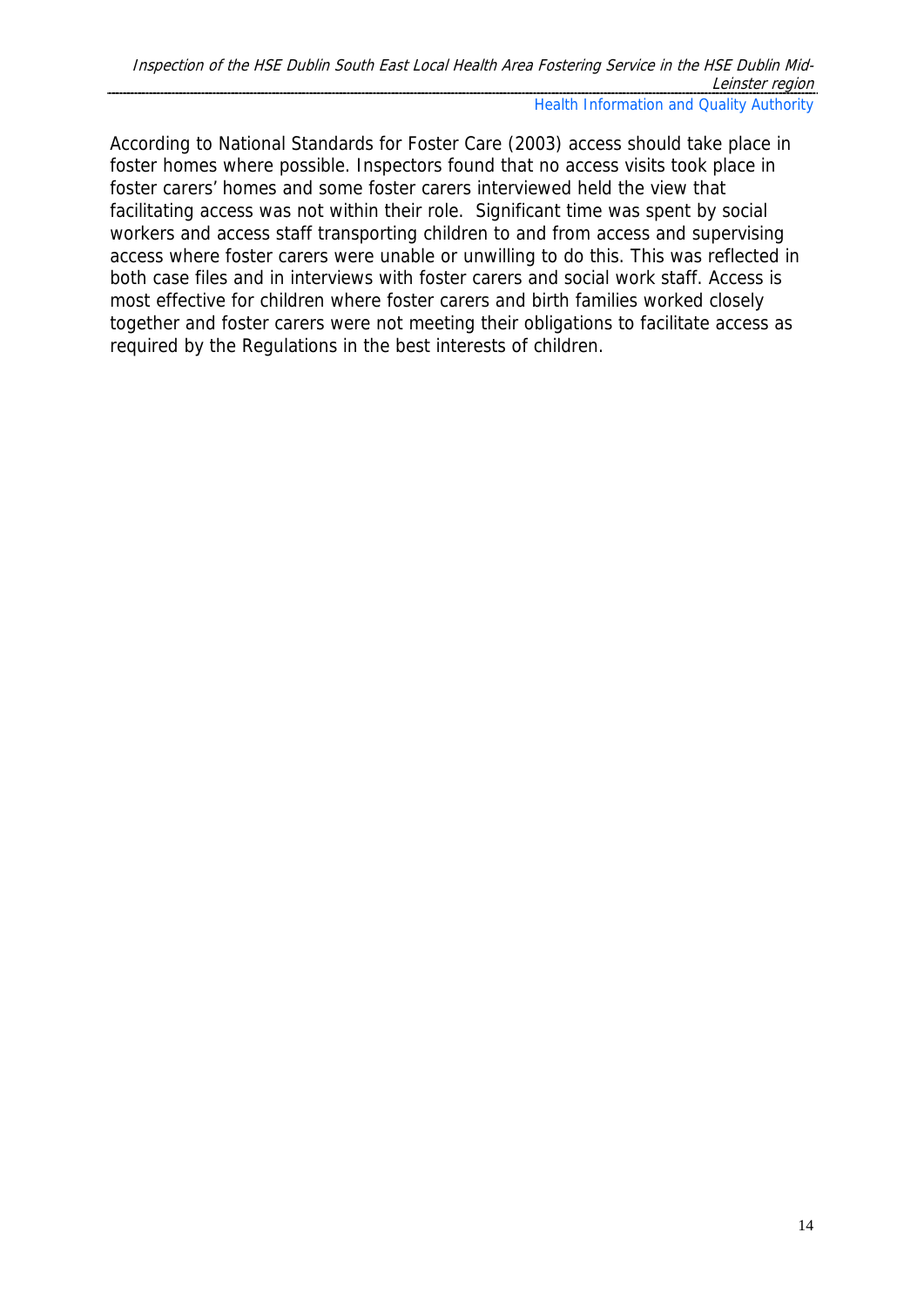#### **Outcome 3 – Each child achieves positive outcomes in relation to their health and development, education and transition to adulthood.**

Children achieve their potential through having stable placements where they receive high quality care that promotes their self confidence and self esteem. Children are healthy and understand the importance of looking after their health. Their educational needs are given high priority and they attain their full potential. They experience support and security as they grow towards adulthood and independence.

Related reference:

- **Standard 8: Matching children with carers**
- Standard 9: A safe and positive environment
- **Standard 11: Health and Development**
- **Standard 12: Education**
- **Standard 13: Preparation for leaving care and adult life**
- Child Care (Placement of Children in Foster Care) Regulation 6, 7, 16(d)
- Child Care (Placement of Children in Relative Care) Regulation 7(1), 16(d).

### **Summary of Outcomes**

Most children experienced stable, secure placements which provided high quality care. Children's health and education was valued and promoted and most young people's transition into adulthood was prepared for adequately. However, improvements were needed in the timeliness of matched placements and aftercare planning.

# **Standard 8: Matching children with carers**

#### This standard was met in part.

Matching is a process to ensure that a placement is suitable to meet the assessed needs of a child and usually occurs in general foster care placements, after the child has spent a period of time in the placement. Relative care placements differ in that the match has been identified at the time of placement and the child usually knows the relative with whom they are placed. The majority of children were placed with foster carers chosen for their capacity to meet the assessed needs of those children. However, arrangements for long term placement matches for several children in foster care were insufficient.

Inspectors examined the case files of 29 children and 17 foster carers. These files contained a range of information such as case notes, records of visits, assessments of foster carers and contracts of placements.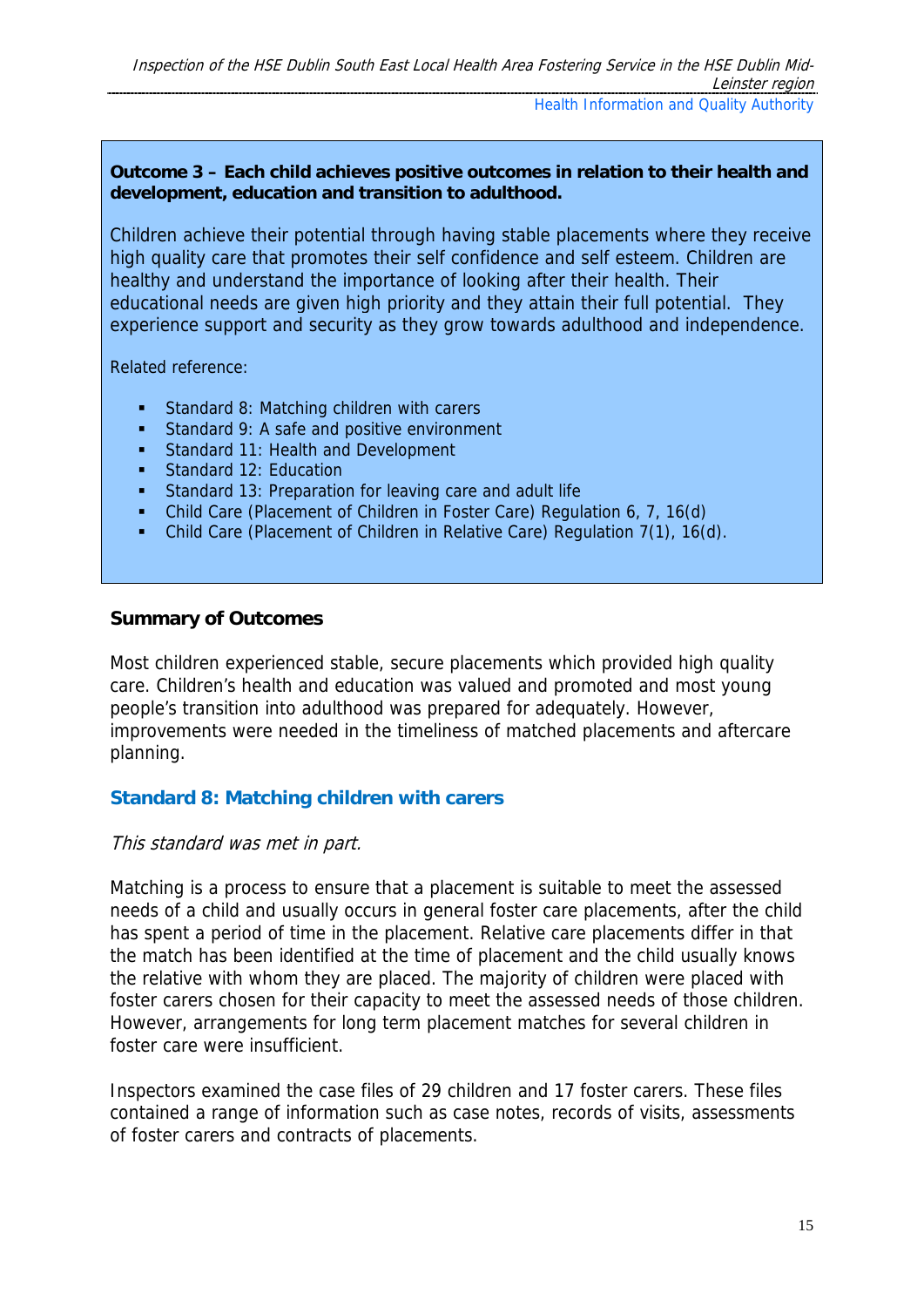When a child was received into care initially, social workers advised inspectors that they would try to identify a suitable relative placement for the child, to ensure they remained within their extended family. If this was not possible, a general foster care placement was sought.

Inspectors interviewed social workers and other professionals and found that there was a formal matching process in place when a general foster care placement was required. The purpose of this process was to advise the fostering team of the needs of an individual child so both teams could match the child with foster carers that were best suited to meeting those needs. The fostering team then identified the most appropriate foster carers. Foster carers had told social workers about the specific type of children's needs that they felt unable to meet and these issues were recorded in assessment reports, some of which were examined by inspectors.

All of the foster carers visited by inspectors were committed to providing long term, high quality placements for the children living with them and a review of the children's case files showed that many children had lived with families for a lengthy period. Several of the children inspectors visited were in long-term placements and when interviewed, they told inspectors that they liked their placement, considered it their home and were part of the family. However, they also said that were very attached to their birth family.

There were no foster carers who cared for more than two children in the placement (with the exception of the sibling groups identified previously), and despite a lack of available placements at times, the service maintained this standard.

Some short term foster carers were caring for children for longer that the agreed six month duration for which they were approved. Data provided to the Authority by the area showed that there were 23 approved long-term general foster care places, all of which were filled at the time of inspection, and one that was not open to placements.

In addition, there were 20 short term placements provided in the area. Short term placements were defined as being less than six months. However, inspectors found, from the review of the LHA registers and case files sampled, that 17 children were living in these placements for considerably longer than six months. This did not provide adequate stability for these children and created a potential risk that their particular needs might not be adequately met. Inspectors visited some children who had lived in their placements for considerably longer than six months. However, the placement contracts for these children were short term contracts.

In addition to those visited, the register reflected that a small number of children had lived in short term placements for over four years. However, these placements had still not been approved as long term matches, which did not comply with the Regulations.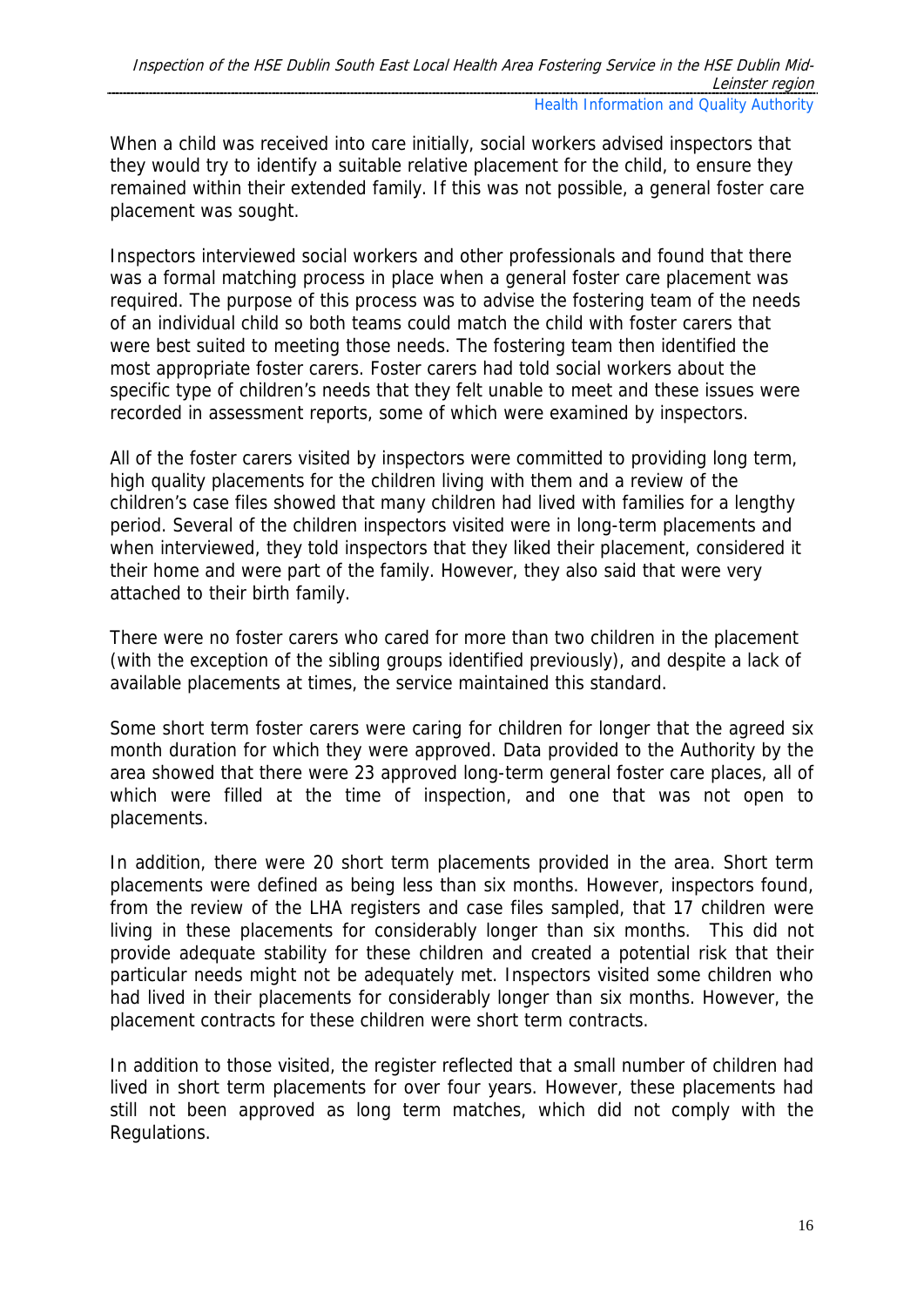Inspectors were advised by managers that the approval of these foster carers was in progress and documents reviewed by inspectors on foster carers files showed that work on the matching report for the Foster Care Committee had commenced.

Inspectors were provided with data that seven children's placements within the LHA had ended in an unplanned manner. Inspectors found that the reason for these unplanned endings related to issues such as incompatibility of foster carers and children, a confirmed child protection concern and an inability to manage specific complex behaviours of children who had experienced trauma.

The Acting Principal Social worker and the fostering team leader advised inspectors that other children were not placed with a carer following an unplanned ending for at least 12 weeks, and inspectors examined case files which confirmed that this was the case. Unplanned endings had not been presented routinely to the Foster Care Committee in the year prior to the inspection, and this meant there was no oversight or formal review regarding the placement endings.

Social work team leaders and the Acting Principal Social Worker monitored individual placements within the service closely where there had been placement breakdowns, but these instances did not inform any strategic planning of the foster care service. For example, exit interviews were not conducted with children when they left placements as a standard procedure to identify any issues that would affect future placements. The case files also showed that some children had experienced multiple placements during their time in foster care, and this presented a risk to their ability to form attachments with foster carers and to a sense of security and stability in their lives.

Inspectors found that in most cases reviewed, children were placed with foster carers who could meet their needs, although this was more difficult for some children with specific complex needs. Inspectors found that some of these children had progressed extremely positively in their placements. However, others had had less success, which meant their placements ended.

# **Standard 9: A safe and positive environment**

# This standard was met.

The LHA provided a good standard of care to the children. The safety and wellbeing of children was promoted by the social work teams and monitored during visits to children and foster carers. Safety of the placement, and a carer's ability to meet primary care needs were examined as part of the assessment of applicants.

The 29 care plans reviewed by inspectors showed that children's backgrounds and subsequent safety needs were comprehensively assessed and in turn, these informed placement planning. Children visited by inspectors presented as healthy and happy children. They appeared well cared for and similar to other children in their peer group.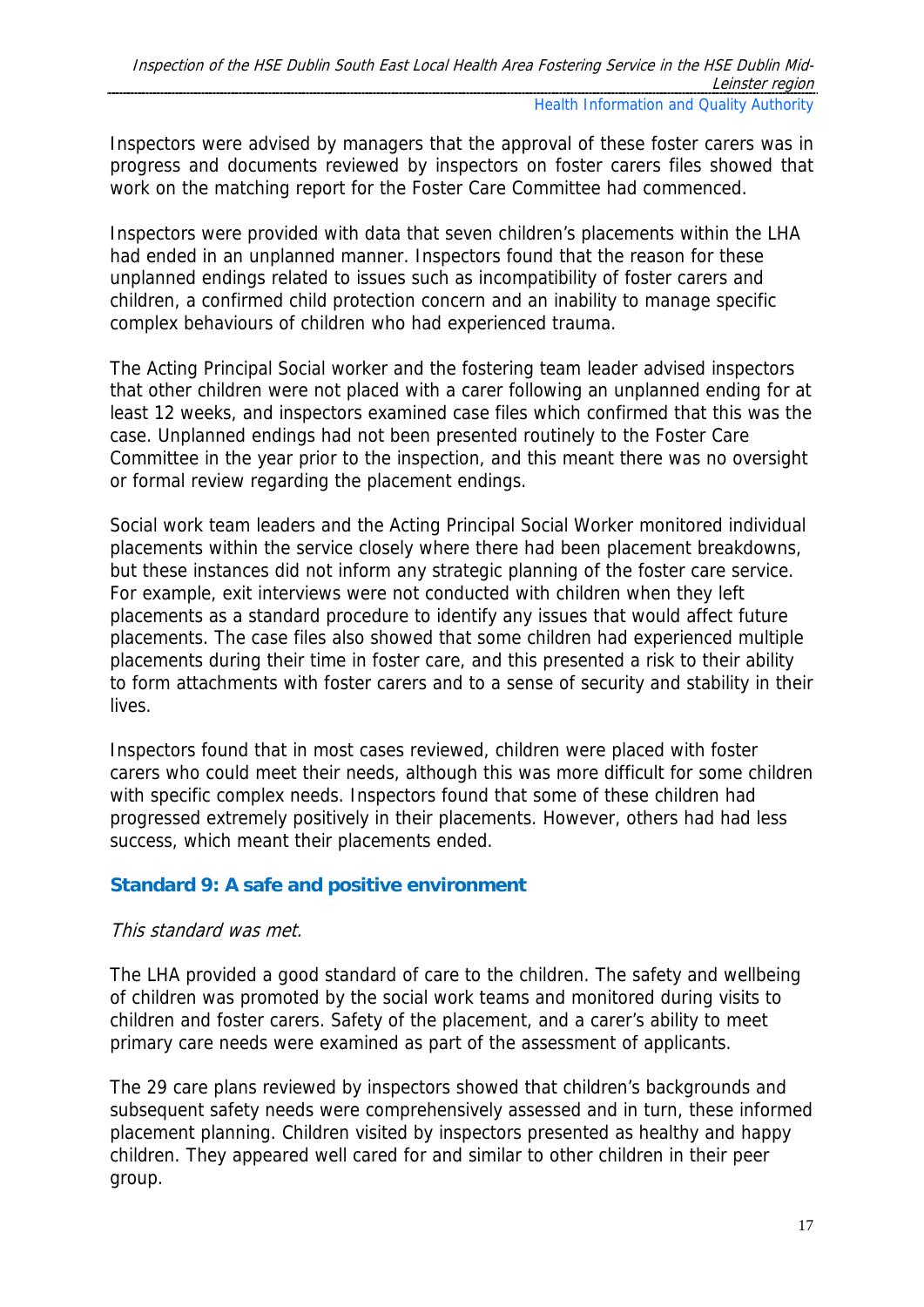The children that spoke to inspectors confirmed that they were well cared for and content.

Foster carers files reviewed by inspectors and interviews with link social workers and foster carers showed that that each foster care home had a health and safety assessment of their property carried out by link social workers as part of their assessment. The majority of foster care households that inspectors visited were found to be furnished and decorated to a good standard, clean and safe, and inspectors found documentary evidence that where there were deficits in physical environments, the link social workers were addressing this with the relevant foster carers.

The children interviewed by inspectors were found to have their primary care needs met, for example they were well clothed and nurtured. Those who were of an age to receive pocket money said that they were provided with money for the day to day items they wanted and could participate in leisure activities, hobbies and clubs paid for by their foster carers.

Children visited were happy with their diet and lifestyle within their homes, and felt included in family life. Where social workers had identified issues about levels of primary care for children, the case notes reviewed by inspectors showed that the majority of these were addressed by both social workers for the children and foster carers. (Aspects of this are also discussed in the Safeguarding and Child Protection section of this report).

# **Standard 11: Health and Development**

# This standard was met.

The health and wellbeing of children in foster care was well managed and promoted in the LHA. Children had access to a range of services such as medical, dental, psychological and optical practitioners. Their needs were assessed and addressed through the care planning process.

Inspectors found that social workers routinely ensured all children coming into foster care were medically assessed and copies of completed application forms for medical cards were evident in all of the children's files that were reviewed.

Inspectors found that there were records of immunisations, medical correspondence and treatment which contributed to a detailed medical history of the child to inform their care plan. Inspectors found that some children, who were born or lived previously outside of the country did not always have full records of medical intervention prior to coming into care as these records were not always accessible to social workers. This posed a potential risk to these children as their full history of medical needs was not known. However, the LHA mitigated this risk by conducting comprehensive medical assessments when children were received into care and by exploring all avenues in tracing children's history.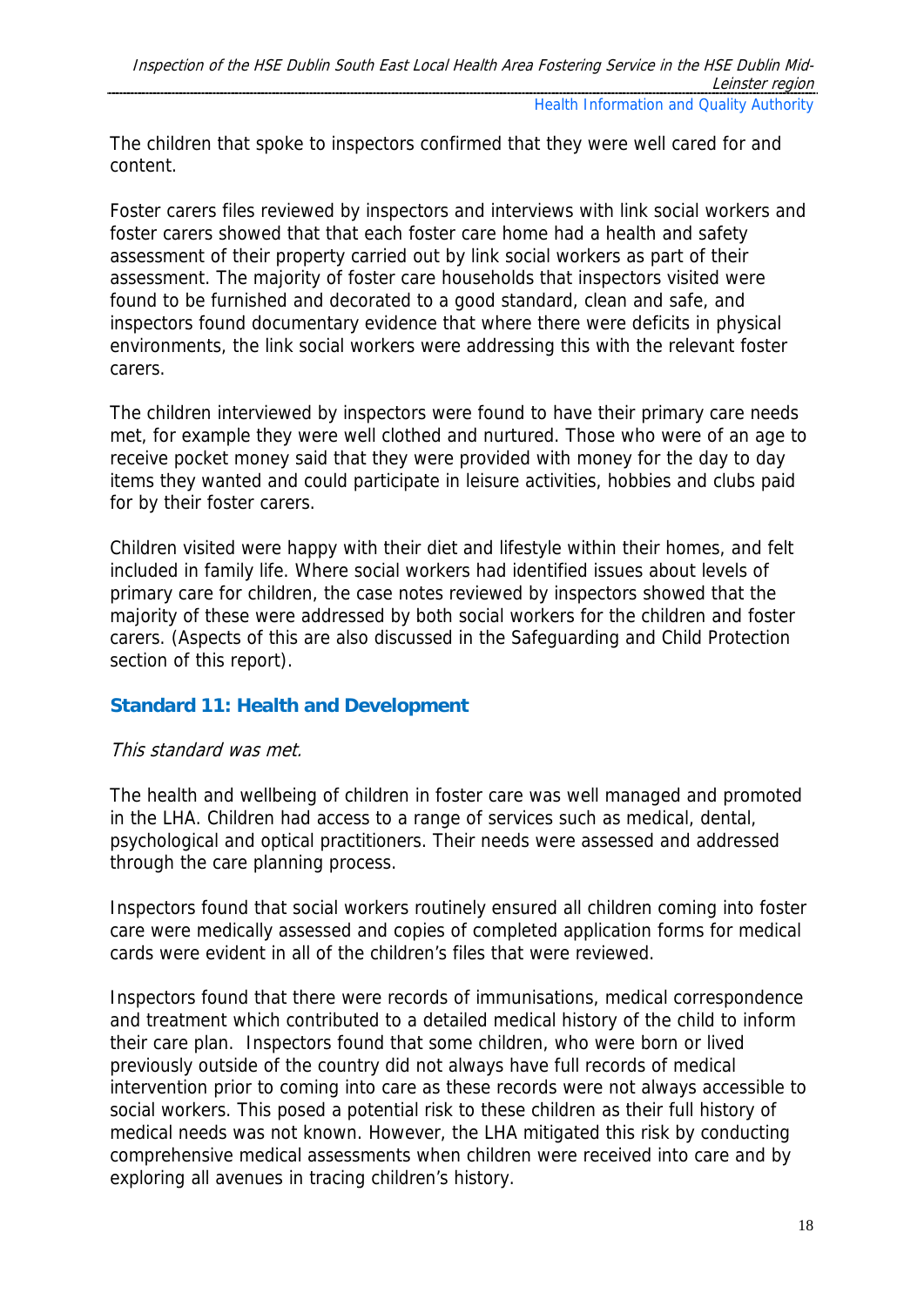All of the foster carers visited by inspectors clearly and accurately described their responsibilities regarding consent for medical treatment and their duty to inform the HSE regarding any health issues or events concerning the child in their care. Inspectors found evidence of these events being notified to the social work service, within children's case notes examined and in care plan reviews.

In the case of children with specific medical needs or disabilities, inspectors found that children were comprehensively assessed and monitored by medical and social work personnel. Detailed assessments for children were found within their case files and referrals to services were prompt. Foster carers informed inspectors that social workers supported them to attend appointments where necessary, and this was recorded in relevant case files. In some cases, several assessments were undertaken by specialists and children's developmental progress was monitored closely by foster carers and social workers.

Children's progress regarding their health, optical and dental needs were identified in the care plans and these were revisited at each review. Records showed that respite care was provided to some foster carers who cared for children with complex needs, where it was required. Children with complex needs can require a lot of assistance and time from their carers, and inspectors found that respite care contributed to the long-term stability of these placements.

Inspectors also found from a review of the case files and interviews with some foster carers that social workers advocated on behalf of children with emotional and mental health issues to receive prompt access the necessary supports and services. Birth parents who spoke to inspectors felt that their children were well looked after regarding any needs they had relating to their physical and emotional wellbeing.

# **Standard 12: Education**

# This standard was met in part.

Access to high quality education for children was promoted by the area. Learning was valued by foster carers and social workers, and the majority of children of school going age were in full time education or training. Information regarding educational outcomes for children was not routinely gathered by the LHA.

The case files held detailed records of school attendance, school reports and educational achievements of children in the LHA. The register of children in the LHA provided to inspectors prior to the inspection recorded if children in care were in an educational placement.

Monthly performance indicators that informed the regional plan and national adequacy reports included information on children's engagement with education and inspectors found that nearly all children of school going age were attending school or a training placement.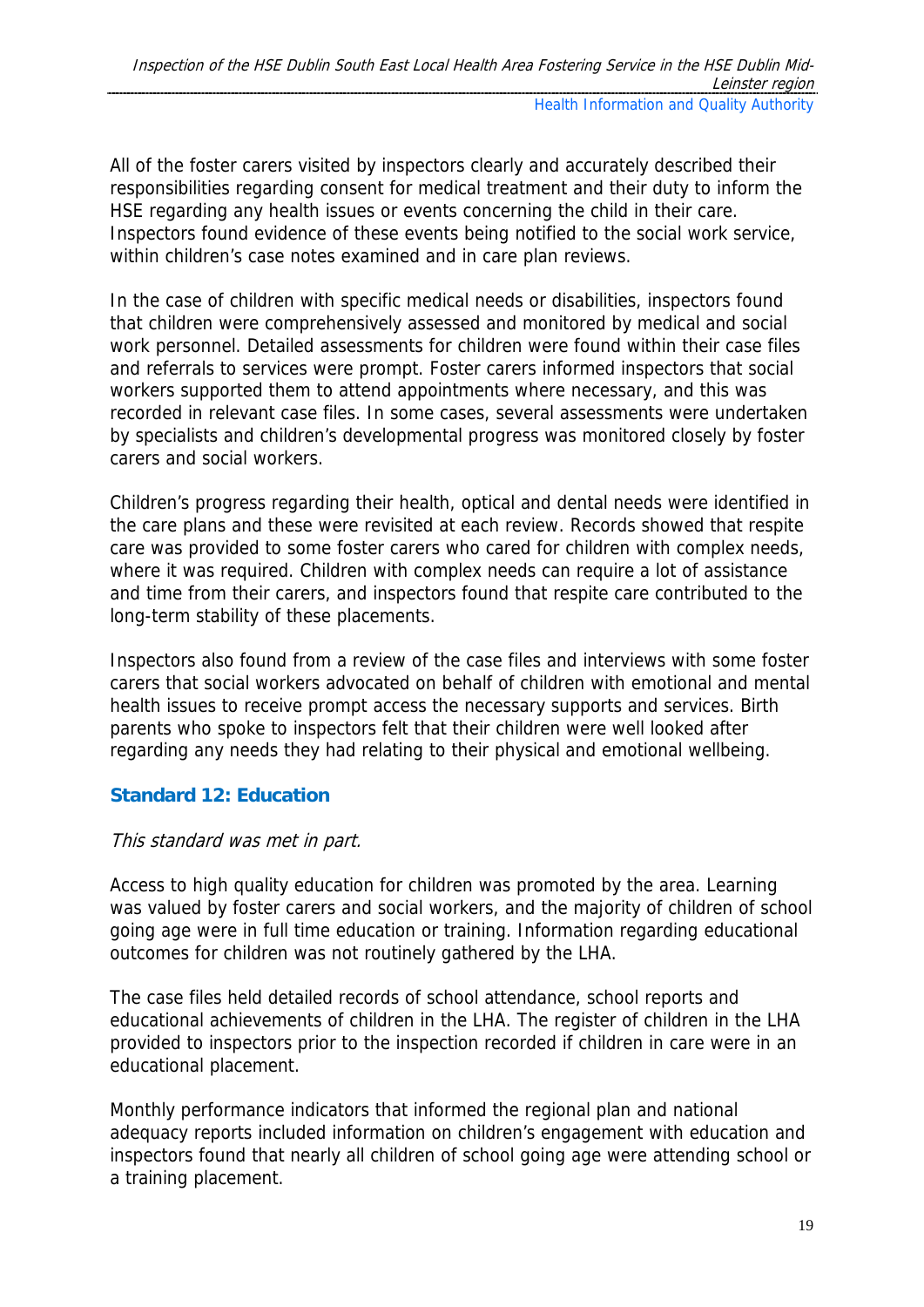These performance indicators did not include the systematic gathering of evidence regarding outcomes for children in care and in further education, merely if they were in school or not. There was no overall strategic response or planning regarding the education of all children in foster care in the LHA, and as a result, any improvements needed were not identified.

Care plans and records of 'child in care' reviews showed that the educational progress, achievements and needs of children were addressed on an individual basis throughout the year as they arose, and at the time of their reviews. Where necessary, specialist supports such as special needs assistants and other education services such as tutors worked with assigned social workers to make every effort to maintain a child in their school placement. School reports, which were on each child's file, were monitored by social workers and any areas of concern were addressed with foster carers and the children.

Children's case notes showed that issues such as behaviour and attendance at school were addressed by social workers through contact with the school, the child and their carers. Educational psychological assessments were examined on some children's files and these were shared at care plan reviews.

The children of school going age who spoke to inspectors said that they enjoyed school and identified it as an important part of their lives. Inspectors met one young person who had voluntarily left school at 16 years and there was evidence that a range of ongoing efforts were being implemented to secure further training and or education for this young person, and to encourage them to engage with this.

Another child who met inspectors described how they had been unhappy at their former school and their foster carers had worked diligently to access a new school placement which was working well for them.

Young people leaving care were encouraged to further their education and several of this age group had gone on to further education and or training and were funded in their placements by the LHA past their  $18<sup>th</sup>$  birthday.

# **Standard 13: Preparation for leaving care and adult life**

# This standard was met in part.

Ensuring children leaving foster care were adequately prepared for adult life was a practice that the LHA managed well in many cases, and over one tenth of young people remained in their placements beyond their 18<sup>th</sup> birthday. However, some deficits were identified in referral, planning and support aspects of aftercare for some young people.

The aftercare service and practices relating to preparing young people for leaving care were informed by the national policy, 'Leaving and Aftercare Services: National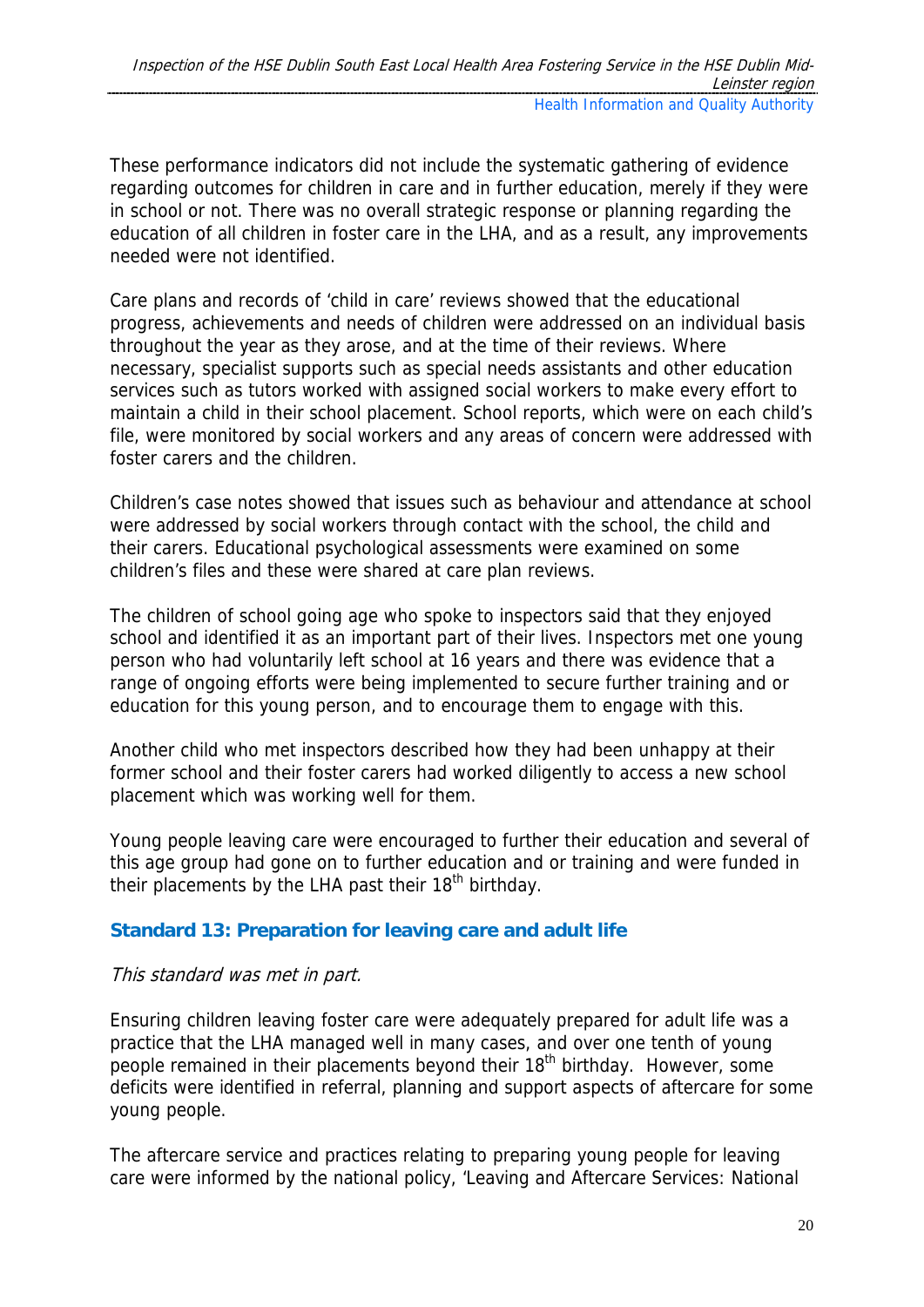Policy and Procedures Document'. A review of a sample of children's case files showed that some children in foster care aged 16 years did not have the required referral to aftercare or "leaving care needs assessments" completed.

 Social workers confirmed that not all young people in foster care were routinely referred to the aftercare service as required by HSE policy once they reached 16 years of age. Inspectors were informed by social workers that all young people were referred for an aftercare service by the time they reached 17 years and inspectors found this was the case in the files of the young people reviewed.

The LHA had access to two voluntary organisations which provided aftercare services. These services provided support and accommodation to young people leaving care who were not remaining in further education or in their placement. Inspectors reviewed three files of young people aged 17 years and found that referrals to aftercare had been made. However, data received from the LHA showed that not all young people had an aftercare worker or a current aftercare plan. Due to staffing deficits some child protection social workers and fostering link workers were carrying additional cases of young people who were over 18 years, so they would have some support and contact from the department. This was commendable but not a robust measure.

The LHA provided data to the Authority that showed that a number of the overall population in the service, (seven) over the age of 18 continued to live with their foster carers and these young people were in receipt of aftercare support of some type by the LHA. This was a positive outcome for young people, who were supported to remain in their placements, providing stability and support within a family environment, into adulthood.

Outcomes for care leavers were not formally collated by the LHA at the time of the inspection and therefore, strategic planning for aftercare was not informed by these outcomes.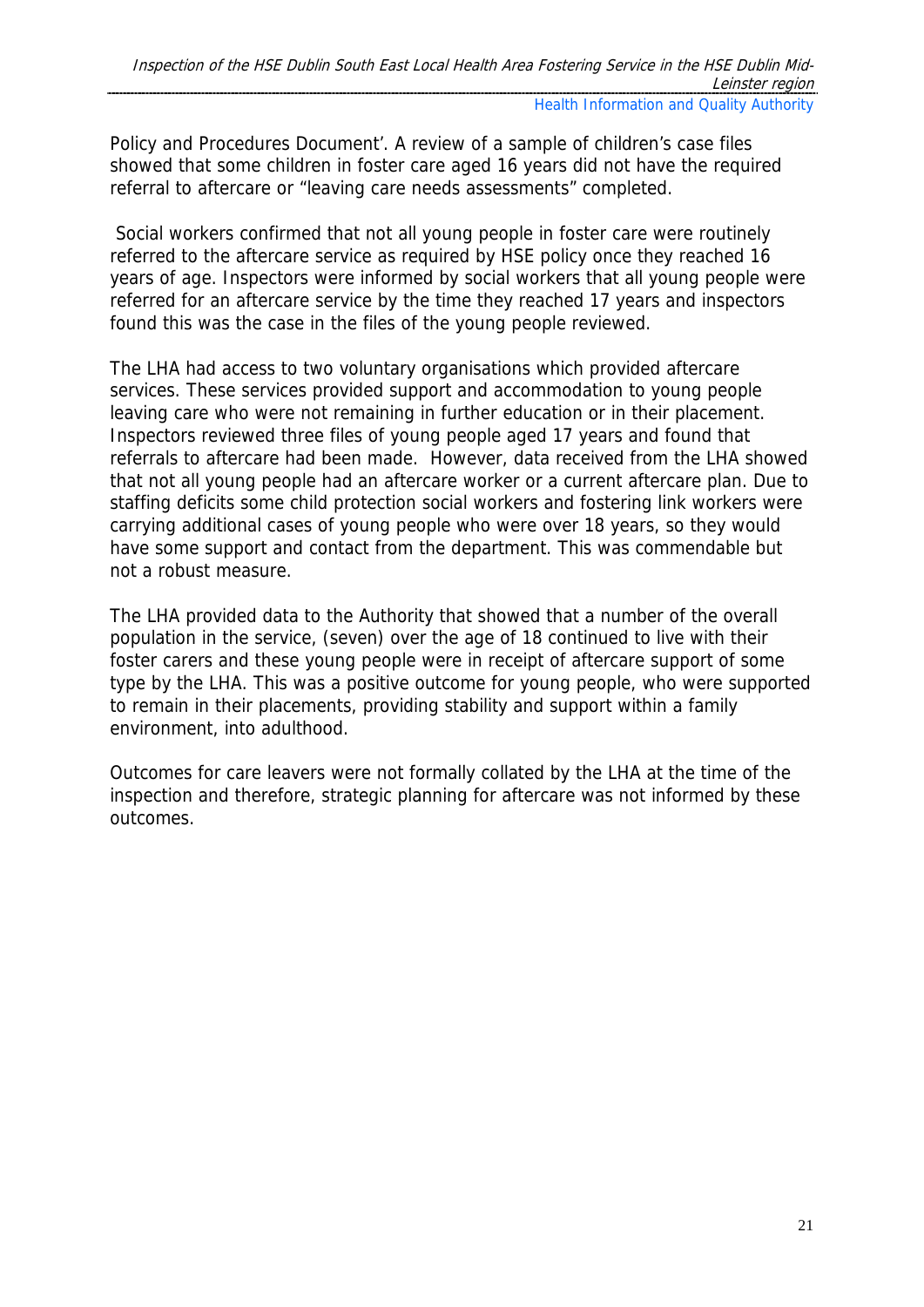#### **Outcome 4 – Children are safe and services comply with Children First: National Guidance for the Welfare and Protection of Children.**

Under this outcome, children are safe and protected from abuse. They experience safety and security in their placements. Children that disclose abuse are supported and their concerns acted upon. Children First: National Guidance for the Protection and Welfare of Children 2011 is effectively implemented in manner that protects and safeguards children.

Related reference:

- Standard 10: Safeguarding and Child Protection
- Children First: National Guidance for the Welfare and Protection of Children 2011.

# **Summary of Outcomes**

The vast majority of children were safe and secure in their placements and concerns they raised were listened to and investigated. Children First was implemented in the main, but improvements were needed in some cases.

# **Standard 10: Safeguarding and Child Protection**

# This standard was met in part.

Inspectors examined 17 foster carers' files which contained supervision notes, case notes, assessments and training records. Inspectors found that the social work teams followed national policies and guidelines on safeguarding children. This included policies regarding sanctions & corporal punishments, managing behaviour that challenged and significant events, such as accidents or hospital admissions. The implementation of safeguarding policies was supported by regular supervision and training for foster carers and social workers and this was recorded in case notes and supervision records. All of the foster carers interviewed by inspectors confirmed receiving supervision from link social workers and covering safe practices within their initial training. However, a small number of foster carers who completed surveys as part of this inspection stated they had not been provided with safe care guidance by social workers. Foster carers were provided with parenting training to address complex behaviours. However, the training records showed that attendance at these courses was relatively low.

Inspectors determined from case notes on children's files and case supervision records that many foster carers notified social workers of concerns or significant events and behavioural issues on a regular basis. Case notes also reflected that social workers responded promptly to these notifications and provided a range of support and guidance to foster carers.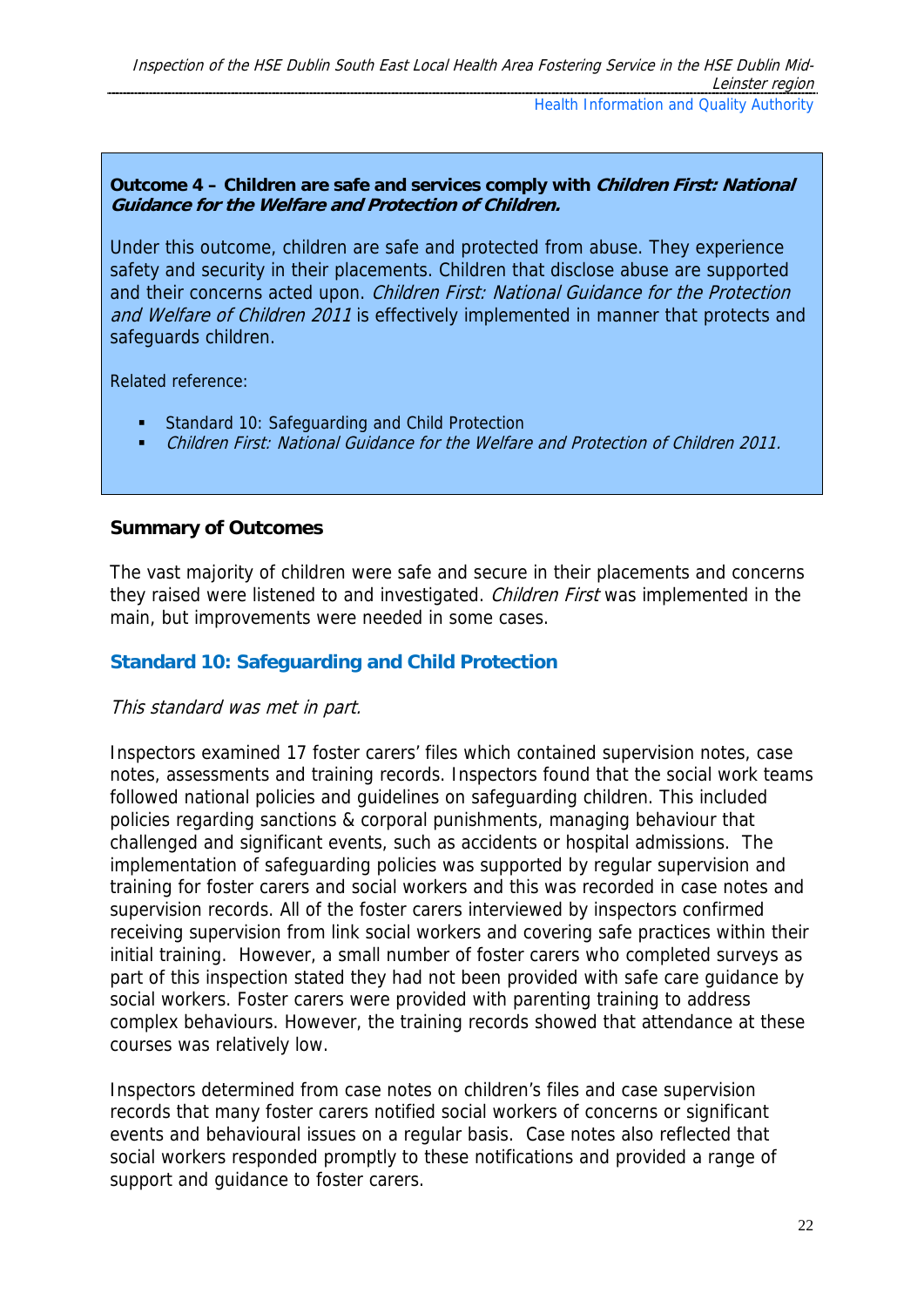Inspectors reviewed foster carer's files which showed that safe care practices required for managing complex behaviour, use of the internet and personal care were addressed with foster carers by link social workers during visits and the issues that arose were found to be well recorded. However, given the response to the inspection survey, inspectors could not be satisfied that this standard was achieved with all foster carers.

There were good practices in responding to allegations of abuse. However, ensuring the ongoing safety of children in foster care placements was an area that required improvement. Local managers had introduced a procedure for the investigation of allegations against foster carers which was found to provide clear guidance on the management of allegations.

Social workers and team leaders told inspectors that they found the procedure effective in supporting them in their roles. Inspectors found some very good practices in listening to children, acting on concerns, safety plans being put in place and direct work with children and foster carers. Inspectors found that the LHA social work department was structured in a way that reflected the activities of *Children First* (2011). This included a duty and intake team and long-term child in care and further assessment teams. Inspectors found a minority of cases where responses should have been improved.

Inspectors found that in a minority of cases some placements had been unsuitable and had resulted in child protection concerns. Children's social workers and the allocated link social workers were not aware of concerns until these placements had ended or had deteriorated significantly. Inspectors found there were signs and some indicators of the difficulties and more should have been done to address the risks to the children and the suitability of foster carers to continue in their role.

Case files reviewed showed that additional supports and or training were provided to foster carers such as increased supervision and safety plans, following incidents and there was evidence of foster carer reviews by the Foster Care Committee at the time of this inspection following child protection concerns.

Data provided by the LHA and a review of a sample of foster carers' case files showed that all foster carers in the area were Garda Síochána vetted. The LHA had begun in 2012 to refresh Garda Síochána vetting for 32 foster carers and adults living in the home whose vetting was more than three years old in accordance with the Standards, and this re-vetting was evident in the 17 foster carers' files examined.

The LHA followed a specific procedure for the allegations against foster carers. This involved the appointment of an independent social worker to investigate the allegation. This social worker conducted all interviews with the child, foster carers, family members and relevant social work personnel. They also reviewed all relevant records for the child and carer.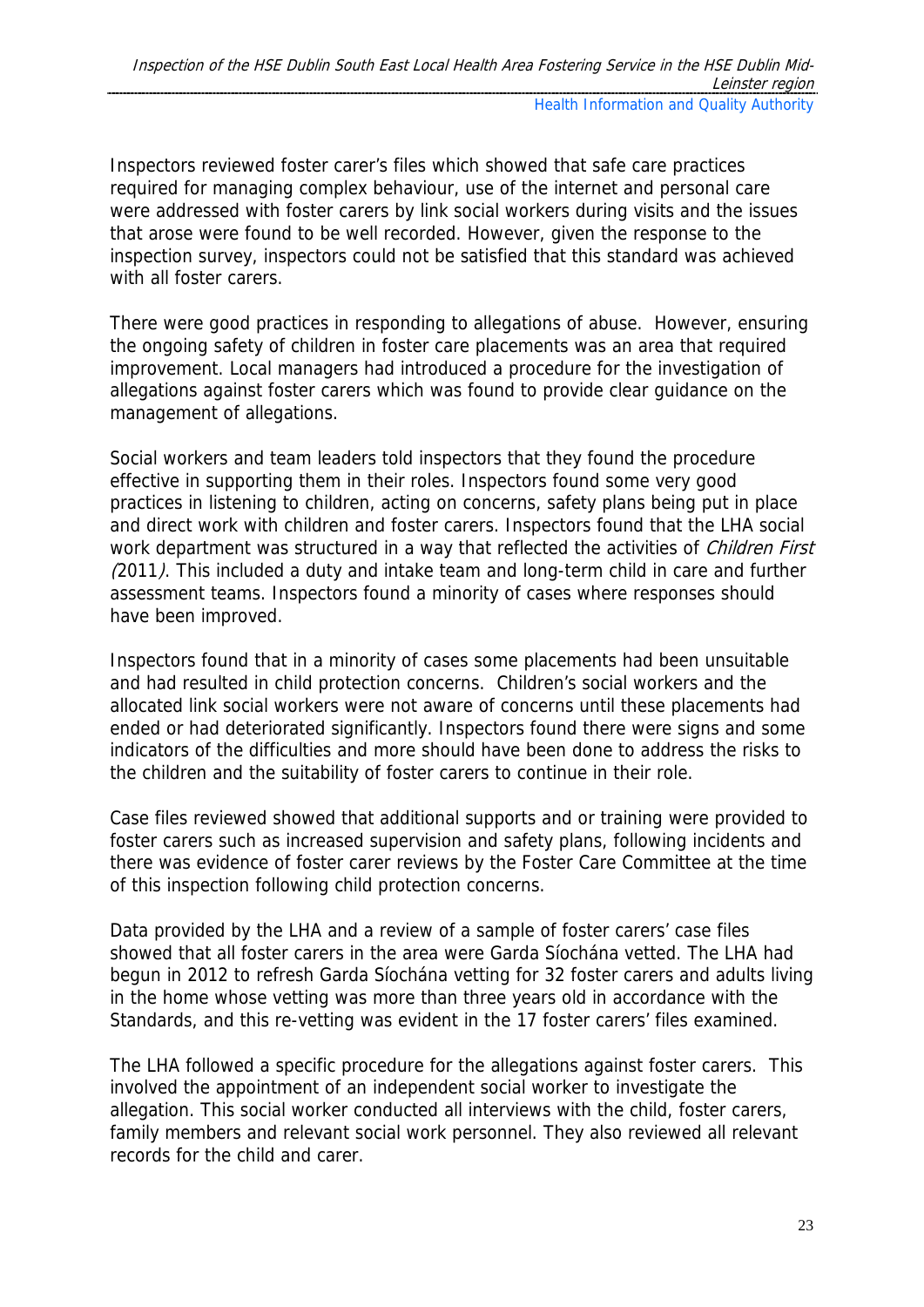Inspectors examined examples of these investigations, and found that the reports were comprehensive and clear, with conclusions identified and all necessary actions implemented.

Data provided to the Authority showed that 10 concerns were received by the social work team in the year prior to this inspection. These cases were included in the 29 cases examined, and inspectors found that social workers assessed and investigated these concerns. Of these, six were concluded as they did not meet the threshold for an initial assessment.

Inspectors examined the case files of the remaining four children where concerns had been raised and found that three of the four concerns were appropriately investigated and addressed by children's social workers and link social workers and their concerns were taken seriously. Notifications made by the Garda Síochána were assessed and investigated and safety plans put in place pending the outcome of separate Garda Síochána investigations. However, there had been an instance of delay in reporting to the Garda Síochána. The Acting Principal Social Worker assured inspectors that this would be addressed immediately.

Inspectors also identified an allegation from 2010 that required attention. This was raised with senior managers of the service during the inspection for their attention.

Inspectors found that overall there were systems of communication, responsibility and accountability between the teams in the LHA and the intake and assessment processes were robust. It was a function of the child protection team to investigate any concern and or allegation that met the threshold of abuse according to *Children* First (2011).

Inspectors found that this was being carried out. A review of a sample of case files showed that concerns and allegations were routinely reported to the child protection team for investigation under the management of allegations procedure. These records also showed that there was a complete suite of standardised documents that adequately recorded the activities of social workers under *Children First* (2011) such as 'intake assessment' and 'initial assessment' of a concern and or allegation.

However, the overall information systems did not meet the required standard. This was evident from case files reviewed, senior managers and social work interviews. Strategy meetings were convened by the child care manager. However, these were only held in relation to child protection concerns and or allegations where abuse had been confirmed by the initial assessments.

The child care manager had no operational role within the delivery of child protection services and was not routinely made aware of all allegations and or child protection concerns for children in foster care.

In addition, there was no integrated electronic database that was accessible by all child protection services in the HSE, as required by *Children First* Guidance. This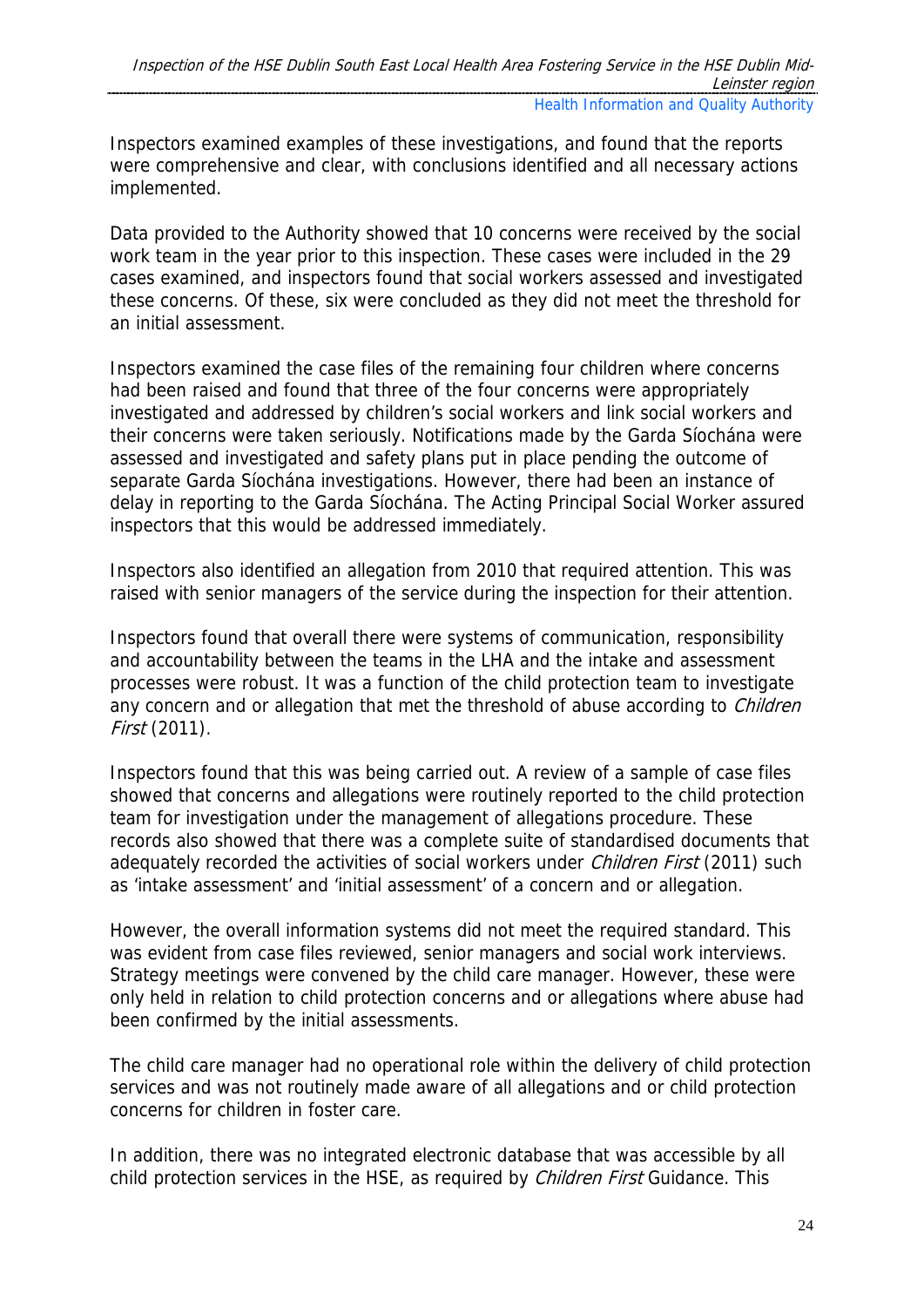meant that although social work staff all presented as extremely knowledgeable and informed regarding all of the cases in the LHA, the knowledge was locally held and this represented some risks to the sharing of information and informed decision making.

Inspectors were advised that the National Child Care Information System should shortly be agreed and a planned national roll out of the system is due to be implemented on a phased basis.

All social workers in the area had received full training in *Children First* (1999) and briefing sessions on *Children First: National Guidelines for the Welfare and Protection* of Children (2011) following its full implementation nationally. This was confirmed by those interviewed by inspectors. It was apparent from case files and interviews with social workers that foster carers in the area had not received training in *Children* First: National Guidelines for the Welfare and Protection of Children (2011). This meant that foster carers might not understand their responsibilities in this regard.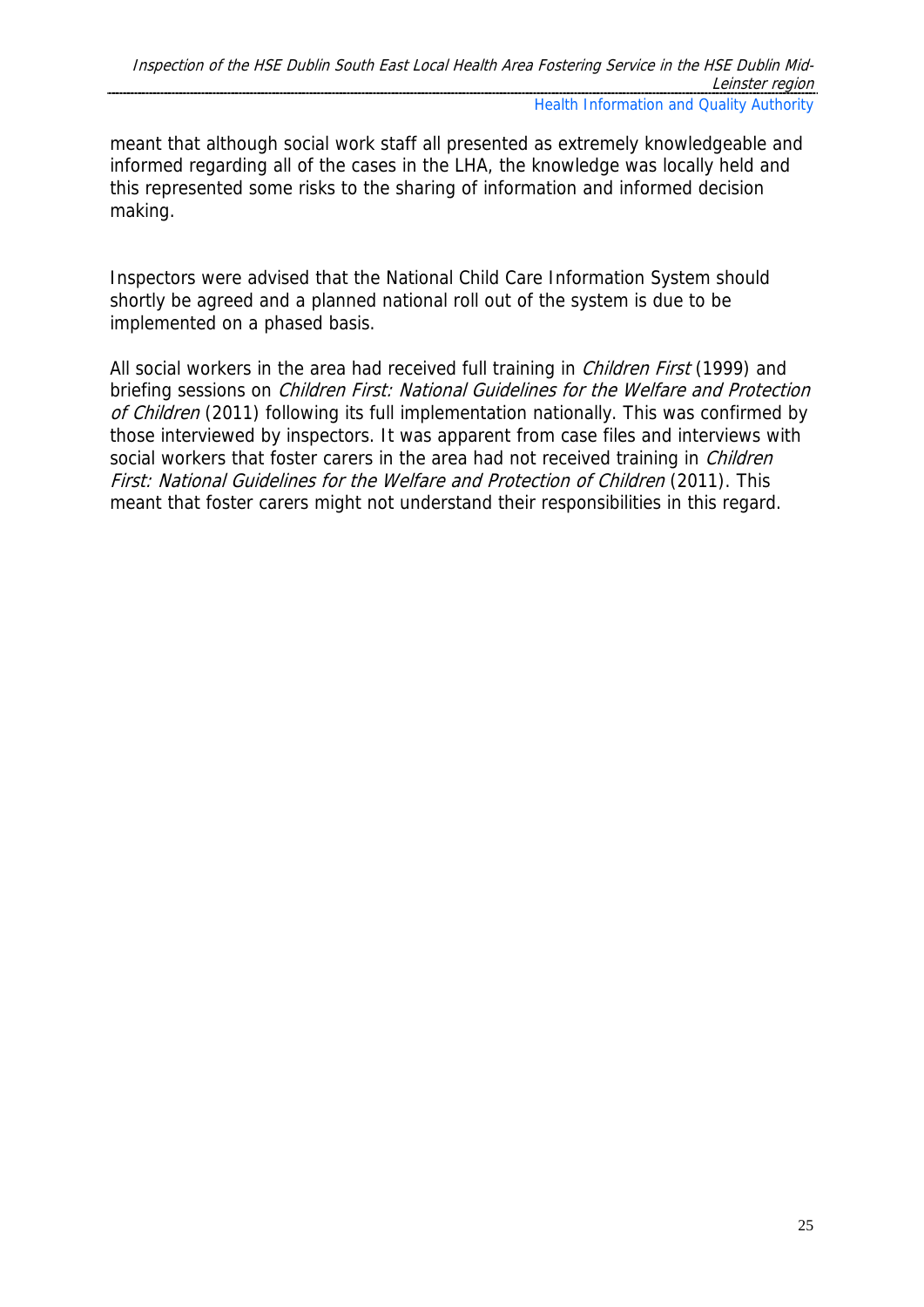Each child has a designated social worker that plans and supports their lives while they are in care. They are involved in making decisions about their lives. Birth families and carers are consulted in making and implementing care plans. Everyone works together to support and guide children in their lives.

Related reference:

- Standard 5: The Child and Family Social Worker
- **Standard 6: Assessment of Children and Young People**
- **Standard 7: Care Planning and Review**
- Child Care (Placement of Children in Foster Care) Regulations 4, 6 (1), 11, 13, 17(1), 18, 19
- Child Care (Placement of Children in Relative Care) Regulations 4, 7 (1), 11, 13, 17(1), 18, 19.

### **Summary of Outcomes**

The majority of children were assigned a social worker and positive relationships existed between the children and these workers, but not all cases were allocated. Consultation in care planning with all parties was of a high standard and children's lives progressed well. Some improvements were required in the timeliness of reviews for some and parental involvement and recording keeping needed some improvements

# **Standard 5: The Child and Family Social Worker**

#### This standard was met in part.

Inspectors found that overall there was a good standard of social work practice in relation to children and their families. Inspectors found that the child and family social workers in the LHA were very committed to the children and delivered a flexible, responsive and child centred service. Foster carers and children spoke highly of the social workers in the LHA. However, a minority of children did not have an assigned social worker.

Data provided to the Authority prior to the inspection showed that only three children in foster care did not have an assigned social worker. Inspectors were advised by managers and social workers that link social workers provided a supplementary service to meet the needs of the children who did not have an assigned social worker. From an examination of case notes, documents on file and interviews with foster carers, team leaders and social workers confirmed that this was the case.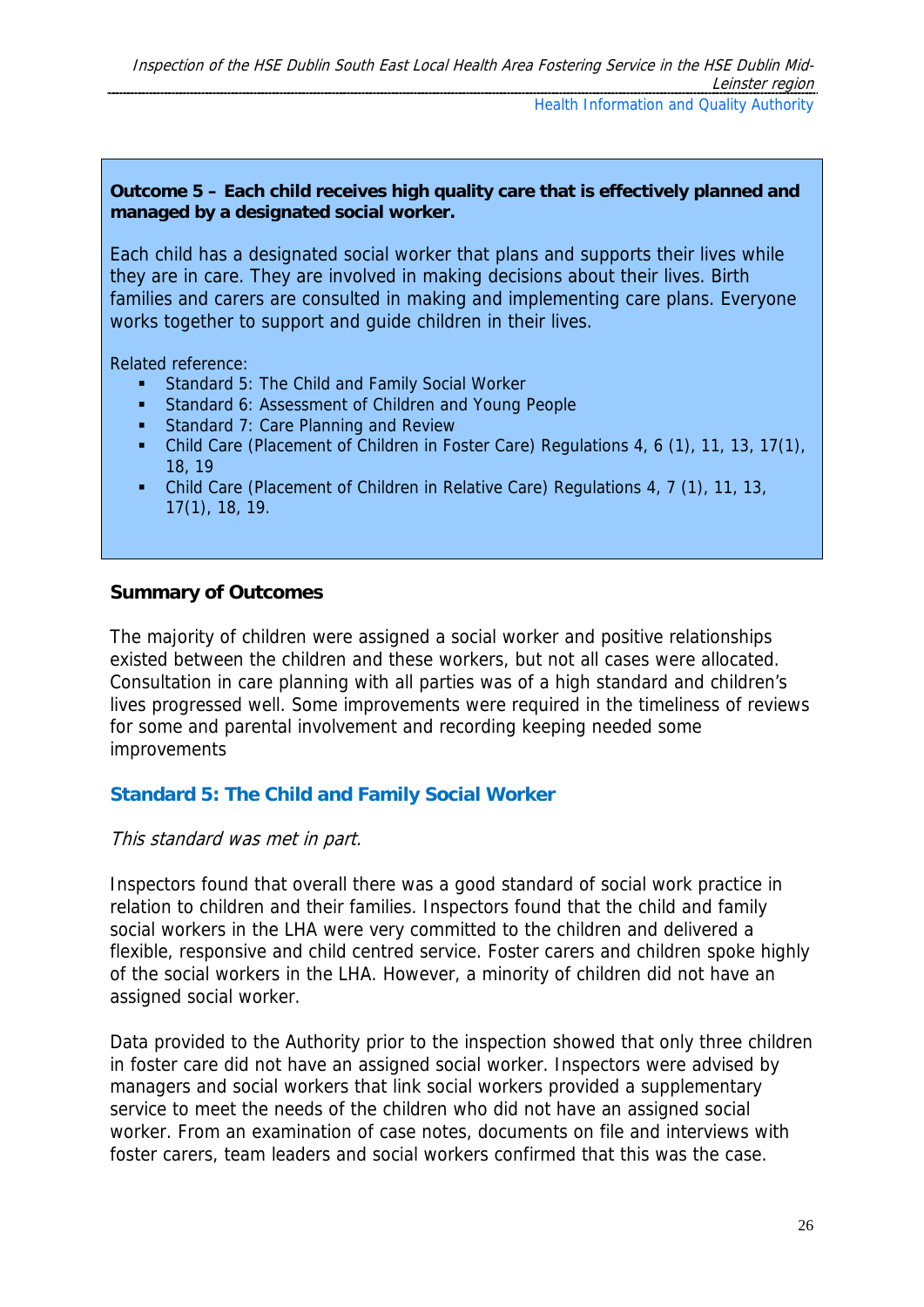Children who spoke to inspectors could identify their current social workers. Inspectors found that the social work team leaders had extensive knowledge and oversight of all cases and they demonstrated this in discussions with inspectors regarding specific cases.

A review of a sample of case files showed that social work visits to children in foster care were for the most part in line with the Standards and Regulations and took place both inside and outside of the foster homes and at family access. Some children were placed in another European country and the social worker for the children invested significant time visiting the children, supporting birth parents to visit and escorting the children back to Ireland to visit relatives. This required a significant investment of time and commitment to the children and their family. Figures provided by the LHA showed that six children had not been visited in the six months prior to inspection. There were specific reasons for some of these visits not taking place. However, the frequency of visits did not comply with the Regulations. At the time of the inspection, while this number had reduced, some children had still not been visited.

All of the children interviewed who were old enough to comment said they met with their social workers in private, saw them regularly, and felt that their social workers were supportive of them. However, inspectors found from the review of case files that some children had several changes of social worker during their time in care. This meant that it was difficult for children to build a consistent and trusting relationship in some cases.

One sibling group of children visited by inspectors had five different social workers in three years and they told inspectors that they found this difficult and another child who had eight social workers over a ten year period. Managers and social workers confirmed to inspectors that this situation arose due to a number of social workers in the area taking extended leave. Inspectors found from a review of these case files that the children had raised this dissatisfaction previously with social workers, and given the vacant posts and long term leave of some staff at the time of this inspection, this aspect of the service had not improved.

Overall, records were comprehensive, accessible and written to a high standard. However, archiving arrangements required improvement. The Child Care (Placement of Children in Foster Care) Regulations (1995) require the HSE to maintain an up-todate record for children in foster care and outline key information that must be recorded. Inspectors found that all the files reviewed held the key information required by the Regulations.

The area had a case file management system and inspectors observed that case files were accessible and stored in locked cabinets in rooms that were electronically secure. Inspectors found that case files were well structured and comprised of different sections for documents such as case notes, statutory information, care plans, education and confidential information.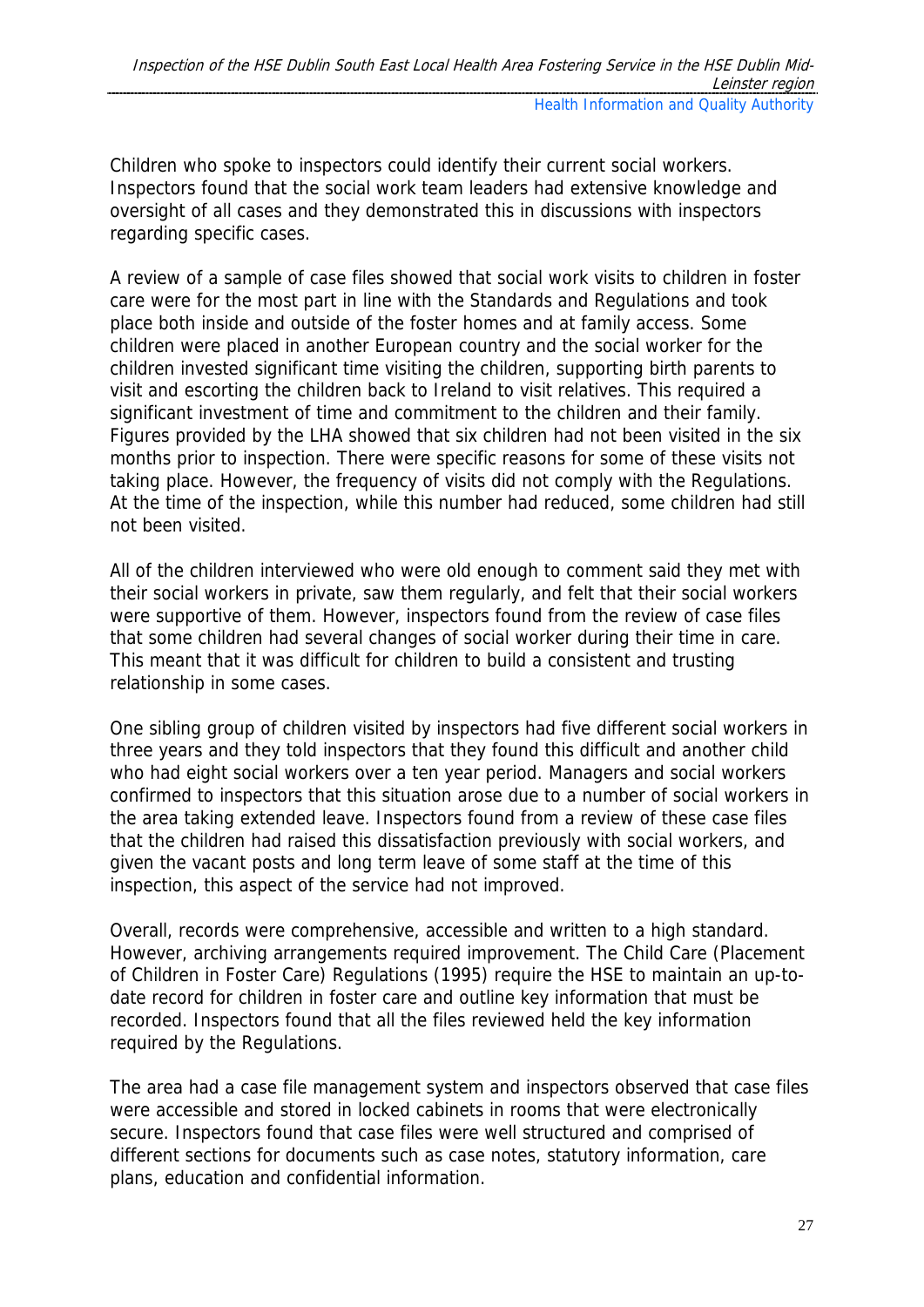However, information regarding complaints and allegations was sometimes distributed throughout the file as there was no singular section for complaints and allegations. This meant that if a child's case was allocated to another worker, or if a team leader was reviewing a case file, significant information could be overlooked, and any trends in a case missed. This was raised with the Acting Principal Social Worker at the time of the inspection and during the inspection the LHA had already begun to restructure files to include this section.

The social work offices were based in a prefabricated cabin on the grounds of an old hospital. There was on site security monitoring of all buildings. However, there was also a nursing home and other offices on the same site which meant there was steady traffic on and off the site with visitors and staff. The social work offices were alarmed and locked electronically and manually. Inspectors were advised that the social work teams were due to move to alternative accommodation in the area soon after the inspection. These new offices were described as being more secure than the current site and more suitable to the function of the social work teams.

| Children in foster care                                                                                                               | <b>Total Children</b><br>in Foster is 83 | $\%$ |
|---------------------------------------------------------------------------------------------------------------------------------------|------------------------------------------|------|
| Number of children with an assigned social worker                                                                                     | 80                                       | 97   |
| <b>Regulation Article 17</b><br>Number of children who had been visited in the past<br>six months by a child and family social worker | 77                                       | 93   |
| <b>Regulation Article 11</b><br>Number of children with a written care plan on file                                                   | 80                                       | 97   |
| <b>Regulation Article 18</b><br>Number of children whose care plans have been<br>reviewed in accordance with the regulations          | 70                                       | 84   |

# **Table 1. Compliance with related child care regulations under Outcome 5**

# **Standard 6: Assessment of Children and Young People**

# This standard was met in part.

Inspectors examined 29 case files of children. The assessments of children's needs were comprehensive and of a good quality. Children's needs were clearly identified and there was good consultation with families and other professionals which informed the needs assessments of children.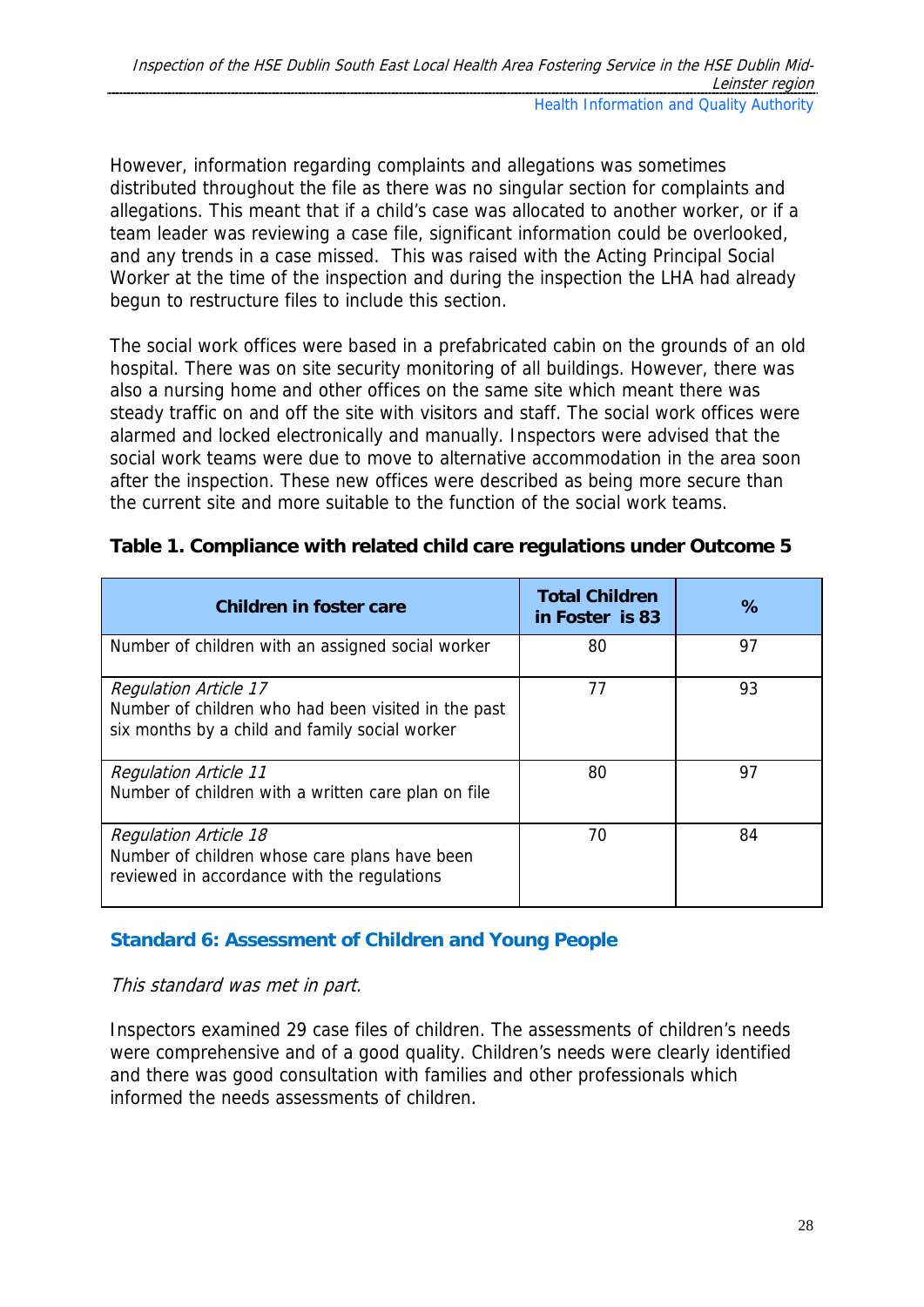From the review of children's case files inspectors found that there was a good standard of initial assessments and assessments of need when children were received into care. Assessments were comprehensive and informed the care plans, which supported the matching process.

In particular, inspectors found that assessments of children with disabilities and complex needs were very detailed and informative, with good multi-disciplinary input and subsequent access to services such as medical treatments and therapies. Case supervision records showed that outcomes of assessments were examined by social workers and their team leaders and actions were identified and followed through. Inspectors found that some children's assessments were difficult to locate as they were held in older files and the assessment for each child should be located on the child's current file.

# **Standard 7: Care Planning and Review**

# This standard was met in part.

Inspectors found that there was a good standard of care planning and consultation for the majority of children in foster care in the LHA. However, some care plans had not been reviewed in line with the Standards and Regulations.

The care plans reviewed by inspectors were found to be of very good quality and based on comprehensive needs assessments of the children. Of the 29 children whose case files were reviewed by inspectors, two did not have an up to date child in care review in accordance with the Standards and Regulations. These reviews were not significantly out of date and inspectors were informed that those care plans had not been reviewed because the LHA was awaiting the return of long term social workers from leave to undertake an informed and meaningful review. One of these social workers were due to return in the weeks after the inspection and team leaders assured inspectors these reviews would be brought up to date.

Social workers updated original care plans following the child in care reviews and inspectors found these were detailed and comprehensive. Inspectors found that children's needs in all aspects of their lives were identified and met through the care planning process. Case supervision records on children's files showed that actions from care plans were documented and monitored frequently by the social worker and team leader. Inspectors found that recommendations were implemented and those responsible for taking the actions were clearly identified. This supported professional accountability and ensured that the outcomes for children in foster care were monitored within the social work department.

Inspectors found that there was a good standard of consultation with foster carers, children and families during the care planning process, and throughout the child's placement. To support children to be involved in their plan, the social work teams had developed templates for children's 'child in care' reviews and these were found to be detailed and age appropriate in their format.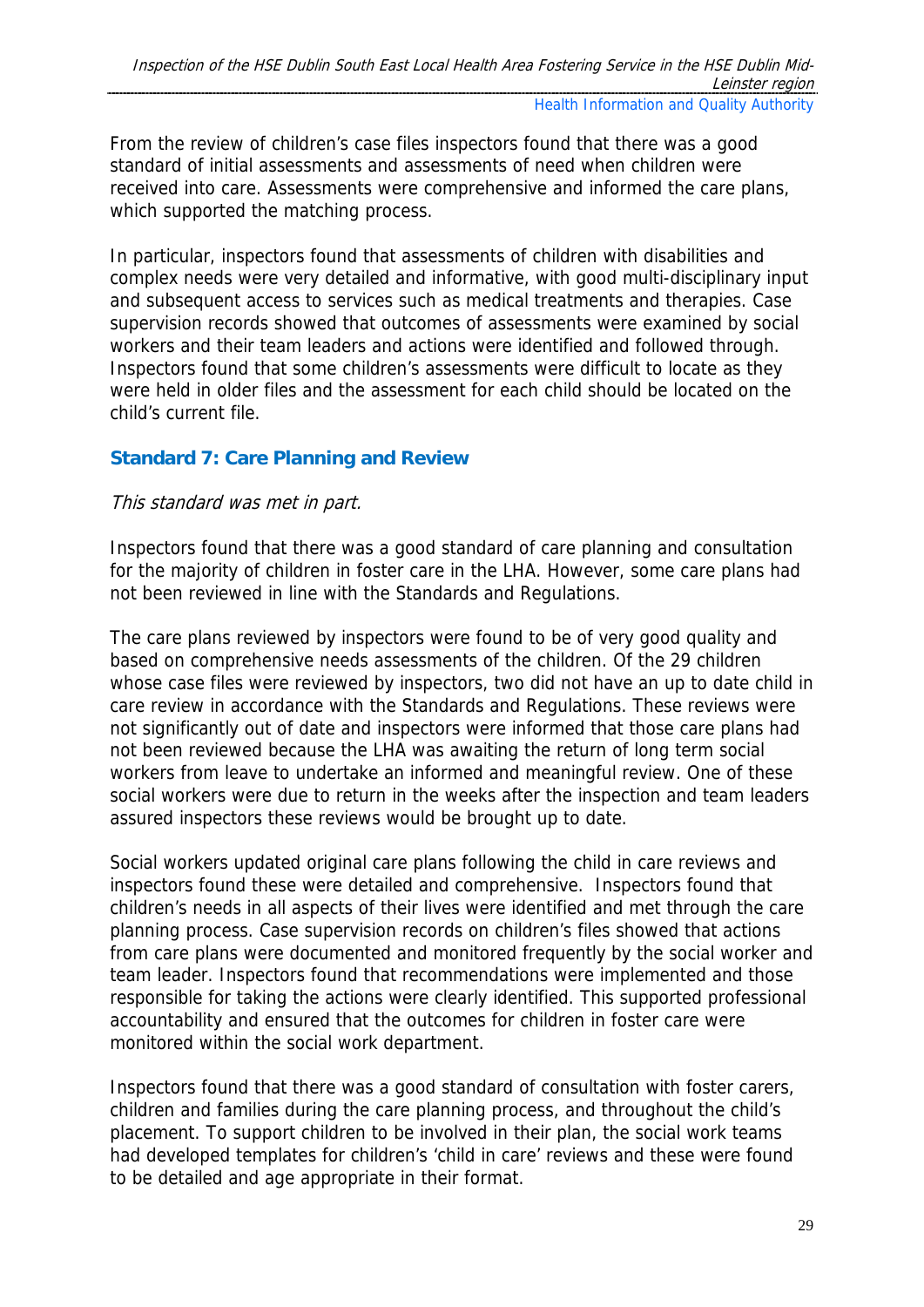Social workers also met with children prior to their reviews and this gave children the opportunity to contribute meaningfully to the care planning process. Records of the consultations were found in all of the files reviewed by inspectors. Foster carers that spoke to inspectors all confirmed that they were consulted and involved in care planning and the reviews for children who were placed with them. Minutes of care plan reviews and care plans viewed by inspectors confirmed this. Children's case files also contained consultation documents completed by foster carers.

Inspectors found evidence of a good standard of consultation with birth families prior to care plan reviews, and some birth families had completed consultation documents. Inspectors found that this was not evident in all cases, and inspectors raised this with senior managers at the time of the inspection as an issue that required to be addressed.

The high standard of care planning in the LHA ensured that children's needs were met, and ongoing progress was achieved in children's health, education, family contact, wellbeing and placements.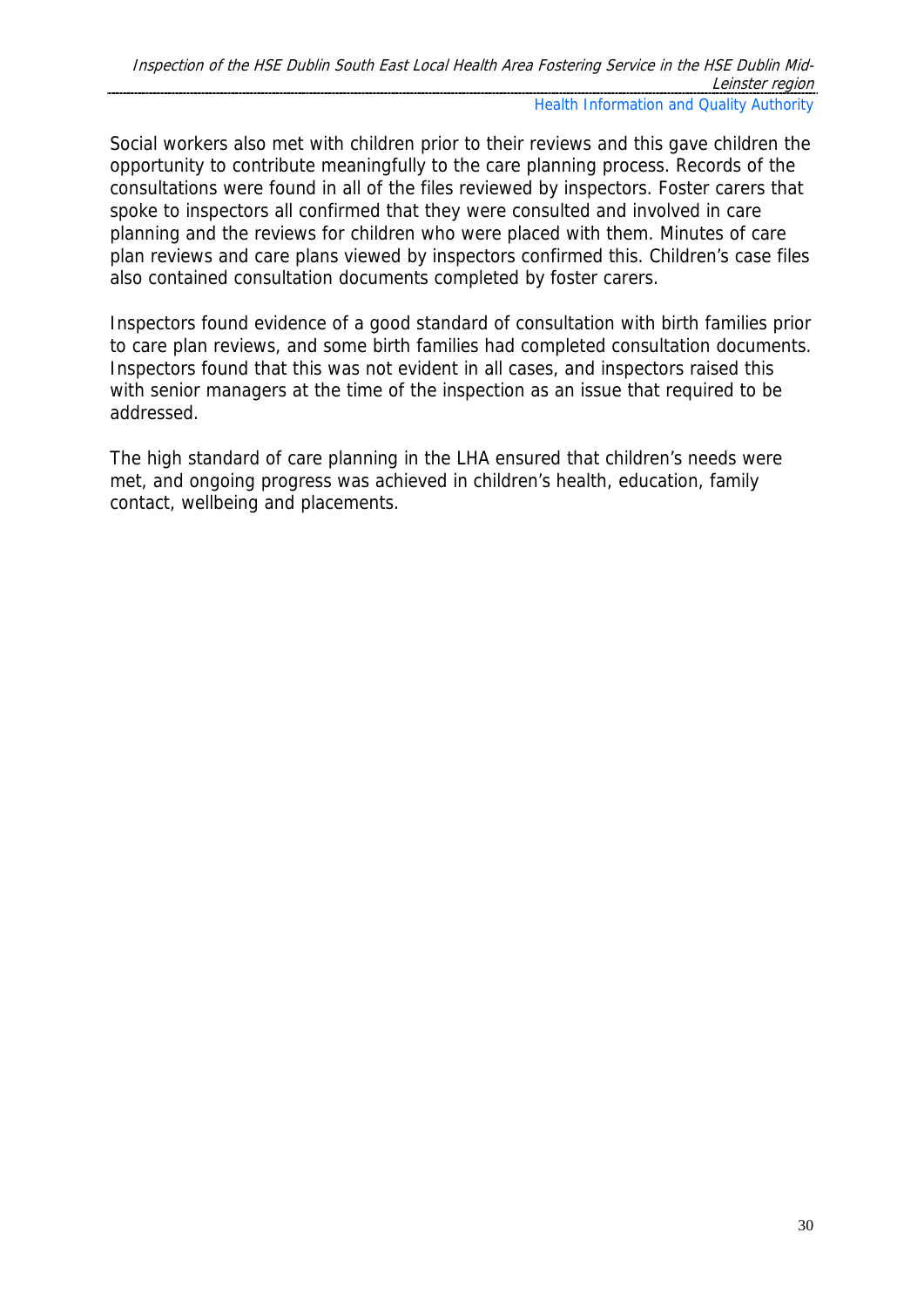# **Outcome 6 – Each child receives high quality care from carers that have been appropriately assessed and approved.**

Under this outcome measure, children live with carers that value, accept and support them. The HSE ensure that carers are suitable to provide this type of high quality care through their assessment and approval process. Assessments are comprehensive and all carers are approved by the Foster Care Committee. Related reference:

- **Standard 14: Assessment and Approval of Foster Carers**
- Child Care (Placement of Children in Foster Care) Regulation 5, 9
- Child Care (Placement of Children in Relative Care) Regulation 5, 6, 9.

#### **Summary of Outcomes**

Children were valued and well cared for, and they felt supported and protected. General foster carers were assessed and approved before children were placed with them. However, several relative carers were not fully approved.

### **Standard 14 (a): Assessment and approval of non-relative foster carers**

#### This standard was met in part.

The quality of assessments and approvals of foster carers was generally found by inspectors to be of a good standard. All general foster carers that had children placed with them had been approved. Inspectors found that the LHA had clear written policies, procedures and documents which were used to guide the assessment and approval of foster carers. These procedures included an application form to be completed by potential foster carers and a fostering assessment using a format which was in keeping with the Standards.

Guidance regarding the completion of the assessment was also in place. A range of checks with GPs, Garda Síochána and HSE local health areas were also completed to ensure the applicants were suitable to become foster carers and these complied with the Regulations. Nine general foster carers' files were examined by inspectors and interviews were carried out with foster carers and fostering link social workers. In addition, two supported lodgings carer's files were examined. All of the foster carers visited by inspectors presented as committed to the children they cared for and provided them with stable and positive placements.

The completed assessments reviewed by inspectors were found to be of a good standard. Inspectors interviewed the chair of the Foster Care Committee who described the assessment process which was comprehensive. Foster carers interviewed said that they were provided with clear information on the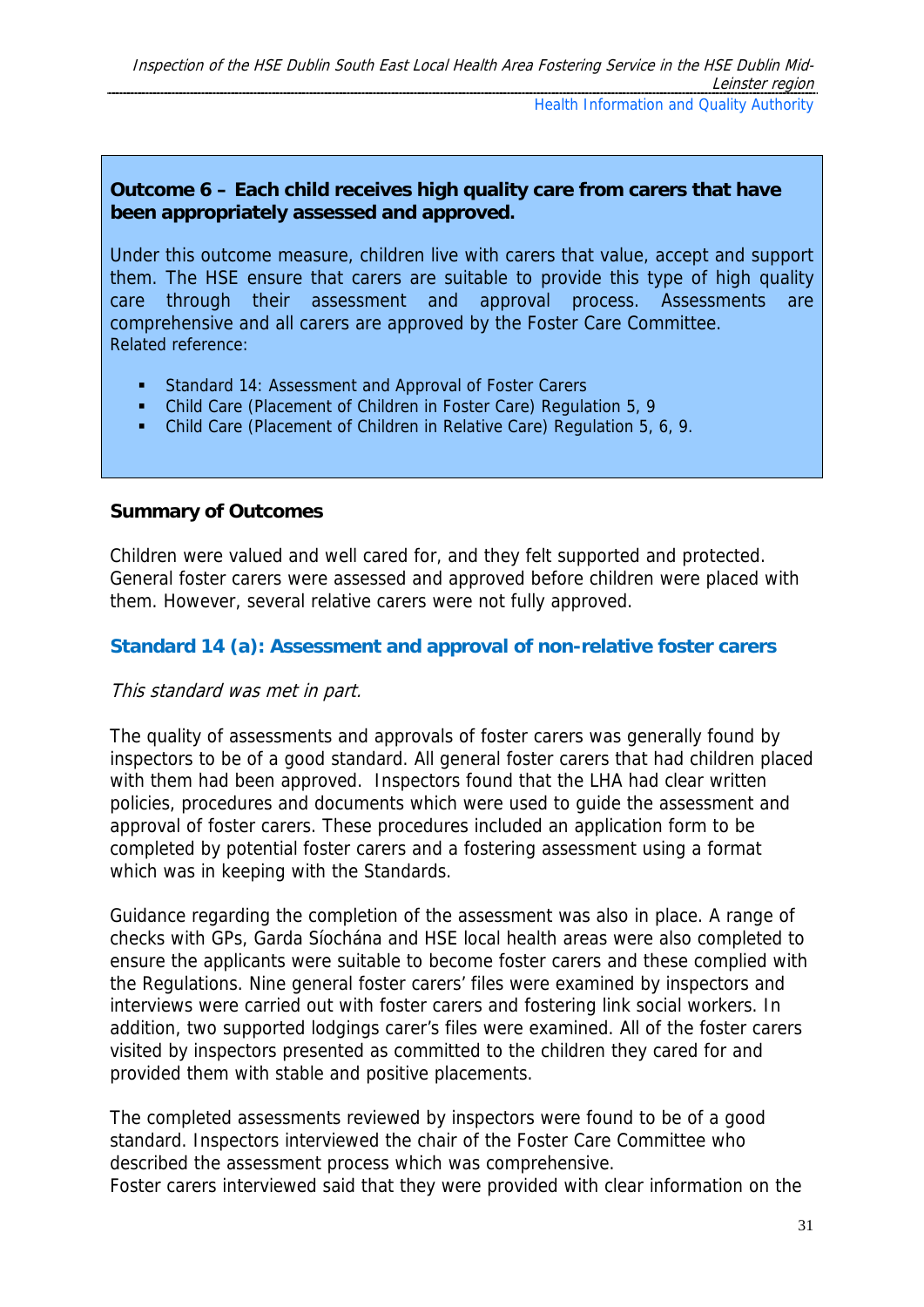assessment and approval process and they saw a copy of their assessment report once it was completed.

All general foster carers reported the approval process as taking between 8 to 10 months from their initial enquiry to becoming approved foster carers. This was confirmed by social workers and in the files reviewed. Due to an absence of a clearly defined chronology of the assessment process in the files reviewed, it was not possible to determine if all of the assessments had met the Regulatory requirement of being concluded within a 16 week timeframe.

Information provided to the Authority showed that all general foster carers who had children placed with them were assessed and approved. All of these carers had contracts with the HSE. Figures provided to inspectors prior to the inspection showed that there were five new assessments of general foster carers in the preceding year. Inspectors found that all of these assessments were still in progress. These foster carers did not have any children placed with them while undergoing the assessment process. The assessment and approval of general foster carers complied with the National Standards and Regulations.

The individual matching of children to foster carers was presented to the Foster Care Committee and was clearly recorded on files by link social workers where this had occurred. These files also held reports by link workers, which included any recommendations from the Foster Care Committee following a presentation of the proposed matching.

The assessment and use of supported lodgings foster carers was examined by inspectors through a review of a sample of supported lodging foster carers' files. Traditionally, supported lodgings provide placements to young people aged 16 years and over who require some adult support and guidance, yet who are also able to be independent in many regards and are preparing for adulthood.

In Dublin South East, inspectors found a number of children under 15 years old living in supported lodgings placements. Inspectors found through reviewing a sample of children's and supported lodgings carers' files and from visits to some of these carers that it was an inaccurate representation of the level of service provided. Inspectors found that the lodgings placements operated as foster care placements and children and young people were fully integrated into the family and were fully cared for by the carers. Supported lodging assessments were examined and found to be detailed and all Garda Síochána vetting, relevant checks, references and medical assessments had been carried out.

Children's needs were met in these placements and inspectors found that while these placements provided a high standard of care, the carers' contracts and the in depth initial training and assessments were different to that of a foster care placement. Originally these carers were recruited with a view to providing a very different service to that of a foster care placement and this posed a risk when children were placed there.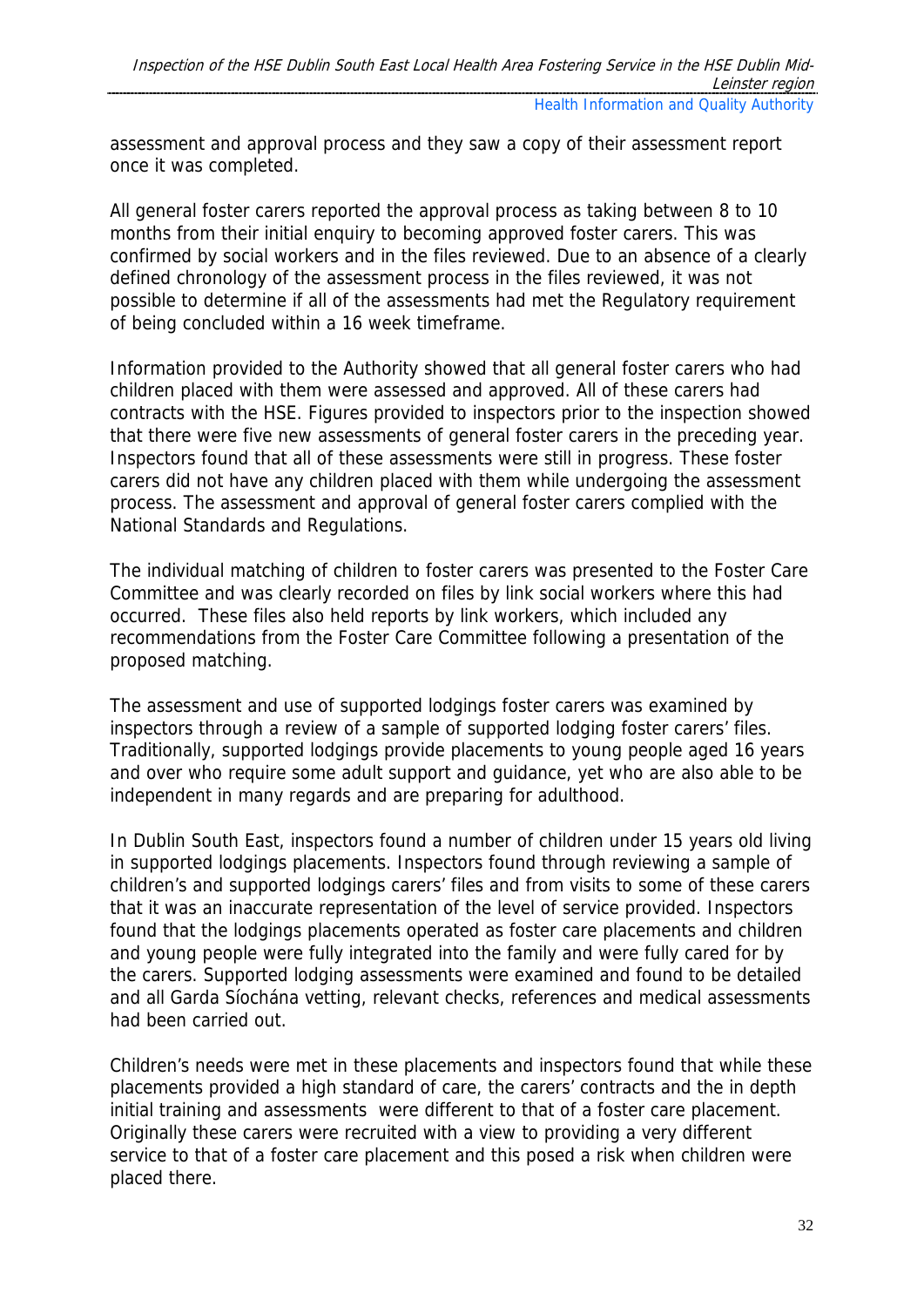In addition, the use of these placements for children aged 16 and under was contrary to HSE policy. In one case, where carers were supervised by another service, inspectors found significant gaps in case notes and contact on the carer's files by link workers from that service and this posed a risk to the child as foster carers were not effectively supervised.

# **Standard 14 (b): Assessment and approval of relative foster carers**

The assessment and approval of relative foster carers was generally found to be of a good standard where it had been completed. However, a number of relative foster carers had not been fully assessed and approved.

The policy on the assessment of relative foster carers was reviewed by inspectors. The placement of children with relative foster carers was carried out by child protection social workers who, with the fostering link worker, undertook a basic initial assessment at the time of placing a child with relatives. This initial assessment comprised of an assessment of the accommodation, Garda Síochána vetting, a medical assessment and local area checks. This initial assessment was followed by a referral to the fostering team to undertake a formal assessment of the relative foster carers.

Inspectors found that there was increased social work contact with these relative foster carers in the early part of the child's placement with them, providing a high level of support and supervision.

Inspectors examined six relative foster carers' files as part of this inspection. Figures provided by the LHA to the Authority showed that of the 24 relative carer households in the LHA, 14 remained unapproved. The assessments of relative foster carers that were approved were found to be comprehensive and detailed.

Efforts had been made to address deficits in the assessment of relative foster carers. None of the three relative carers visited by inspectors had been approved. However, they were in the process of assessment or being presented to the foster care committee.

Through interviews with senior managers and social workers and an examination of case files it was clear that the area had identified the deficiencies in the assessment of relative foster carers in 2009 and 2010 and more detailed, interim assessments had been undertaken at that time which included an assessment of identified risks. Inspectors viewed some of these assessments on the relative foster carers' files and found these to address the requirements of the foster carers role and detailed actions to mitigate risk. These actions had been implemented.

Inspectors were told by senior managers that all 14 of the outstanding assessments were in various stages of progress or completion and some were awaiting a hearing at the Foster Care Committee. Inspectors noted that all the relative carer files reviewed held interim assessments that had been undertaken in 2010 for relative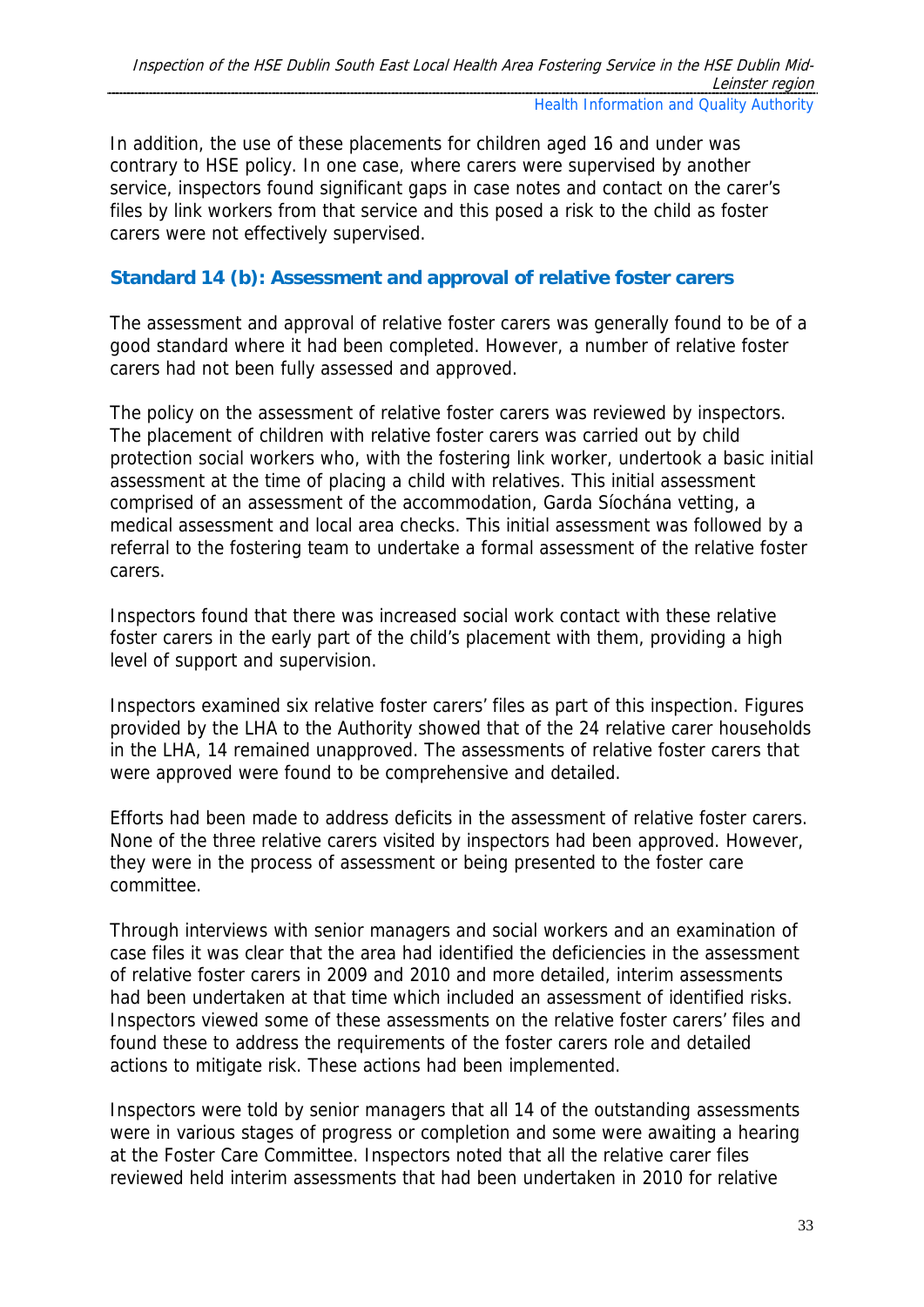carers and as such, no foster carers were without some form of assessment.

However, the assessment of relative carers did not fully meet the National Standards and Regulations as not all were approved and children were living in unapproved placements. The formal interim assessment carried out on all foster carers went some way to minimising risks to children.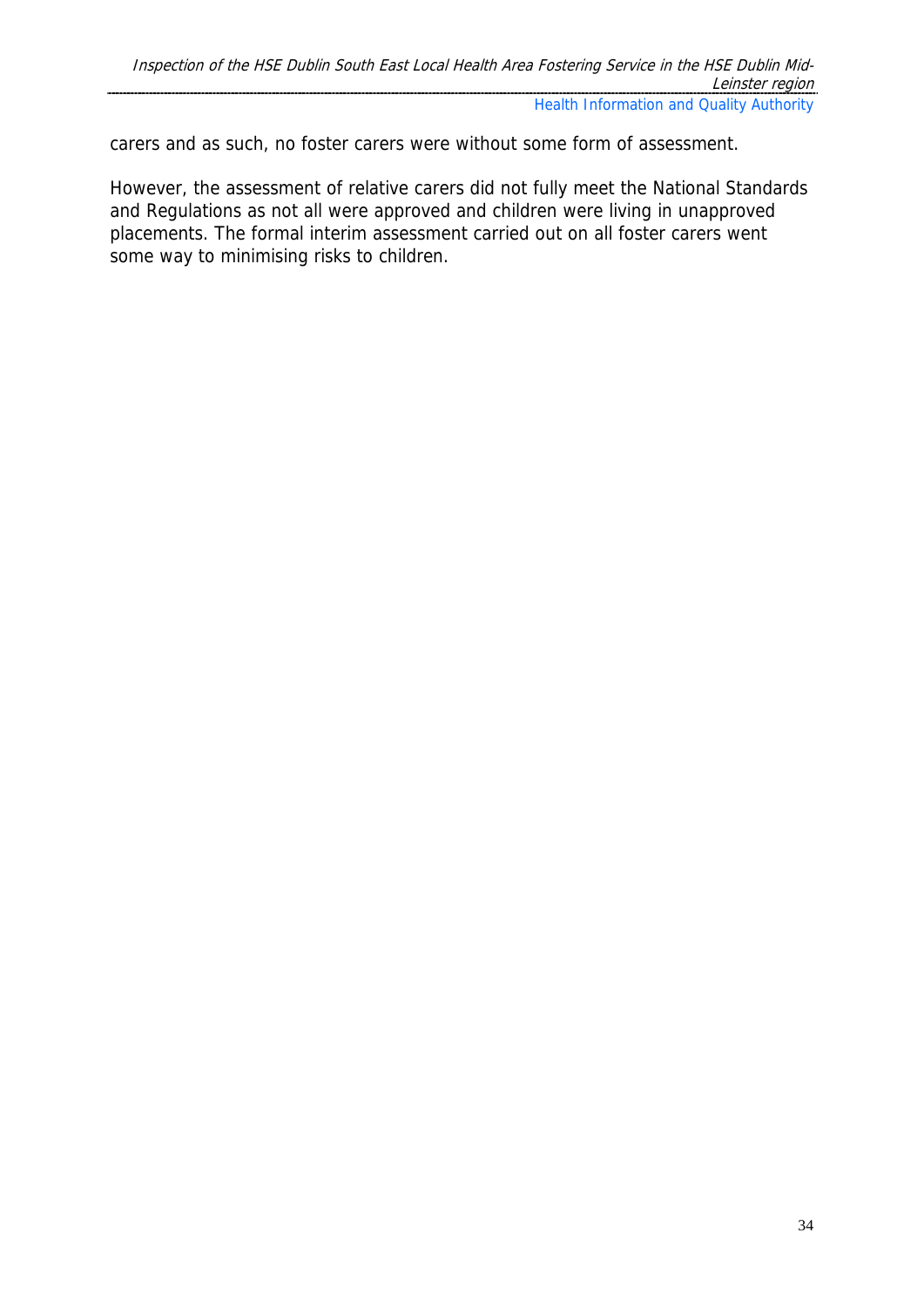#### **Outcomes 7 – Carers are supported to provide high quality care through ongoing participation in relevant training, supervision and reviews.**

Carers regularly participate in training that provides them with the skills and knowledge to provide high quality care to children. Each foster care household has an allocated link worker. Link workers support carers in caring for children through regular supervision and advice. Foster carers participate in regular reviews of their continuing capacity to provide high quality care.

Related reference:

- Standard 15: Supervision and Support
- Standard 16: Training
- **Standard 17: Reviews of Foster Carers**
- Child Care (Placement of Children in Foster Care) Regulation 15, 16
- Child Care (Placement of Children in Relative Care) Regulation 15, 16.

#### **Summary of Outcomes**

Training was provided by the service but the attendance by carers was poor. Not all foster carers were assigned a link worker, but carers were, overall, well supervised and supported. Reviews of foster carers' ability to provide high quality care did not take place.

# **Standard 15: Supervision and Support**

#### This standard was met in part.

Overall the provision of supervision and support to foster carers was of a good standard, and the majority of foster carers had been assigned a link social worker. Inspectors found that link social workers provided supervision to foster carers on an ongoing basis prior to, during and after the placement of a child. However, some foster carers had not been assigned a link social worker.

Case notes that were examined in foster carers files' showed that link social workers prepared foster carers for the placement of a child and assessed the foster carers' ability to meet the child's needs. Case notes also demonstrated good work by link social workers in addressing any issues within the placement and working in partnership with the child's social worker to ensure a consistent approach to support the placement.

Most foster carers visited by inspectors confirmed that they were visited regularly by link social workers and there was good evidence of frequent telephone contact between social workers and foster carers. Foster carers were also actively involved in care planning for the children that were placed with them.

Five foster carers did not have an assigned link social worker as required by the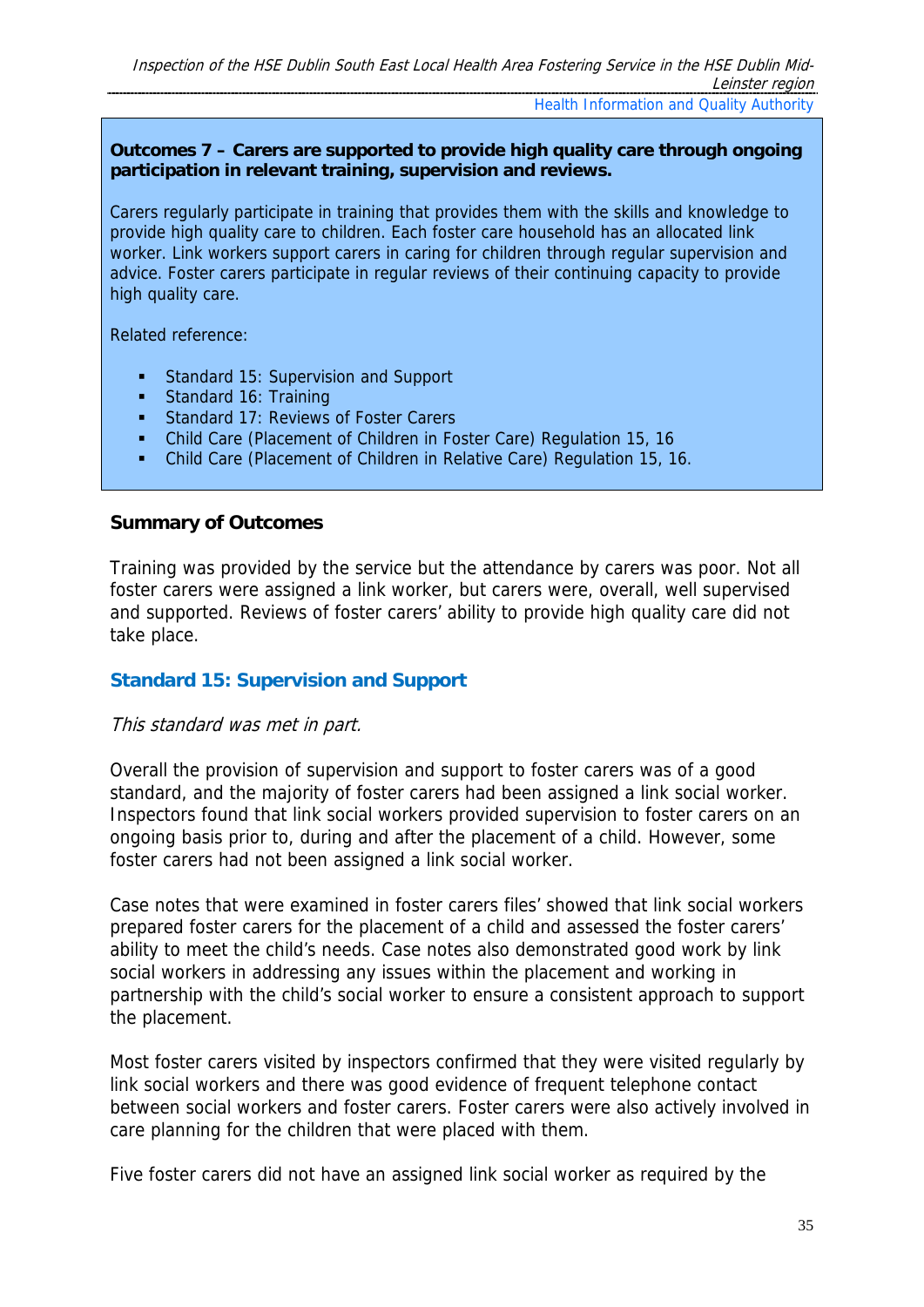National Standards for Foster Care (2003). Inspectors were advised that due to staff shortages the managers of the social work service struggled to assign all cases. Inspectors found that the LHA ensured that where a link social worker was not assigned to foster carers, the social worker assigned to the child offered support to the foster carers and this support was evident in the foster carers and children's files that were reviewed.

During placements, the supervision of foster carers ensured that they had access to any information they required and support through regular visits, advice, training and the sharing of HSE policies. Inspectors found that in the cases reviewed, foster carers complied with the duties required under the Regulations.

Link social workers told inspectors they received formal supervision from the fostering team leader and the records of the supervision of individual foster carers in their caseload were located in foster carer's files. These reflected the work undertaken with foster carers and actions to address any issues that arose.

In a minority of foster carers' files, inspectors found there was insufficient supervision and case notes when there were difficulties in placements. This meant that timely interventions were not always put in place to support placements. These cases were raised with senior managers at the time of the inspection.

Foster carers visited by inspectors stated that social workers were responsive and supportive, and despite there being no out of hours social work service in Dublin South East, many took telephone calls outside of office hours.

# **Standard 16: Training**

# This standard was met in part.

Inspectors found that a range of training was provided to support foster carers. However, despite the training being held at accessible times such as evenings and weekends, the uptake by foster carers was poor. Attendance at training was not a requirement of carers' contracts with the LHA.

Training records were held in individual foster carer's files, which were held by the fostering team. The majority of general and relative foster carers had attended their initial mandatory courses (Fostering Relations or Foundations in Fostering). However, some relative foster carers had not yet attended this training. Attendance at ongoing training was low and senior managers acknowledged an ongoing difficulty with foster carers' failure to participate in ongoing training. Inspectors discussed the provision of training with staff and managers.

They also reviewed training records and found the following training was provided in the preceding year:

• Triple P (parenting course)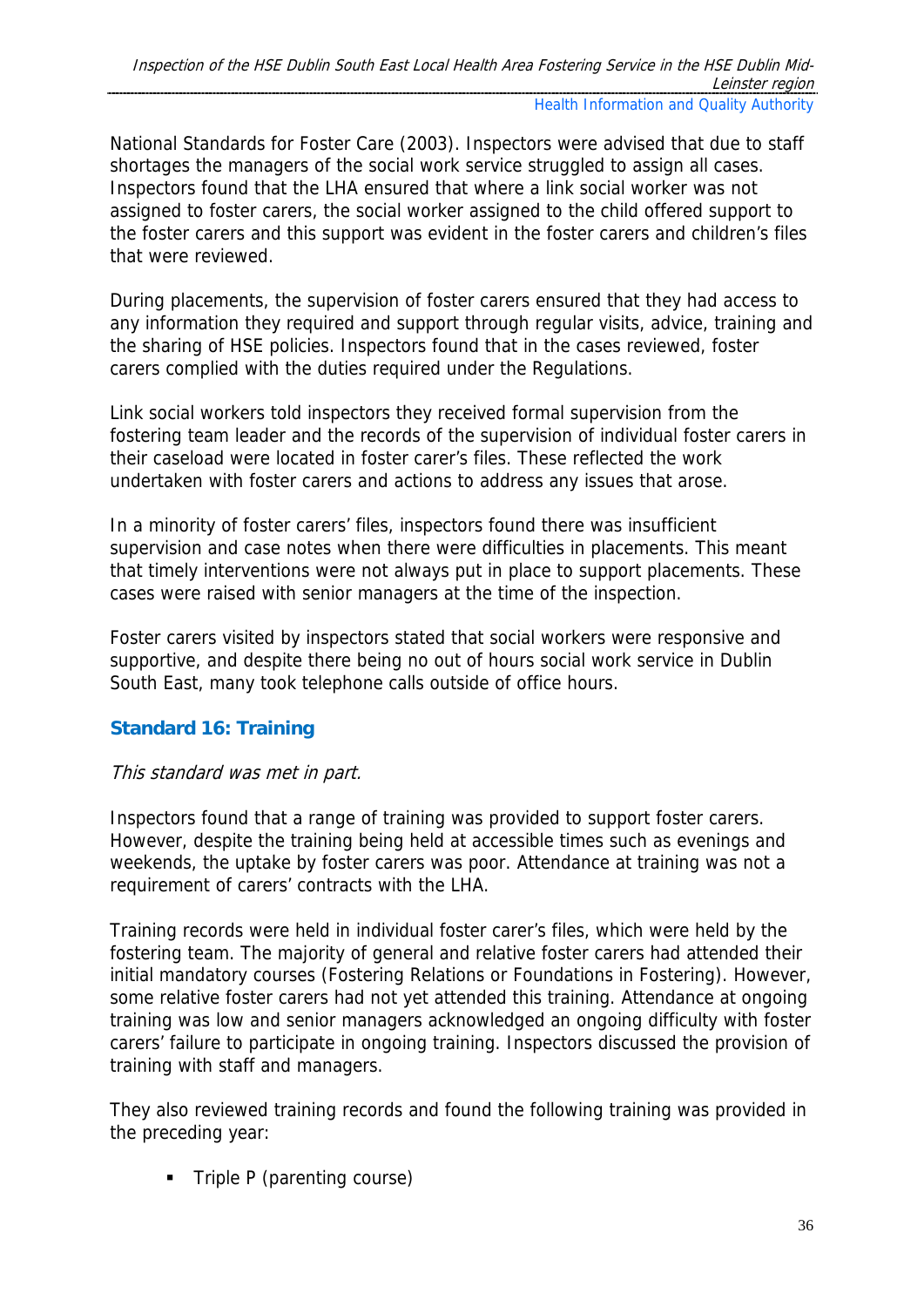- **Incredible Years**
- play
- safe care
- **speech and language development.**

Attendance records provided to inspectors showed that 44% of general carers and only 5% of relative foster carers had attended these training sessions. The foster carers interviewed as part of this inspection said they attended the initial training courses provided by the LHA when they became foster carers, and had attended some additional training. However, the low take up on training meant that many foster carers were not developing their knowledge and skills in specific areas and this could place future placements in jeopardy.

Inspectors noted that LHA contracts with foster carers did not include a requirement to attend ongoing training. No overall training needs analysis had been undertaken which took account of children's needs and gaps in foster carers' skills and as a result training was not planned to meet the needs of the children placed in the foster care.

### **Standard 17: Reviews of Foster Carers**

#### This standard was not met.

The LHA did not undertake regular reviews of foster carers to assess their continuing capacity to provide high quality care as required by the Standards. Regulations require that the first review should be held one year after the first placement and subsequent reviews should take place at three yearly intervals. Inspectors were informed by senior managers and the Chair of the Foster Care Committee that no foster carers had been reviewed. Consequently the committee did not have an oversight of foster carers' ongoing ability to continue to provide good quality care or to identify any poor practices by foster carers, placement difficulties or training needs of foster carers.

#### **Table 2. Allocation of link worker to carers**

|                                             | <b>Number</b> |      |
|---------------------------------------------|---------------|------|
| <b>Foster carers households</b>             |               | %    |
| <b>All foster carers</b>                    | 68            | 100% |
| Assigned a link worker                      | 63            | 93%  |
| Not assigned a link worker                  | 5             | 7%   |
| <b>General (non-relative) foster carers</b> | 44            | 100% |
| Assigned a link worker                      | 41            | 93%  |
| Not assigned a link worker                  | 3             | 7%   |
| <b>Relative foster carers</b>               | 24            | 100% |
| Assigned link worker                        | 22            | 92%  |
| Not assigned a link worker                  | 2             | 8%   |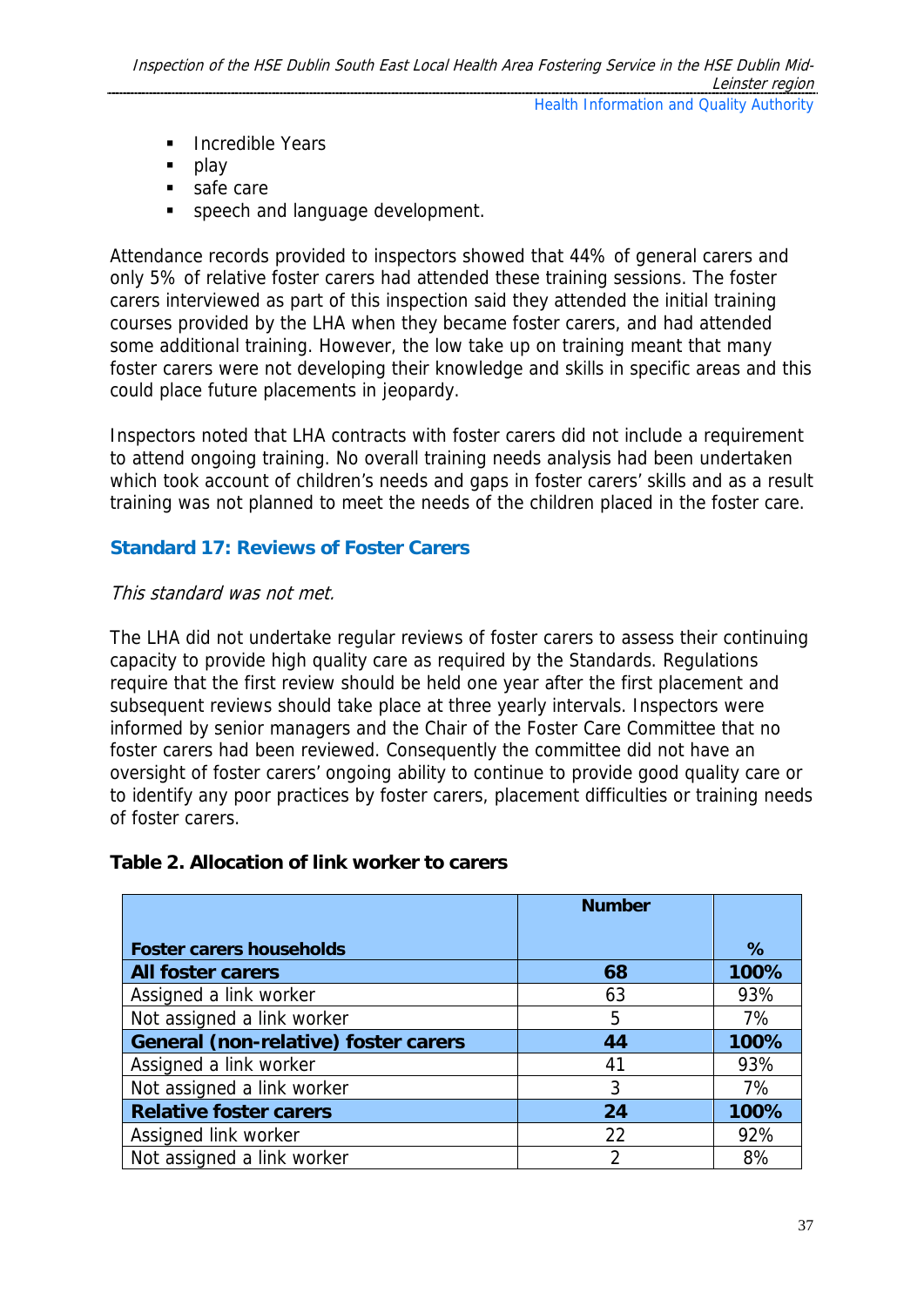Under this outcome measure, services are effectively managed with clear lines of accountability for the management of services to children in foster care. Services have effective systems in place to continuously assess the quality of care to children in foster care. Management demonstrate leadership and a commitment to continuous improvements in the outcomes for children in foster care.

Related reference:

- Standard 18: Effective policies
- Standard 19: Management and Monitoring of Foster Care Services
- Standard 21: Recruitment and retention of an appropriate range of Foster Carers
- Standard 22: Special Foster Care
- **Standard 23: The Foster Care Committee**
- Standard 24: Placement of Children through non-statutory agencies
- Standard 25: Representation and complaints
- Child Care (Placement of Children in Foster Care) Regulation 5(1), 5(3)(4), 12
- Child Care (Placement of Children in Relative Care) Regulation 5(3)(4), 12.

#### **Summary of Outcomes**

Management structures, accountability and communication were all clear within the service and staff felt informed and consulted. Staff resources were stretched due to vacancies and leave which impacted on service provision. The monitoring of quality and gathering of outcomes in key areas required attention.

# **Standard 18: Effective policies**

#### This standard was met in part.

The LHA was found to have a good standard of local and national policies which were up to date and disseminated to staff. Staff demonstrated a good knowledge of these policies and procedures. However, they were not all implemented effectively.

The Authority was provided with a suite of policies, procedures and guidance notes that had been developed both nationally and locally. These included the training and support of foster carers, the management of allegations against foster carers, recruitment of foster carers, vetting, the inter-area transfer of cases, safe care practices and care planning and reviews. Staff confirmed they had been provided with briefings and training to support the implementation of national policies and procedures.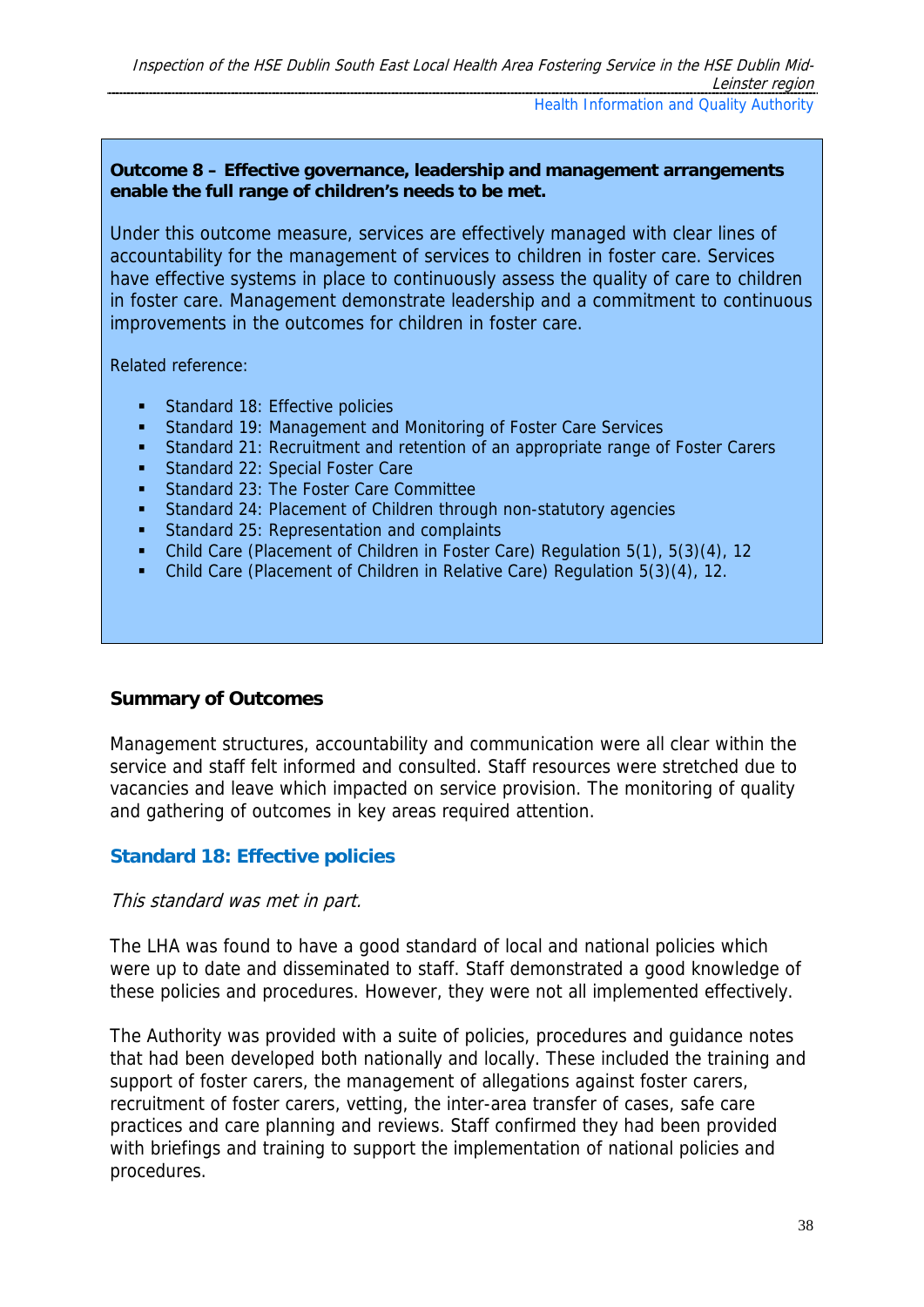Social workers all reported that they used the "National Child Protection Handbook" in their day-to-day duties. All of these documents were available to social workers in individual social work offices and inspectors found that staff in the service were clearly aware of key policies and procedures in the area and used them to inform their practice. However, inspectors found that the HSE policy on the use of supported lodgings, aftercare and child protection were not fully implemented in the LHA, and this is discussed in more detail elsewhere in this report.

The LHA followed the HSE national policy regarding the transfer of cases from one area to another. They accepted the transfer of cases, and approached other LHAs when a transfer of a case from the LHA was appropriate. The need to transfer cases arose when a child from one LHA had lived in another LHA for a significant period of time.

Inspectors found this policy was successfully implemented in some cases, particularly when transferring a case to a neighbouring LHA However, inspectors were informed of some difficulties in transferring cases to some areas and resources were cited as a key issue. This meant that the transfer policy was not implemented in all cases nationally which meant some children's social work service was not local and therefore less accessible to them.

# **Standard 19: Management and Monitoring of Foster Care Services**

# This standard was met in part.

The governance and management of this foster care service was found to be of a good standard in some areas. However, improvements were required in relation to staff vacancies, administrative support, and quality assurance systems to monitor the quality of the service.

There was a clear management structure where roles and functions were clearly defined and understood. At the time of this inspection, the LHA foster care service was managed by an area manager and an acting principal social worker. The area manager also had responsibility for two other areas, Dublin South and Wicklow. The Acting Principal Social Worker reported to the Area Manager who in turn reported to the Regional Director of Operations, HSE Dublin Mid-Leinster Region. The Acting Principal Social Worker was supported by 5.5 social work team leaders.

Inspectors found that there had been significant changes to the regional and local management structure in the year prior to inspection. This was part of the wider restructuring of the HSE nationally. The changes were found to have been managed well locally and had contributed to the development of clear lines of accountability, responsibility and communication across the social work department generally. Staff told inspectors that the changes had been communicated effectively to them and they felt they had been consulted in how this impacted upon their roles.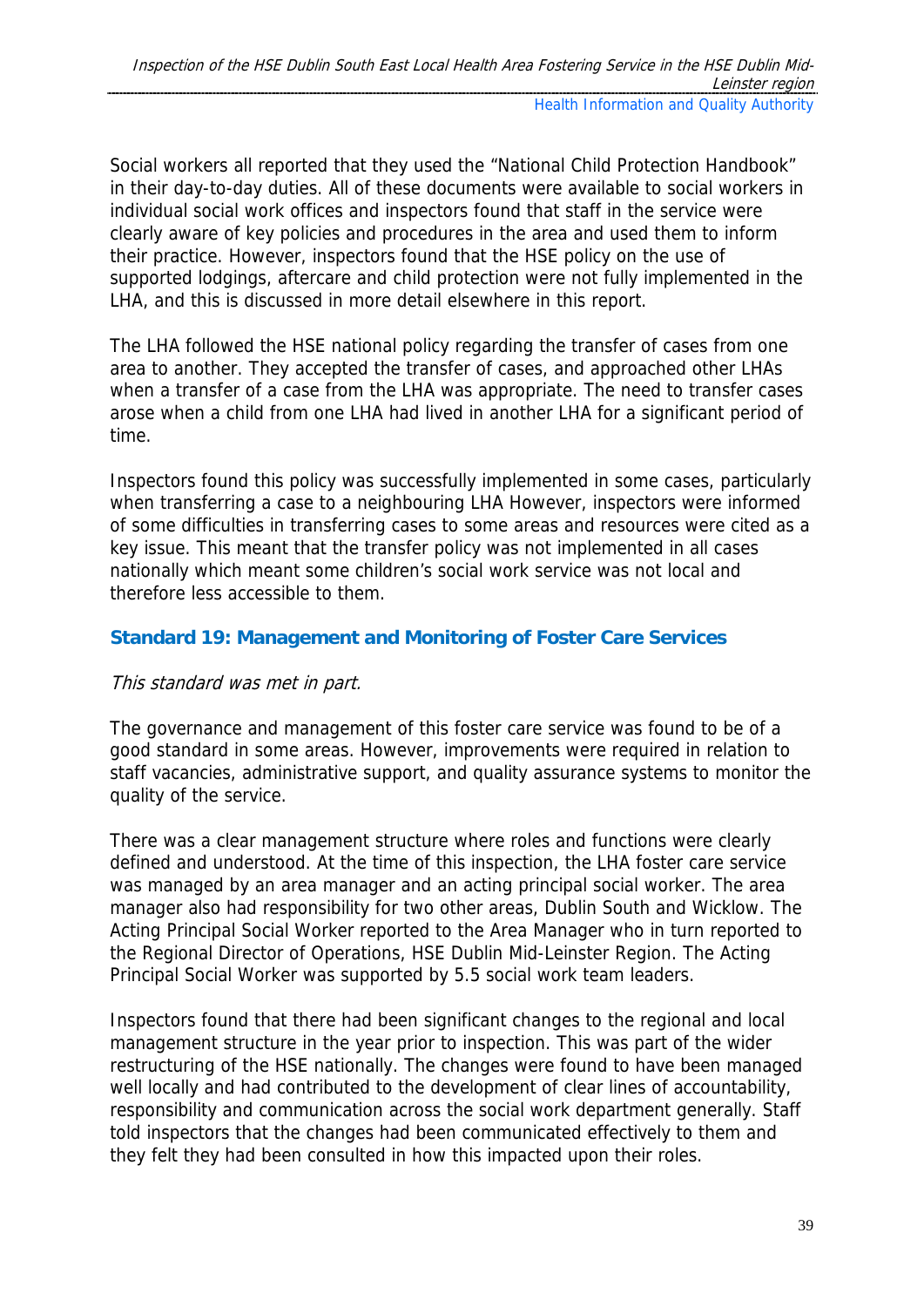There were appropriate communication systems in place to support sharing of information and the implementation of decisions between national, regional and local level. Inspectors found through interviews with all personnel and by examining team schedules that senior managers and social work teams met frequently both as peer groups and as a wider service group. These meetings consisted of an integrated service area management meeting, an LHA management meeting, regional principal social worker meetings and LHA team meetings.

At a local level, regular meetings took place between the Acting Principal Social Worker and social work team leaders and also between social work team leaders and social workers and social care workers. All meetings resulted in proposed actions and those interviewed said these actions were implemented. All of the social workers and social care workers interviewed said that they found members of the management team to be accessible, and felt that both formal and informal communication was strength for the area.

The area held a register of all children in care in the area for children in foster care. This was found to be in accordance with the Standards and compliant with the Regulations. It was accurate, complete and up to date. In addition, the register recorded if children were in education. The LHA also held an up-to-date panel of foster carers as required by Regulations.

The LHA was identified as having a number of unfilled social worker posts and inspectors found that this was having a negative impact on the service and outcomes to children. There was a significant of social work positions left unfilled and the LHA did not have a sufficient number of social workers employed to undertake the duties of the child and family social worker and link social worker. Contingency plans were not adequate to meet service requirements at the time of inspection or for future needs.

There were 12 social work vacancies in the service including a team leader vacancy. At the time of this inspection, there were an additional four social workers and one team leader on long term leave and although staff worked across teams to support colleagues and were responsive to children and foster carers, it was clear that they felt they had little or no capacity to undertake additional work should it arise. The absence of the team leaders who had operated the aftercare service created a significant gap in service provision for this group.

Inspectors found that social workers felt that their ability to develop lasting and trusted relationships at times with children in care was affected by the need to prioritise the most urgent work. They met their statutory responsibilities well, but as previously cited, some children had several changes of social worker, and this is discussed further under Outcome 5 in this report.

Social workers also reported a significant amount of time was spent undertaking administrative tasks such as compiling and copying reports and documents, correspondence and telephone calls. The LHA's administrative staff numbers had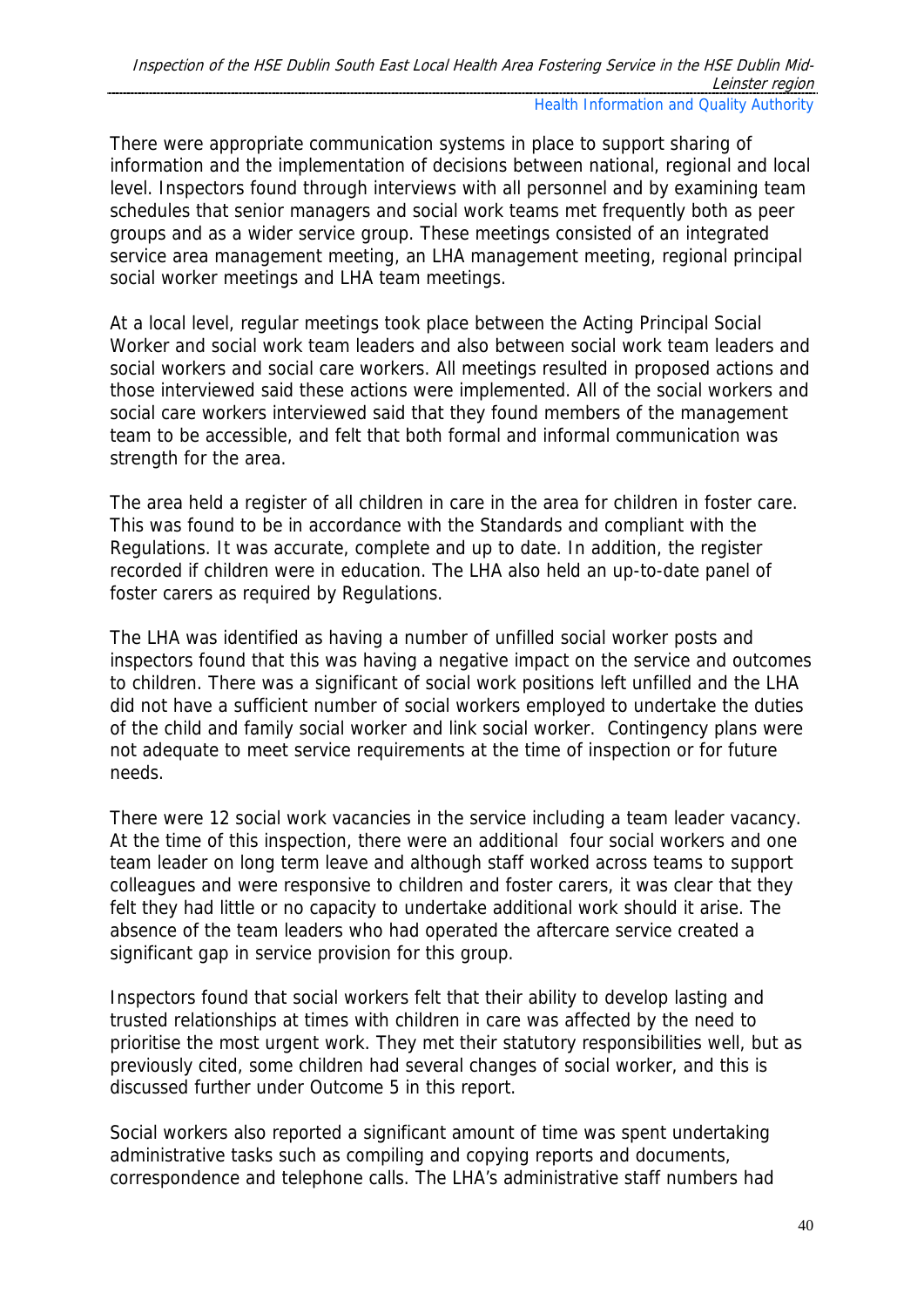been depleted and at the time of the inspection, the five teams and Acting Principal

Social Worker had access to two administrative posts in total, one of which was covering Child Protection Notification and Child Protection Committee procedures. These issues were raised with senior managers during this inspection. The outcome for children was that some children were not assigned a social worker, some were not visited as frequently as they or their social workers would have liked. As social workers were stretched to capacity, there was little room for them to respond to new referrals or crises in existing placements. Inspectors also observed that the reception area was left unattended for periods. This meant that there was no one to co-ordinate and to prioritise calls to social workers, and to manage visitors sensitively.

Quality improvement systems were in the early stages of development. The LHA's quality assurance systems included the collation of monthly key performance indicators, an internal audit report and staff supervision. Key performance indicators provided to the National Office of the Child and Family Services informed both the regional plan and the annual adequacy reports issued by the HSE.

An internal audit was carried out in the year prior to this inspection. This audit examined areas such as the register of children in foster care, payments to foster carers, foster carers files, monitoring of the service and vetting of foster carers. Good practices and areas that required improvement were identified, and recommendations made were responded to by senior managers. Inspectors found that some of these recommendations were in progress at the time of the inspection, such as the re-vetting of foster carers.

Inspectors found that no satisfaction surveys had been undertaken by the LHA to determine the quality of the service that children and families received. There was no monitoring process of the fostering service in operation in the LHA as described in the standards and this should be addressed.

# **Standard 21: Recruitment and retention of an appropriate range of Foster Carers**

# This standard was met in part.

Annual recruitment produced a limited number of foster carers for the service and there was little capacity in the number of foster carers to deal with the need for a sufficient range of placements. Retention of foster carers in the area was high.

Inspectors found evidence that the LHA did not have the number of foster carers required to deliver this service completely in accordance with the Standards or Regulations. Placement services in the area included foster care, supported lodgings and one residential care unit (providing five places at any one time).

Through a review of data and information provided by the LHA and interviews with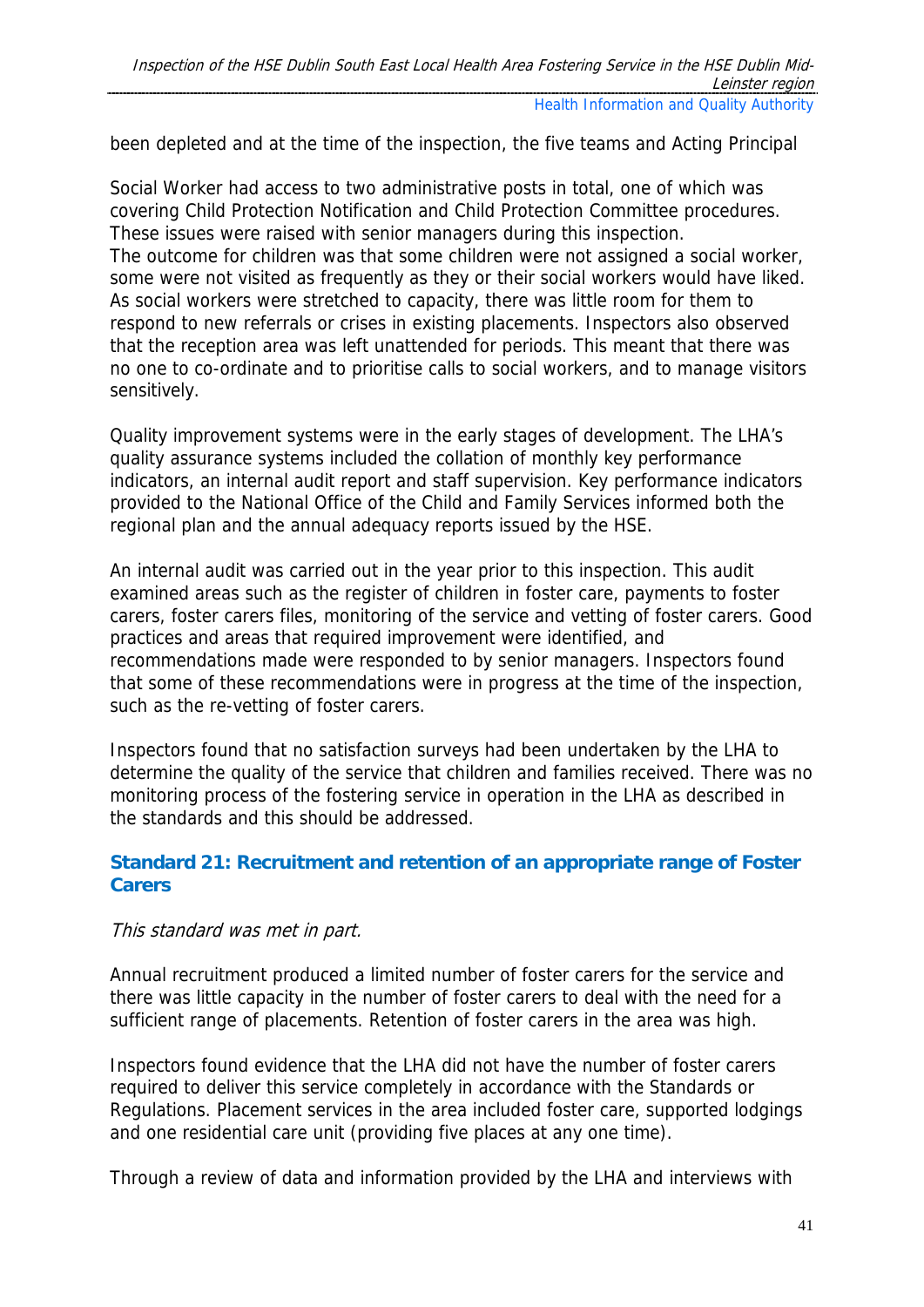social workers, inspectors found that three children were awaiting suitable placements, two of whom had waited for over three months. Nine children were placed in private foster care placements outside the LHA and five foster carers were going through the assessment process.

The duty social work team had a significant waiting list of children living in the community, some of whom may require a care placement. This resulted in the service not having the capacity to provide placements at the rate they were required.

There were four emergency care placements which provided very short term places for children while a more suitable placement was identified or until they could return home. Inspectors examined the case files of some emergency foster carers and found these placements were used appropriately with children staying from one night to eight weeks.

# **Standard 22: Special Foster Care**

There were no special foster care placements in the Dublin South East area and no children were identified as needing this service.

# **Standard 23: The Foster Care Committee**

#### This standard was met in part.

The Foster Care Committee was found to have carried out it's locally agreed functions to a good standard. However, the HSE national guidelines for committees, published in 2012, had not been fully implemented and this required attention by the LHA. The Foster Care Committee serviced the three areas under the Integrated Service Area. These areas were Dublin South East, Dublin South and Wicklow. Overall 38 foster carers were approved by the Foster Care Committee for the three areas inside the integrated service area in the year prior to the inspection and six of these were the LHA's foster carers.

Prior to this inspection, the foster care committee only held responsibility for the approval of foster carers and, since early 2012, approved supported lodgings carers and long term placements. Through interviews with the chair of the Foster Care Committee, inspectors found that the committee convened on a monthly basis. Membership of the committee included people with expertise in child care and included a foster carer.

The tenure of many members was found to be lengthy and the chair of the Committee acknowledged this was an issue and an area which was being addressed. Committee members were appropriately vetted and operated in compliance with the Regulations. A number of potential candidates had been identified to replace committee members.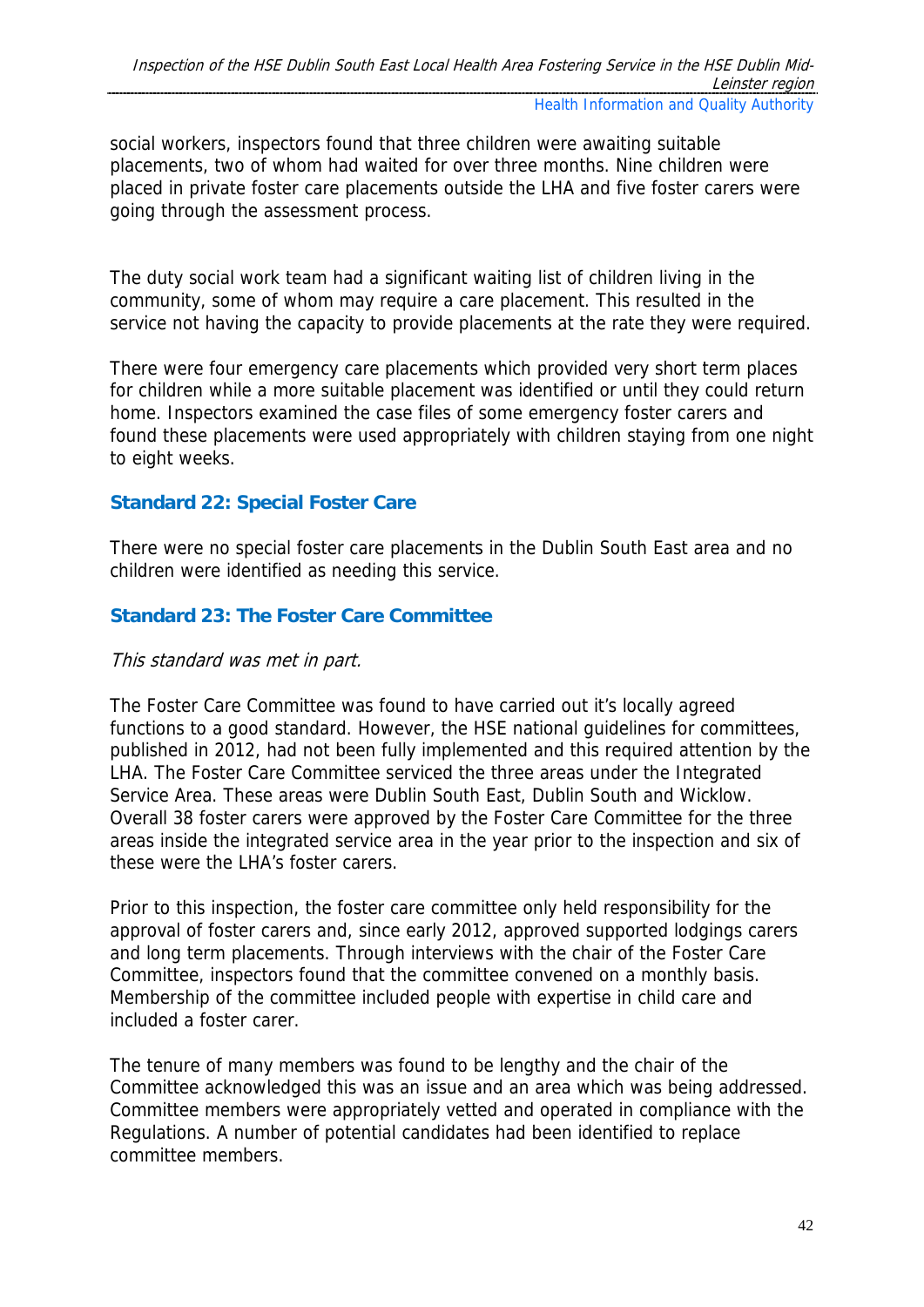Inspectors found that at the time of this inspection the Foster Care Committee did not have sufficient oversight or information regarding the services that they were partly responsible for approving, which was a deficit in safeguarding for children in the LHA. It also affected the committee's capacity to engage in aspects of service planning because they were not aware of the ongoing suitability of foster carers or placements.

The Foster Care Committee was not informed of issues such as placement breakdowns, allegations or complaints as a matter of routine. However, inspectors were advised that this was in the process of changing and the national guidance for foster care committees was due to be implemented in the LHA.

In interviews with social workers and social work team leaders, inspectors were advised that delays in some approvals by the Foster Care Committee could be frustrating. Similarly, the chair of the committee described difficulties where some assessments were presented without all of the required documents in order to make a decision on approval. The Foster Care Committee had moved to address this by screening assessments submitted to them prior to being heard and requesting any outstanding information in advance of the meeting. Inspectors found that the foster care committee contributed to the adequacy reports required in legislation by the HSE and to the regional plan.

# **Standard 24: Placement of Children through non-statutory agencies**

# This standard was met in part.

Data provided to inspectors by the LHA showed that nine children were placed with non-statutory agencies outside of Dublin South East. Senior managers and social work staff interviewed told inspectors that the reasons for this was both an insufficient number of foster carers in the locality with available placements and the unavailability of foster carers with the ability to manage the assessed complex needs of some children who needed care.

Inspectors were informed by the senior managers of the service that service level agreements were not in place with the agencies used and therefore the quality of the direct service provision to children by these external providers could not be assured. Inspectors did find examples in children's case files where the non-statutory agencies had put contracts in place regarding individual children. The children placed in nonstatutory agencies were visited frequently by their social workers and working relationships between social work teams and providers were positive.

Non-statutory agencies supervised and supported their foster carers directly. Link social workers from the non statutory agency worked closely with the children's social workers to ensure the quality of the placement and its progress were monitored. Social workers received supervision from team leaders on each case which were seen by inspectors and retained on children's case files. Inspectors also viewed progress reports to the HSE in case files.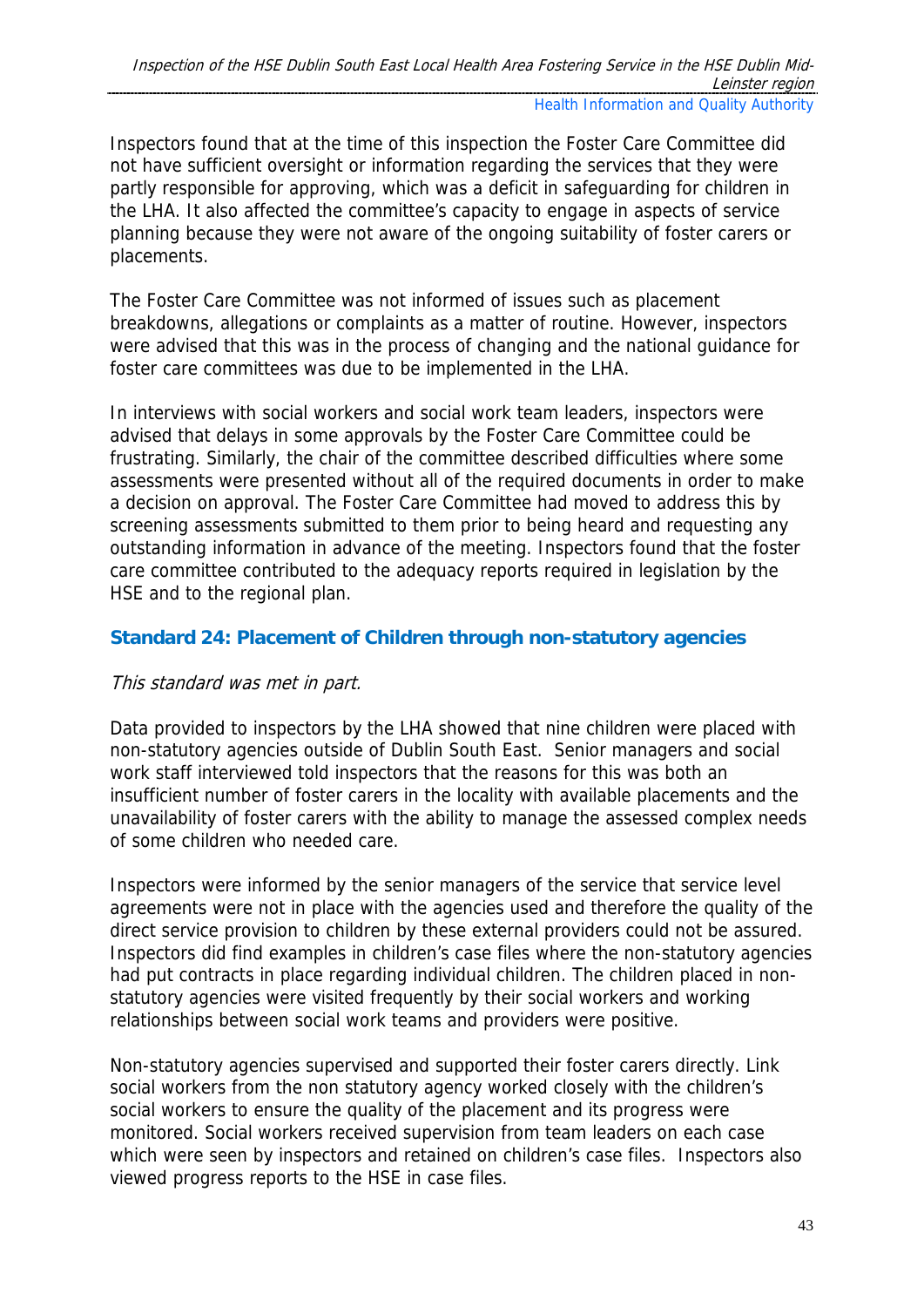# **Standard 25: Representation and complaints**

#### This standard was not met.

Inspectors found that the communication of the HSE formal complaints procedure to foster carers, children and birth parents required improvement. All of the foster carers and children visited knew that they could raise concerns directly with their social workers. However, they were unable to describe how to do this if they did not have a social worker or if, for example, they wanted to raise concerns about their social worker.

Inspectors were provided with national policies in relation to dealing with complaints and representations. Inspectors found evidence on case files of complaints being investigated, recorded and the outcomes communicated to children.

Not all foster carers who met with inspectors were aware of the HSE complaints procedure and four birth parents told inspectors that they did not know about it. Thus the complaints procedure could not be described as robust, although many parents and carers said that they felt they could approach the service. Equally, stakeholders were not aware of a suite of leaflets and forms that gave information on service satisfaction.

Inspectors found no evidence that complaints were utilised to inform overall quality improvements to the service. However, children spoken to who had made a complaint reported that its resolution had improved their lives. Up to the point of this inspection, the Foster Care Committee had no oversight of complaints.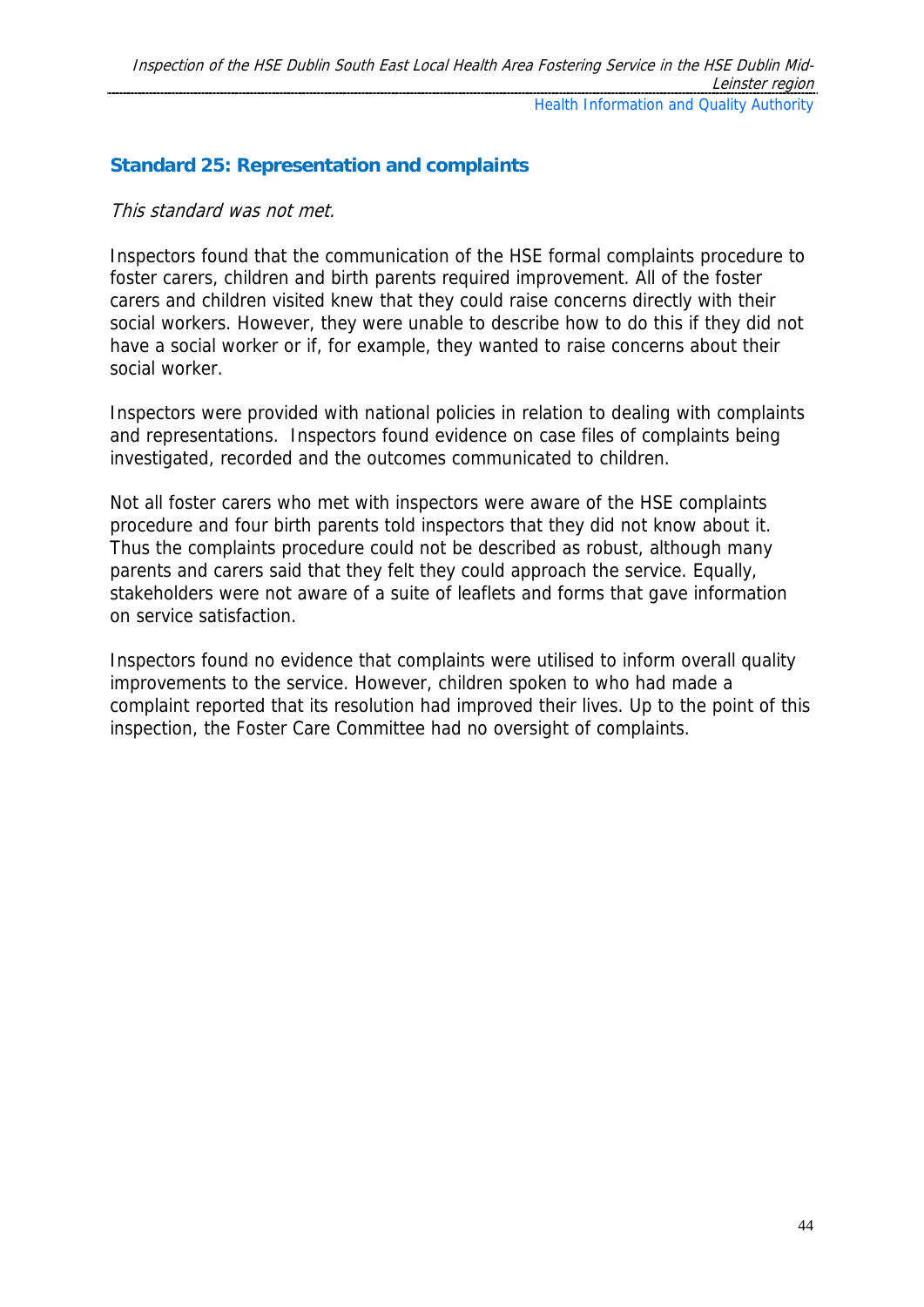#### **Outcome 9 – Children are supported by staff members that have appropriate qualifications, supervision and training.**

This outcome measure means staff members have the skills, knowledge, qualifications and experience to support children and deliver a high quality foster care service. Staff members participate in regular supervision and ongoing training.

Related reference:

Standard 20: Training and qualifications.

#### **Summary of Outcomes**

Children were supported by highly skilled and suitably qualified staff. Staff values and practice were child centred and this ensured that children received a high quality service overall. Staff were supported and supervised by their line management and identified training needs were addressed.

# **Standard 20: Training and qualifications**

#### This standard was met.

Staff in the LHA were found to be appropriately qualified and vetted. They attended training for ongoing professional development and were formally supervised by senior staff.

Inspectors found from an examination of seven personnel records that staff were appropriately vetted and qualified for the positions they held. Staff interviewed by inspectors presented as experienced, enthusiastic and committed social care professionals and several foster carers informed inspectors that these staff provided informed and effective support to them and the children placed with them.

The area had a total of 30 members of staff across five different teams and all staff received formal supervision on a monthly basis. Sections of supervision records were viewed by inspectors and staff interviewed all confirmed that they received regular supervision. Formal supervision records were recorded in two parts: one part dealt with supervision of children's cases and the second part dealt with personal and occupational issues.

Inspectors examined the case supervision on the case files and it was found to be frequent, relevant and recorded all actions required in relation to the child concerned which meant that social workers and team leaders were accountable for the progress of children on their caseloads.

Newly qualified social workers received an induction into the role and team, which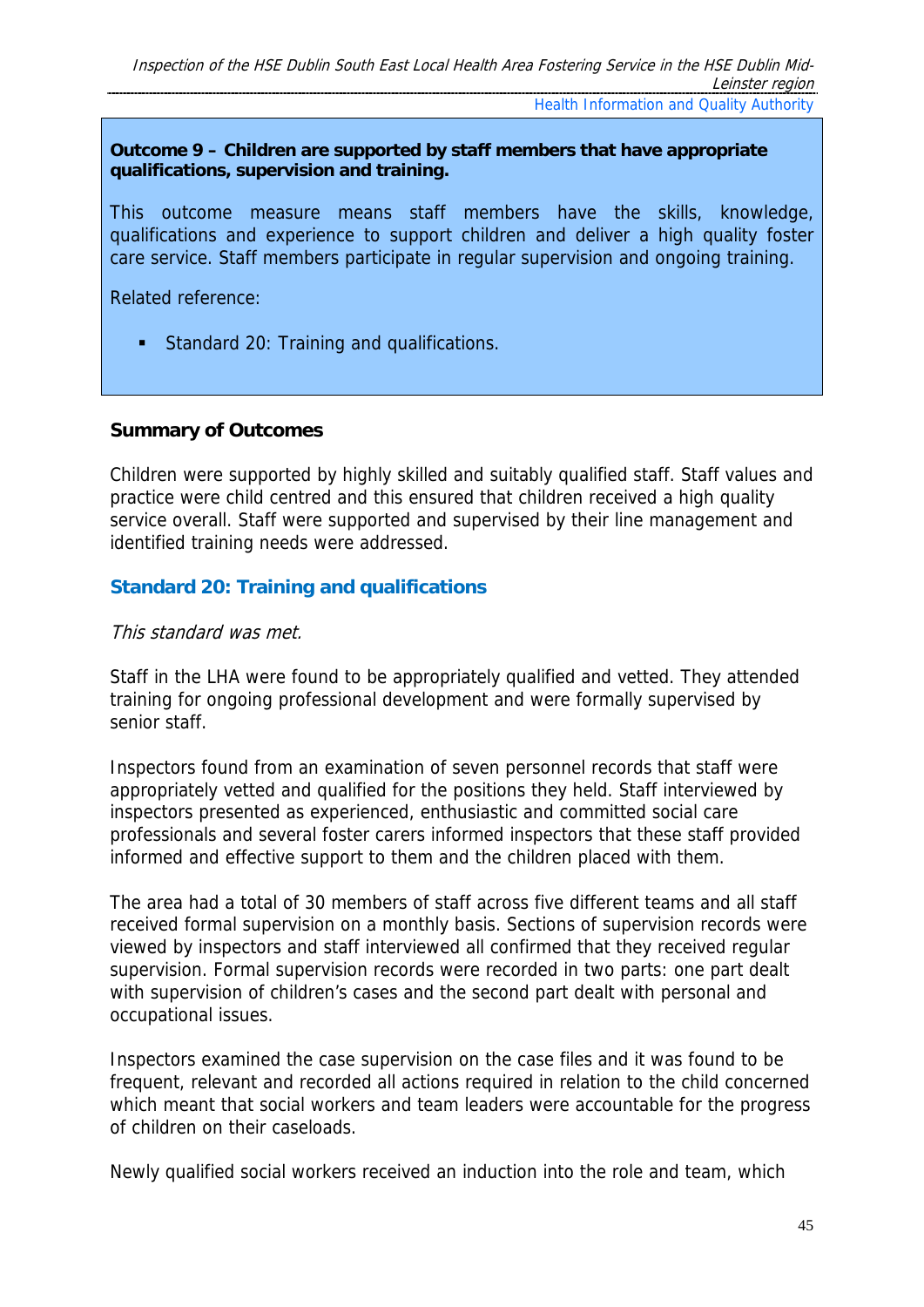included familiarising themselves with local and national policies, procedures and guidance and shadowing established colleagues in their day-to-day practices. They also held a reduced caseload and received more frequent supervision (fortnightly) to ensure they had sufficient time and support to develop their skills and knowledge in practice. Social workers that had experienced this process informed inspectors that this was an area that Dublin South East managed extremely well.

Cases were supervised monthly by team leaders and inspectors saw these records on all of the case files reviewed. The case supervision was carried out to a high standard and was linked to the child's care plan and their placement. Case notes were frequent, detailed and concise, and this provided a chronology of care and significant events in each child's file.

Inspectors also found evidence of file audits on all foster carers' files sampled and on some children's case files. This meant that all files had the necessary statutory documents, in addition to case notes on all of the work undertaken on their case, which provided children with a robust and detailed record of their lives while in care. File audits were discussed with individual social workers by team leaders and any deficiencies were addressed.

Inspectors found that the training needs of all teams had been assessed and identified on an individual basis through supervision and their needs were highlighted to the Acting Principal Social Worker. The Acting Principal Social Worker and team leaders examined the cumulative training needs and training requests were then forwarded to the relevant department in the Executive to request action. Some training had been provided and some was provided to the teams and other training was planned.

# **6. Children and young people comments**

Inspectors visited 12 children in seven households as part of this inspection which included some sibling groups living in the same placement. These households comprised of relative foster carers, general foster carers and supported lodgings. All of the children agreed to meet with inspectors and inspectors met them in private.

All of the children presented as well cared for and valued in their homes. All of the children said they were happy in their placements and felt secure. They all spoke affectionately of their foster carers, foster siblings and extended families.

Inspectors saw evidence in foster carers' homes of children being valued members of the foster families such as photographs of celebrations and holidays on display, family portraits and evidence of achievements such as trophies. All of the children either had their own bedroom or shared with siblings; inspectors viewed the bedrooms of the children which were personalised and comfortable.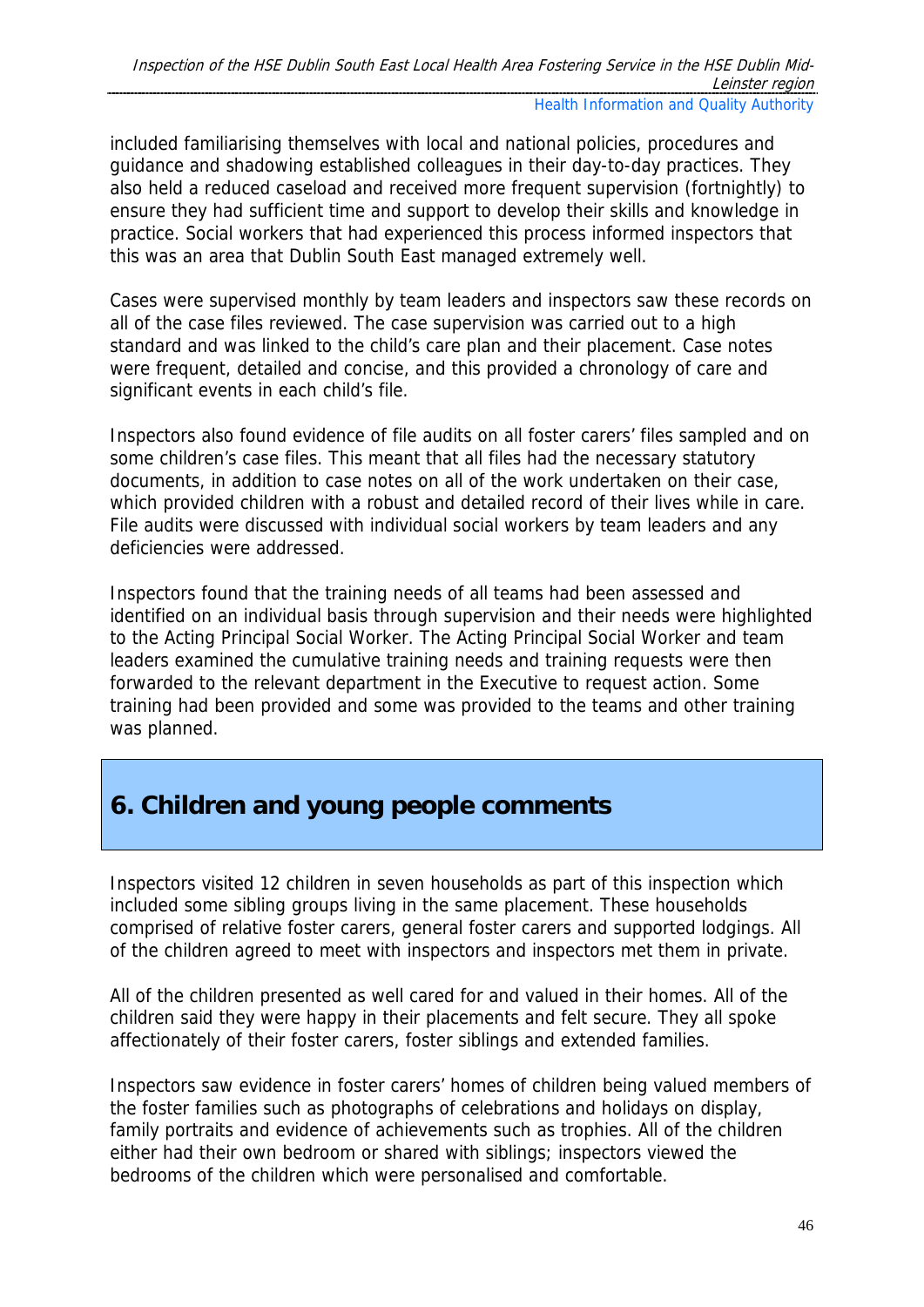All of the children felt part of the foster family and all identified their foster carers as people they trusted and could tell them any worries or concerns they may have. Several children also identified their social worker as a trusted adult and some descriptions of social workers included, 'She's nice; she plays games with us.' 'I like it when she visits,' 'lovely' and 'kind.' All of the children knew who their social worker was.

The majority of children of school going age were attending schools in their local community and they identified with school positively, citing it as the place where their friends were and that they enjoyed their subjects and extra-curricular activities. Some of the children had diagnosed disabilities and foster carers confirmed that all necessary services were in place for them.

Social workers spoke positively and respectfully to inspectors about birth families and the majority of parents interviewed by inspectors stated that social workers treated them sensitively and with respect.

### **Closing the fieldwork**

At the final day of the fieldwork a feedback meeting was held to report on the inspectors' preliminary findings, which highlighted both good practice and where improvements were needed. In addition, further issues raised during telephone interviews following fieldwork were communicated to the Acting Principal Social Worker for attention.

# **Report compiled by:**

Orla Murphy, Inspector, Health Information and Quality Authority

6 September 2012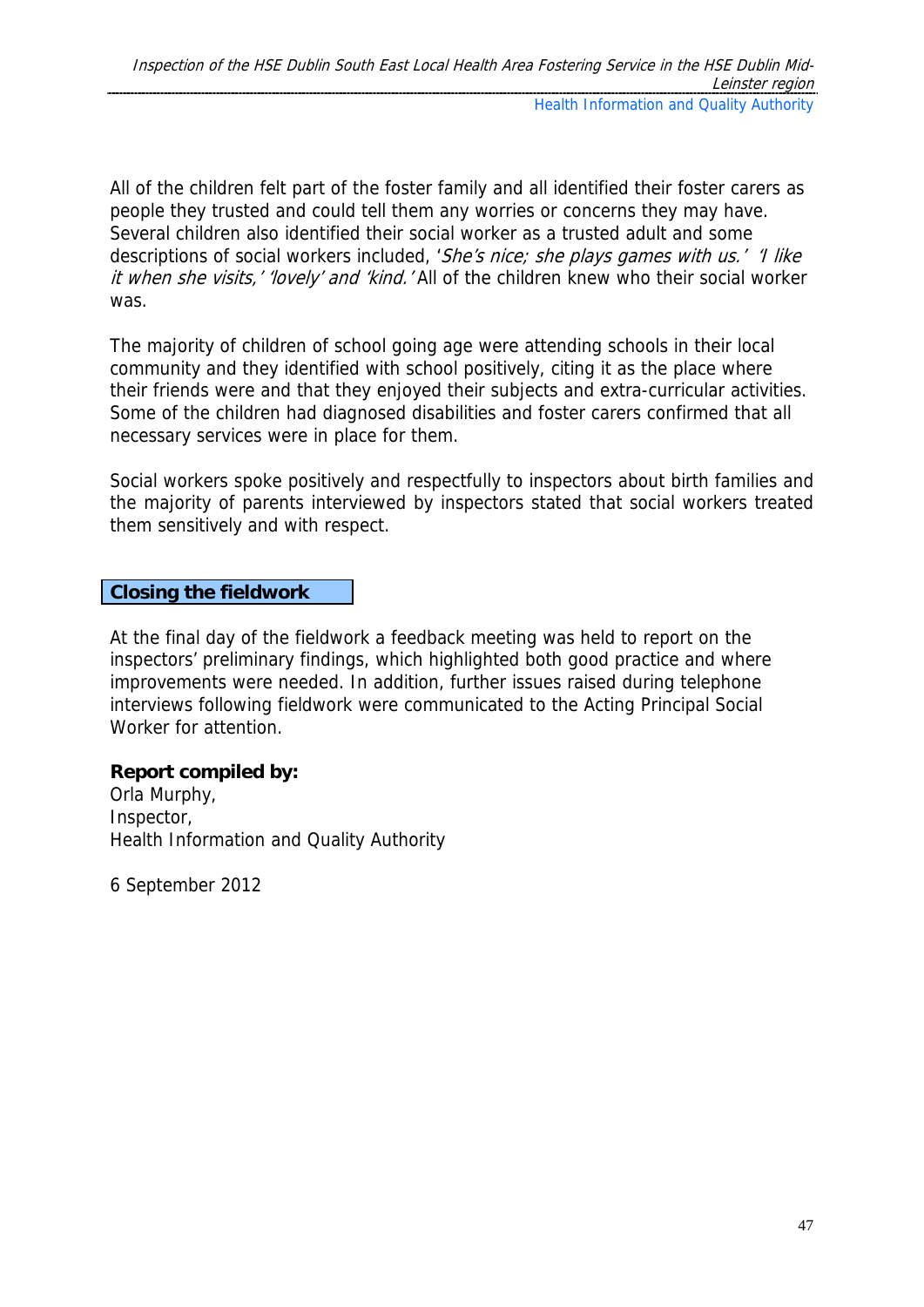# **7. Summary of Standards**

|                  | <b>National Standards for Foster Care</b>                                                                                                                             | <b>Standard Met, Met in Part</b><br>and Not met |
|------------------|-----------------------------------------------------------------------------------------------------------------------------------------------------------------------|-------------------------------------------------|
| <b>Outcome 1</b> | Standard 3: Children's rights                                                                                                                                         | <b>Standard Met</b>                             |
|                  | Standard 4: Valuing diversity                                                                                                                                         | <b>Standard Met</b>                             |
| <b>Outcome 2</b> | Standard 1: Positive sense of identity                                                                                                                                | <b>Standard Met</b>                             |
|                  | Standard 2: Family and Friends                                                                                                                                        | <b>Standard Met in Part</b>                     |
| <b>Outcome 3</b> | Standard 8: Matching children with carers                                                                                                                             | <b>Standard Met in Part</b>                     |
|                  | Standard 9: A safe and positive<br>environment                                                                                                                        | <b>Standard Met</b>                             |
|                  | Standard 11: Health and Development                                                                                                                                   | <b>Standard Met</b>                             |
|                  | Standard 12: Education                                                                                                                                                | <b>Standard Met in Part</b>                     |
|                  | Standard 13: Preparation for leaving care<br>and adult life                                                                                                           | <b>Standard Met in Part</b>                     |
| <b>Outcome 4</b> | Standard 10: Safeguarding and child<br>protection including implementation of<br>Children First: National Guidance for the<br>Welfare and Protection of Children 1999 | <b>Standard Met in Part</b>                     |
| <b>Outcome 5</b> | Standard 5: The child and family social<br>worker                                                                                                                     | <b>Standard Met in Part</b>                     |
|                  | Standard 6: Assessment of Children and<br>Young People                                                                                                                | <b>Standard Met in Part</b>                     |
|                  | Standard 7: Care Planning and Review                                                                                                                                  | <b>Standard Met in Part</b>                     |
| <b>Outcome 6</b> | Standard 14: Assessment and Approval of<br><b>Foster Carers</b>                                                                                                       | <b>Standard Met in Part</b>                     |
| <b>Outcome 7</b> | Standard 15: Supervision and Support                                                                                                                                  | <b>Standard Met in Part</b>                     |
|                  | Standard 16: Training                                                                                                                                                 | <b>Standard Met in Part</b>                     |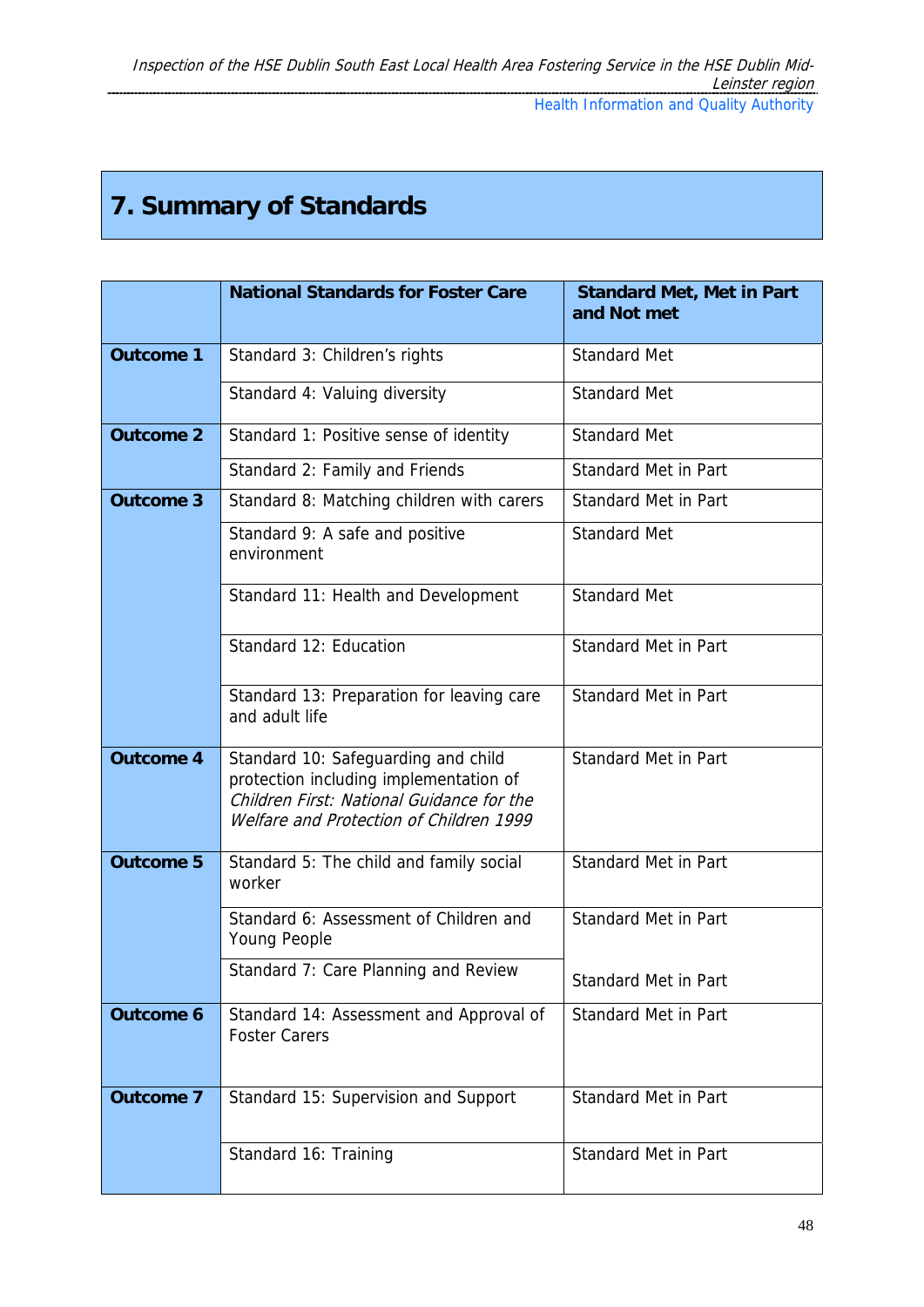|                  | <b>National Standards for Foster Care</b>                                          | <b>Standard Met, Met in Part</b><br>and Not met |
|------------------|------------------------------------------------------------------------------------|-------------------------------------------------|
|                  | <b>Standard 17: Reviews of Foster</b><br>Carers                                    | <b>Standard Not Met</b>                         |
| <b>Outcome 8</b> | Standard 18: Effective policies                                                    | Standard Met in Part                            |
|                  | Standard 19: Management and Monitoring<br>of Foster Care Services                  | Standard Met in Part                            |
|                  | Standard 21: Recruitment and retention of<br>an appropriate range of Foster Carers | Standard Met in Part                            |
|                  | Standard 22: Special Foster Care                                                   | Not applicable                                  |
|                  | Standard 23: The Foster Care Committee                                             | <b>Standard Met in Part</b>                     |
|                  | Standard 24: Placement of Children<br>through non-statutory agencies               | <b>Standard Met in Part</b>                     |
|                  | <b>Standard 25: Representation and</b><br>complaints                               | <b>Standard Not Met</b>                         |
| Outcome 9        | Standard 20: Training and qualifications                                           | <b>Standard Met</b>                             |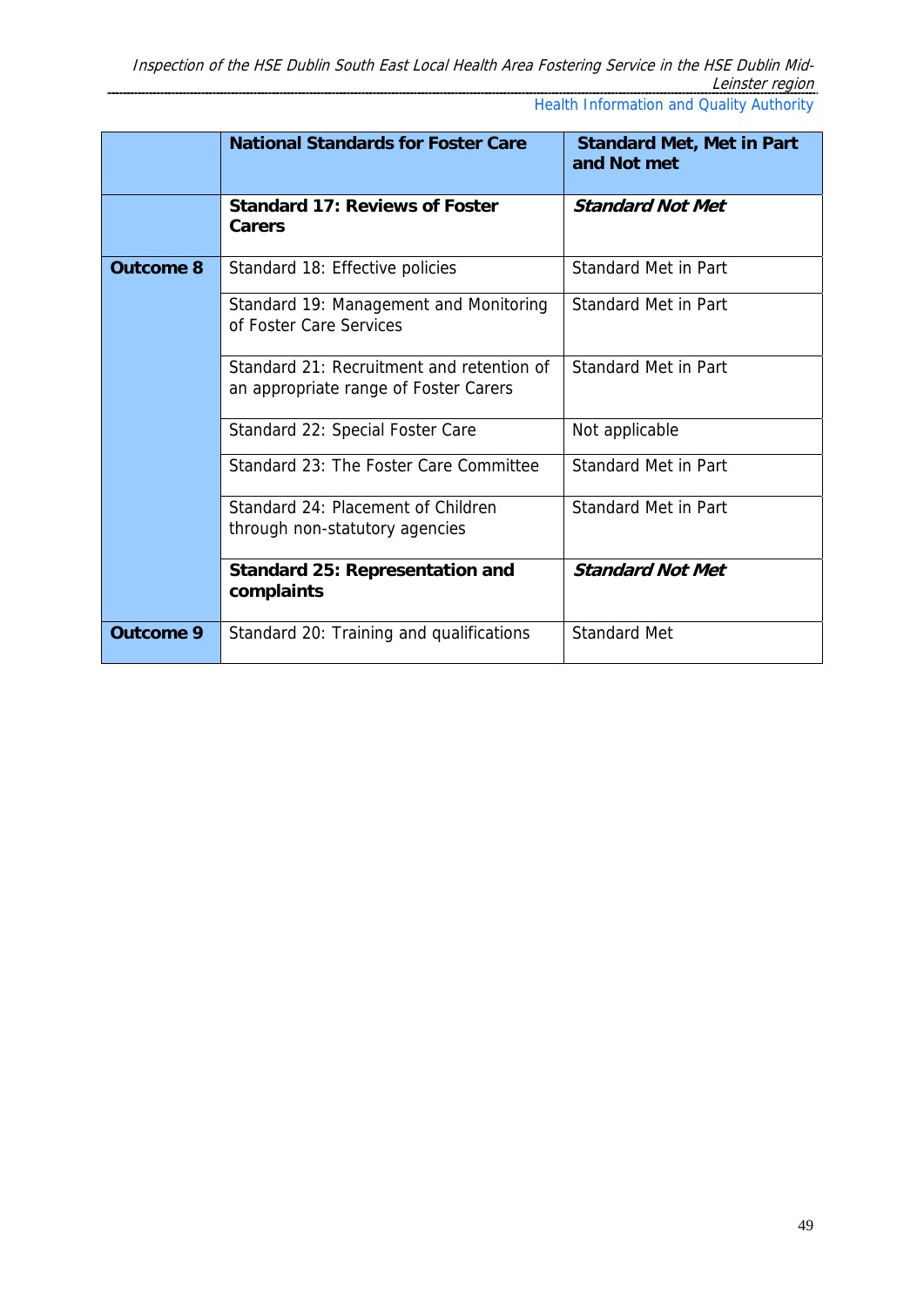# **8. Glossary of Terms**

**Care orders:** under the Child Care Act, 1991 there are a number of procedures, which the Health Service Executive (HSE) can use when dealing with children who are at risk or who are in need of care. The HSE may apply to the courts for a number of different orders, which give the courts a range of powers including decisions about the kind of care, and the access to the children for parents and other relatives. The HSE must apply for a care order if a child needs care and protection which he/she is unlikely to receive without an order. The district court judge may make an interim care order while the decision on a care order is pending. This means that the child is placed in the care of the HSE for eight days. It may be extended if the HSE and the parents agree. Generally the parents/guardians must be given notice of an interim care order application. A care order may be made when the court is satisfied that:

- the child has been or is being assaulted, ill-treated, neglected or sexually abused
- or that the child's health, development or welfare has been or is likely to be impaired or neglected
- the child needs care and protection which he/she is unlikely to receive without a care order.

When a care order is made the child remains in the care of the HSE for the length of time specified by the order or until the age of 18 when he/she is no longer a child. The HSE has the rights and duties of a parent during this time.

**Emergency approval:** under the child care regulations foster carers are approved for placements by a foster care committee. However, emergency placements are sometimes made prior to this approval when there are limited options for the care of the child.

**Foster care:** where possible the HSE places children with foster parents. The Child Care (Placement of Children in Foster Care) Regulations 1995 require that a care plan for the child be drawn up which sets out, among other things, the support to be provided to the child and the foster parents and the arrangements for access to the child in foster care by parents or relatives. If there is a shortage of foster parents, and/or it is assessed as meeting a child's needs, children may be placed in residential care instead.

**Link social worker:** the social worker assigned by the HSE to be primarily responsible for the supervision and support of foster carers.

**Placing children with relatives:** the Child Care (Placement of Children with Relatives) Regulations 1995 make provision for relatives to receive an allowance for caring for a child placed with them by the HSE. The child care regulations set out the arrangements for the placement and are broadly similar to the foster care regulations.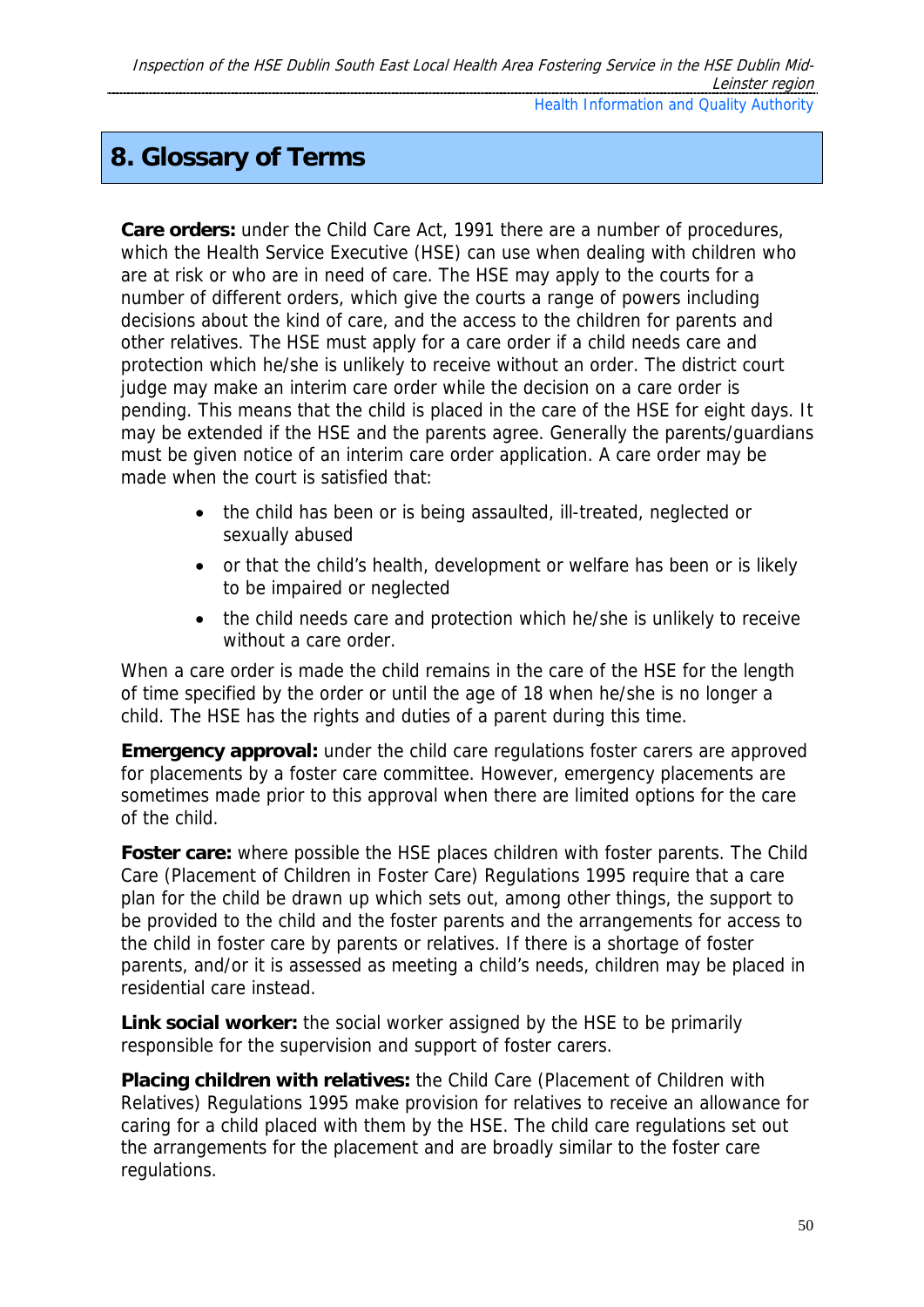**Preparation for leaving care and adult life:** these centres prepare young people for leaving care. The young people in these centres are generally 16 or over. Leaving care and aftercare centres that accommodate young people under 18 require registration as children's residential centres.

**Residential care:** residential care can be in a home run by the HSE, a children's residential centre registered under the Child Care Act, 1991, a school or other suitable place of residence. The Child Care (Placement of Children in Residential Care) Regulations 1995 state the requirements for the placing of children in residential care and the National Standards for residential centres, which are registered with the HSE. The centres are subject to inspection by the Health Information and Quality Authority.

**Supported lodgings:** according to HSE policy, supported lodgings is the provision of support and accommodation to children in care aged 15 and over who require less supportive environments than younger or more vulnerable children. Providers of supported lodgings are vetted in accordance with HSE policy but are not assessed to the same criteria as foster carers.

**Voluntary care:** if a child is in need of care and protection and is unlikely to receive it at home, then the HSE must take them into care. In other cases, where parents are unable to adequately care for their children, for reasons such as serious illness or other difficulties, they may agree to their children being taken into the care of the HSE. This is known as voluntary care. In such cases, the wishes of the parents as to how care is provided to the children must be considered. The HSE is under obligation to maintain the children for as long as their welfare requires it.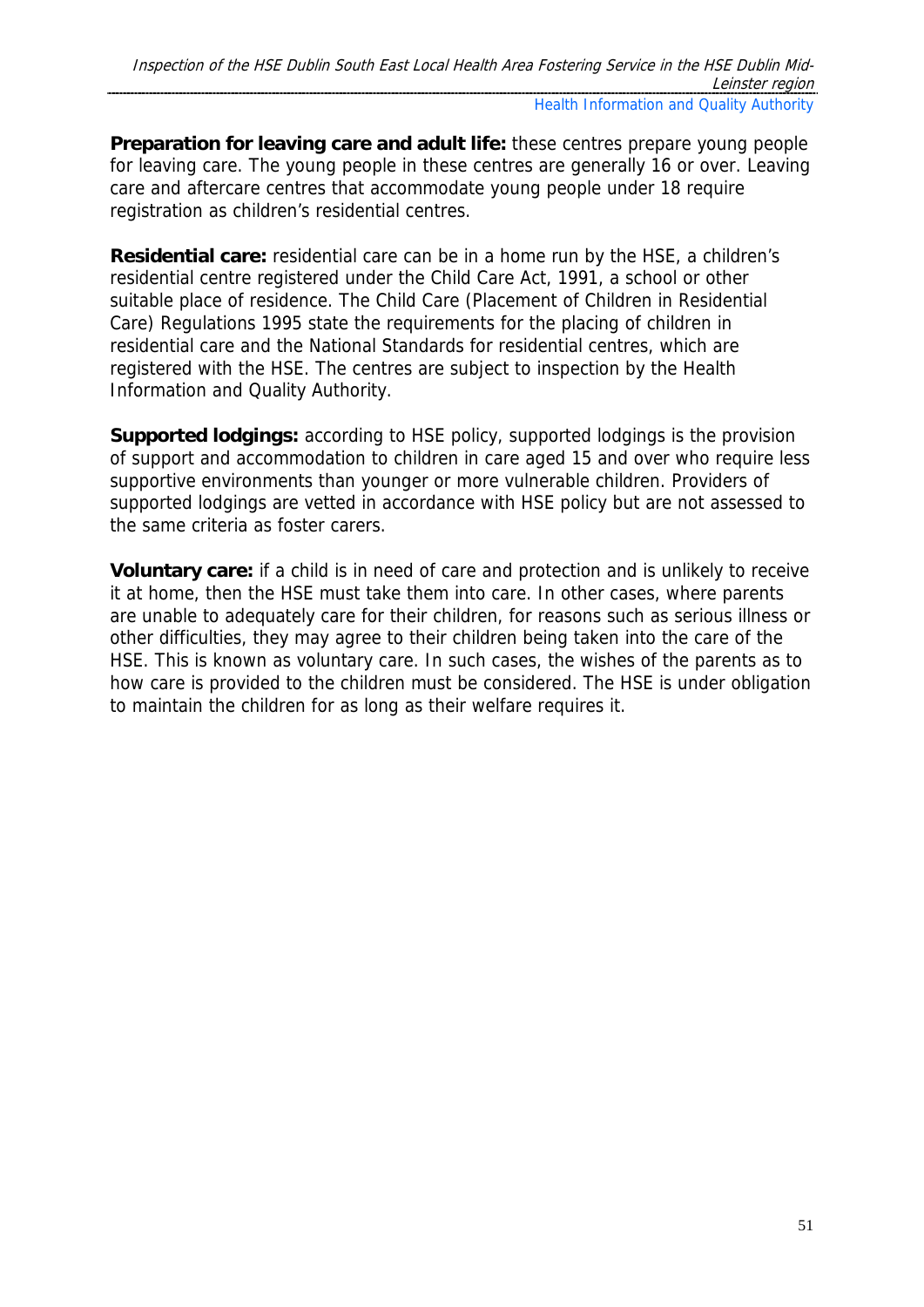Inspection of the HSE Dublin South East Local Health Area Fostering Service in the HSE Dublin Mid-Leinster region Health Information and Quality Authority

# **9. Action Plan**

**Health Information and Quality Authority Social Services Inspectorate** 

**ion Plan** 

**HSE response to report**†

| <b>HSE LHA</b>            |                   |
|---------------------------|-------------------|
|                           | Dublin South East |
| Service ID as provided by |                   |
| the Authority:            | 572               |
| Date of inspection:       |                   |
| DAY/MONTH/YEAR            | 20 / 08 / 2012    |
| Date of response:         |                   |
| DAY/MONTH/YEAR            | 04 / 01 / 2013    |

#### **Recommendations**

These requirements set out the actions that should be taken to meet the identified child care regulations and National Foster Care Standards 2003.

**Outcome 2 - Children are able to maintain positive relationships with their parents, siblings and other significant family and friends.** 

#### **1. Action required:**

The Dublin South East LHA should ensure foster carers commit to facilitate access as part of their role.

#### **Related reference:**

-

Standard 2: Family and Friends Child Care (Placement of Children in Foster Care) Regulations 16 (2)(g)



agus Cáilíocht Sláinte

<sup>†</sup> <sup>∗</sup> The Authority reserves the right to edit responses received for reasons including: clarity; completeness; and, compliance with legal norms.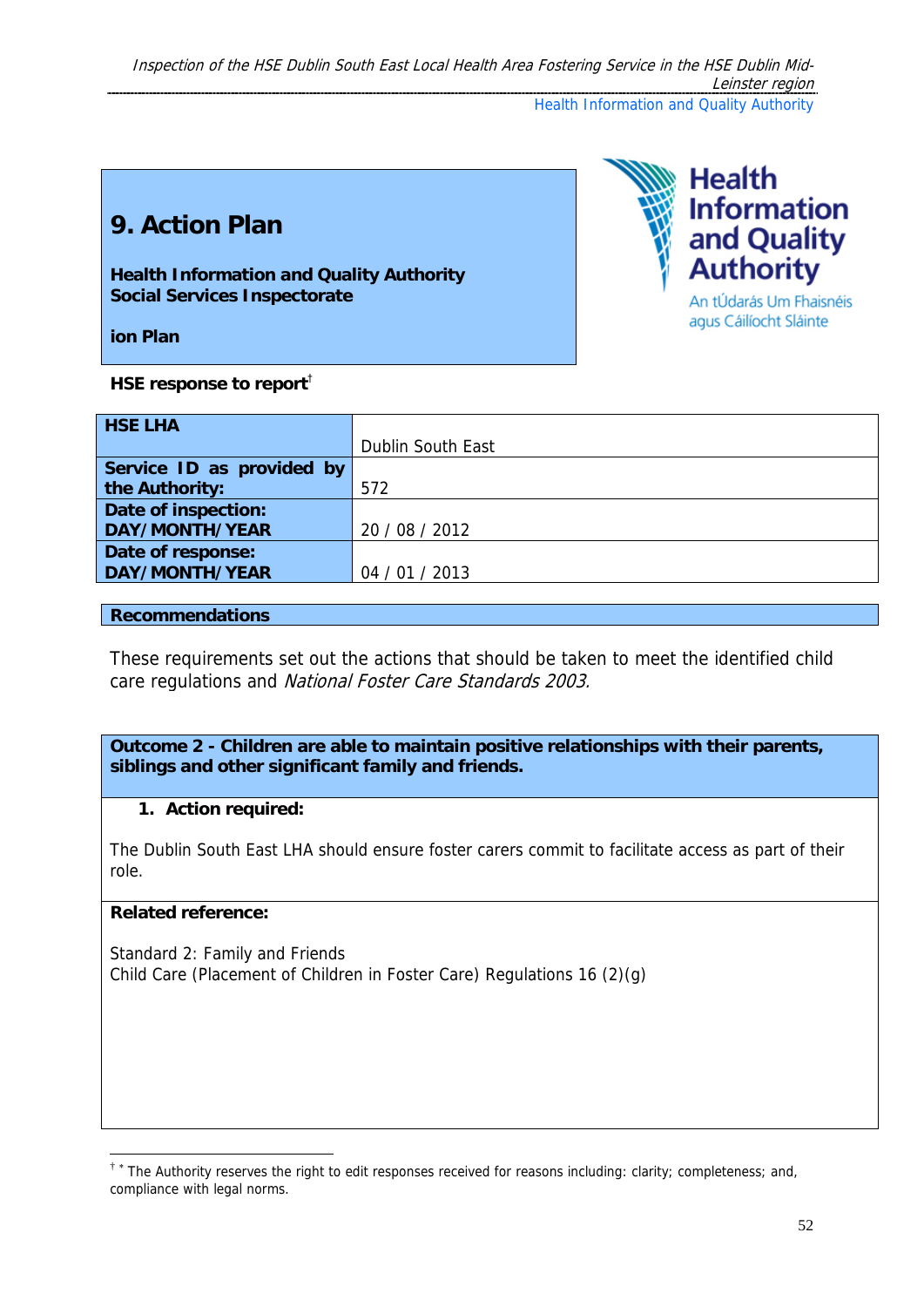| Please state the actions you have taken or are planning to take<br>with timescales:                                                                                                                                        | <b>Timescale &amp; Post</b><br>holder responsible: |
|----------------------------------------------------------------------------------------------------------------------------------------------------------------------------------------------------------------------------|----------------------------------------------------|
| HSE response:                                                                                                                                                                                                              |                                                    |
| This issue is highlighted at Senior Management meetings to progress this<br>matter. All new foster carers are being informed that the facilitation of<br>access between children and their families is part of their role. | 1st November 2012                                  |
| As part of ongoing training this topic will be covered with all foster carers.<br>At foster care reviews this will be addressed with all carers.                                                                           | End of Q.1 2013                                    |

**Outcome 3 – Each child achieves positive outcomes in relation to their health and development, education and transition to adulthood.** 

#### **2. Action required:**

The Dublin South East LHA should ensure that systems are in place to review the educational outcomes for children in foster care and any required actions are taken to improve these outcomes.

#### **Related reference:**

Standard 12: Education

| Please state the actions you have taken or are planning to take<br>with timescales:                                                                                                                                                                                                        | <b>Timescale &amp; Post</b><br>holder responsible: |
|--------------------------------------------------------------------------------------------------------------------------------------------------------------------------------------------------------------------------------------------------------------------------------------------|----------------------------------------------------|
| HSE response:                                                                                                                                                                                                                                                                              |                                                    |
| Educational outcomes will continue to be reviewed as part of Child Care<br>Planning at both a Regional and National level.<br>This LHO is proposing that a staff member undertake a piece of research<br>in 2012/2014 on this issue and propose methods to review outcomes for<br>children | Late 2013/2014                                     |

**Outcome 3 – Each child achieves positive outcomes in relation to their health and development, education and transition to adulthood.** 

#### **3. Action required:**

The Dublin South East LHA should ensure that young people in foster care are referred to the aftercare service in accordance with the Standards and HSE policy.

#### **4. Action required:**

The Dublin South East LHA should ensure that leaving care needs assessments are carried out for all young people in accordance with the Standards and HSE policy.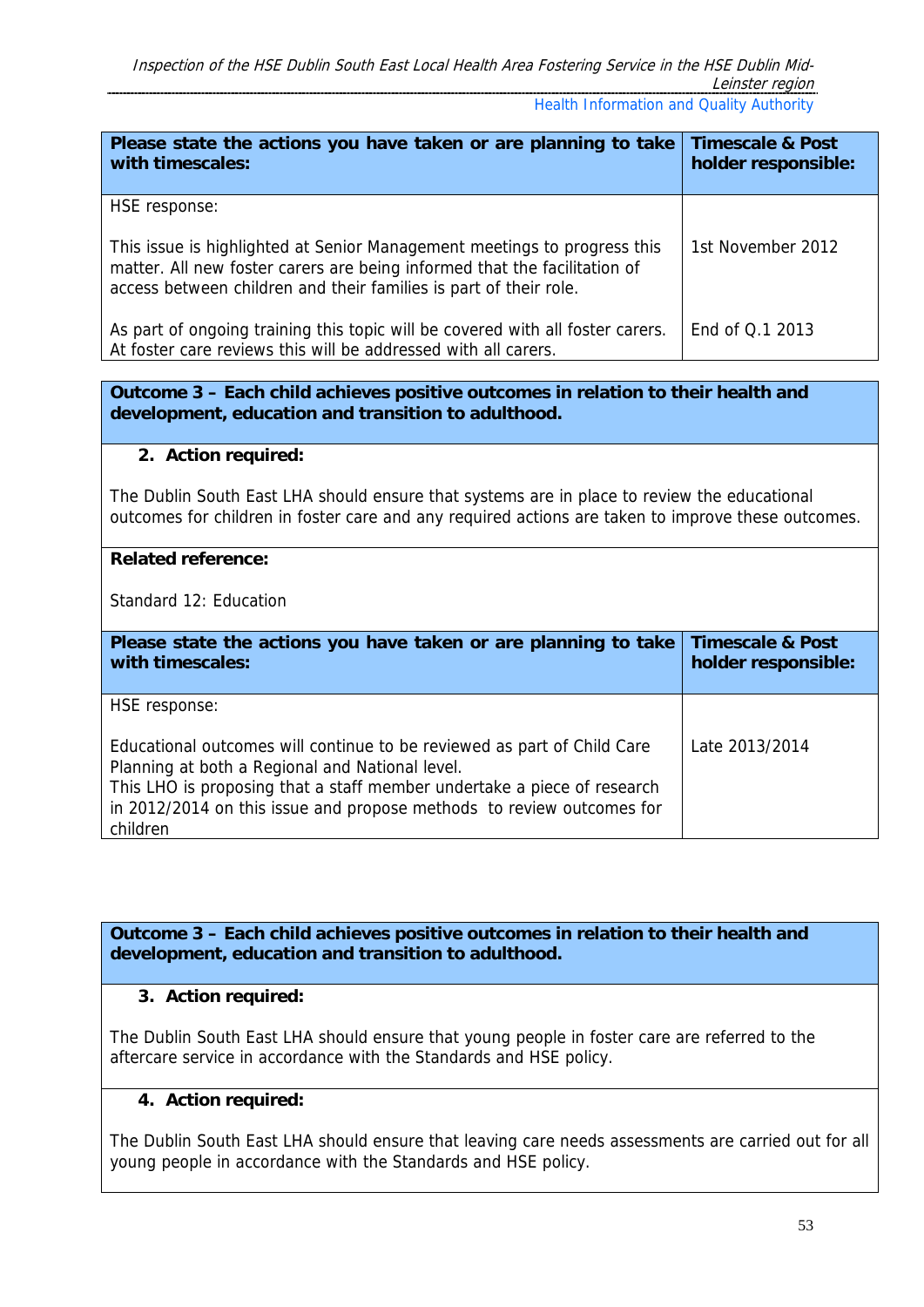#### **Related reference:**

Standard 13: Preparation for leaving care and adult life

| Please state the actions you have taken or are planning to take                                                                                                                                                                                                                                                                            | <b>Timescale &amp; Post</b>               |
|--------------------------------------------------------------------------------------------------------------------------------------------------------------------------------------------------------------------------------------------------------------------------------------------------------------------------------------------|-------------------------------------------|
| with timescales:                                                                                                                                                                                                                                                                                                                           | holder responsible:                       |
| HSE response:<br>Young people will continue to be referred to After Care Services prior to<br>their 16th Birthday. An aftercare worker attends the Child in Care review<br>following a young person's 16th birthday. A formal assessment and<br>ongoing planning follows from this at an appropriate time and at a young<br>person's pace. | SW, SWTL, Aftercare<br>Services - Ongoing |

**Outcome 4 – Children are safe and services comply with Children First: National Guidance for the Welfare and Protection of Children.** 

#### **5. Action required:**

The Dublin South East LHA should ensure that all foster carers and adults in households are revetted.

#### **6. Action required:**

The Dublin South East LHA should ensure that they are satisfied that all child protection concerns reported to the area about children in foster care have been, and will continue to be, dealt with in accordance with Children First (2011).

#### **7. Action required:**

The Dublin South East LHA should ensure that any and all child protection and welfare concerns about foster carers are reported and addressed in accordance with National policy.

#### **8. Action required:**

The Dublin South East LHA should ensure that all foster carers receive training and guidance in child protection including the newly revised *Children First: National Guidelines for the Protection and* Welfare of Children (2011) as a matter of priority.

#### **Related reference:**

Standard 10: Safeguarding and child protection Children First: National Guidance for the Protection and Welfare of Children 2011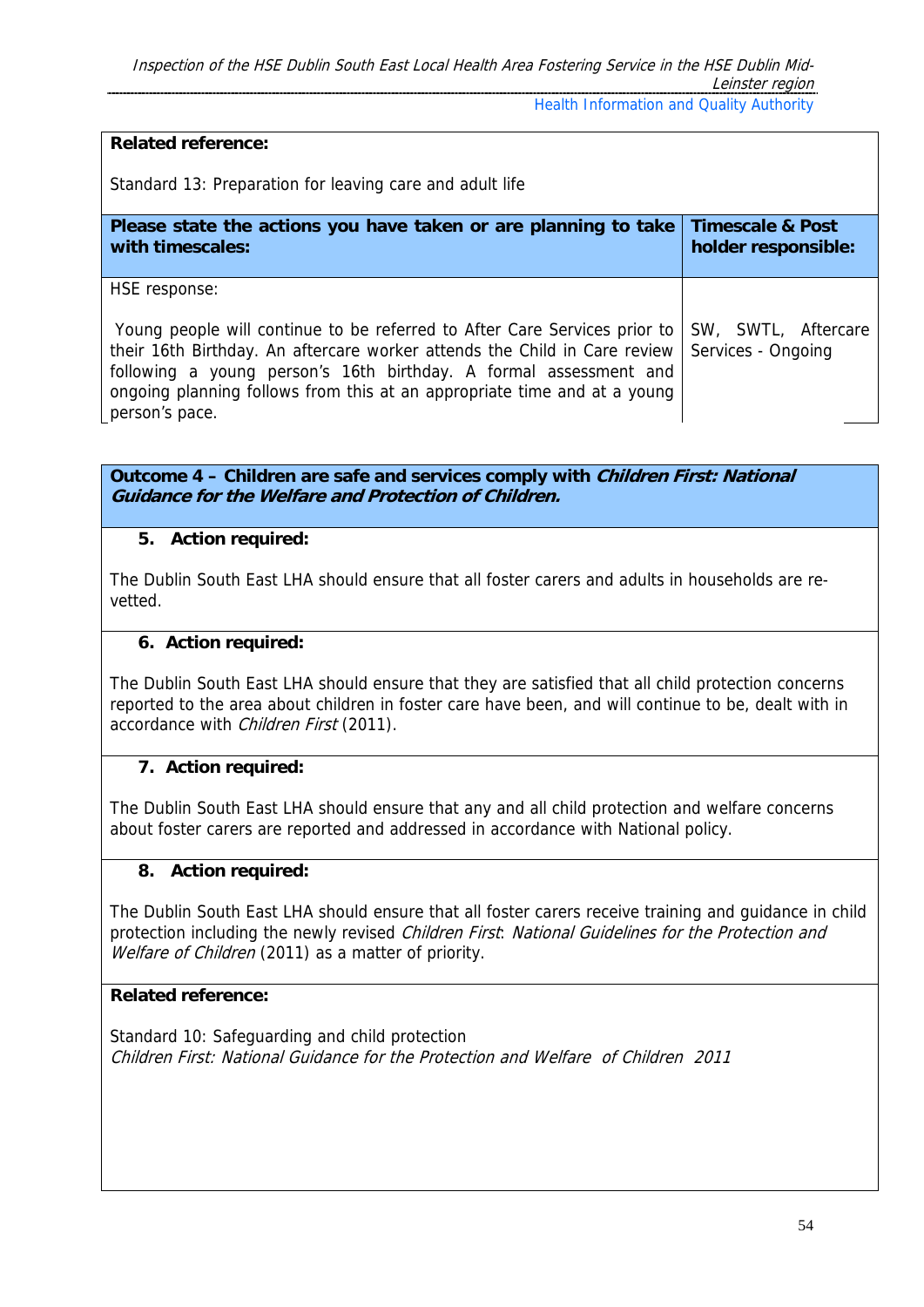| Please state the actions you have taken or are planning to take<br>with timescales:                                                                                  | <b>Timescale &amp; Post</b><br>holder responsible:                                                                                                                                                                               |
|----------------------------------------------------------------------------------------------------------------------------------------------------------------------|----------------------------------------------------------------------------------------------------------------------------------------------------------------------------------------------------------------------------------|
| HSE response:                                                                                                                                                        |                                                                                                                                                                                                                                  |
| Foster carers and adults over 18 years are in the process of being re-<br>vetted and this process will continue                                                      | All current foster carers<br>needing to be re-vetted<br>will be completed by<br>end 2nd Quarter 2013.<br>This process is<br>ongoing. Fostering<br>Team Leader and<br>Principal Social Worker<br>will be responsible for<br>this. |
| DSE will continue to ensure that all child protection concerns reported will<br>be dealt with in accordance with Children First.                                     | PSW and SWTL - as<br>required                                                                                                                                                                                                    |
| DSE Social Work dept will continue to ensure that any and all child welfare<br>protection concerns will be reported and addressed as per National<br>Guidelines.     | PSW and SWTL - as<br>required                                                                                                                                                                                                    |
| Training for foster carers in relation to Children's First has commenced<br>and there are further training sessions scheduled for December 2012 and<br>January 2013. | SWTL & PSW 2nd<br>Quarter 2013                                                                                                                                                                                                   |

#### **9. Action required:**

The Dublin South East LHA should ensure that all children in foster care have an assigned social worker.

#### **10. Action required:**

The Dublin South East LHA should ensure that all children are visited by a social worker in line the Regulations and children who have not been visited within the last six months are visited as a matter of urgency.

#### **11. Action required:**

The Dublin South East LHA should ensure that changes to children's social workers are monitored and kept to a minimum to facilitate relationship building between the child and their social worker.

#### **12. Action required:**

The Dublin South East LHA should ensure that the child's social worker makes arrangements to view the files of foster carers supervised by other services, from time to time, to assure themselves that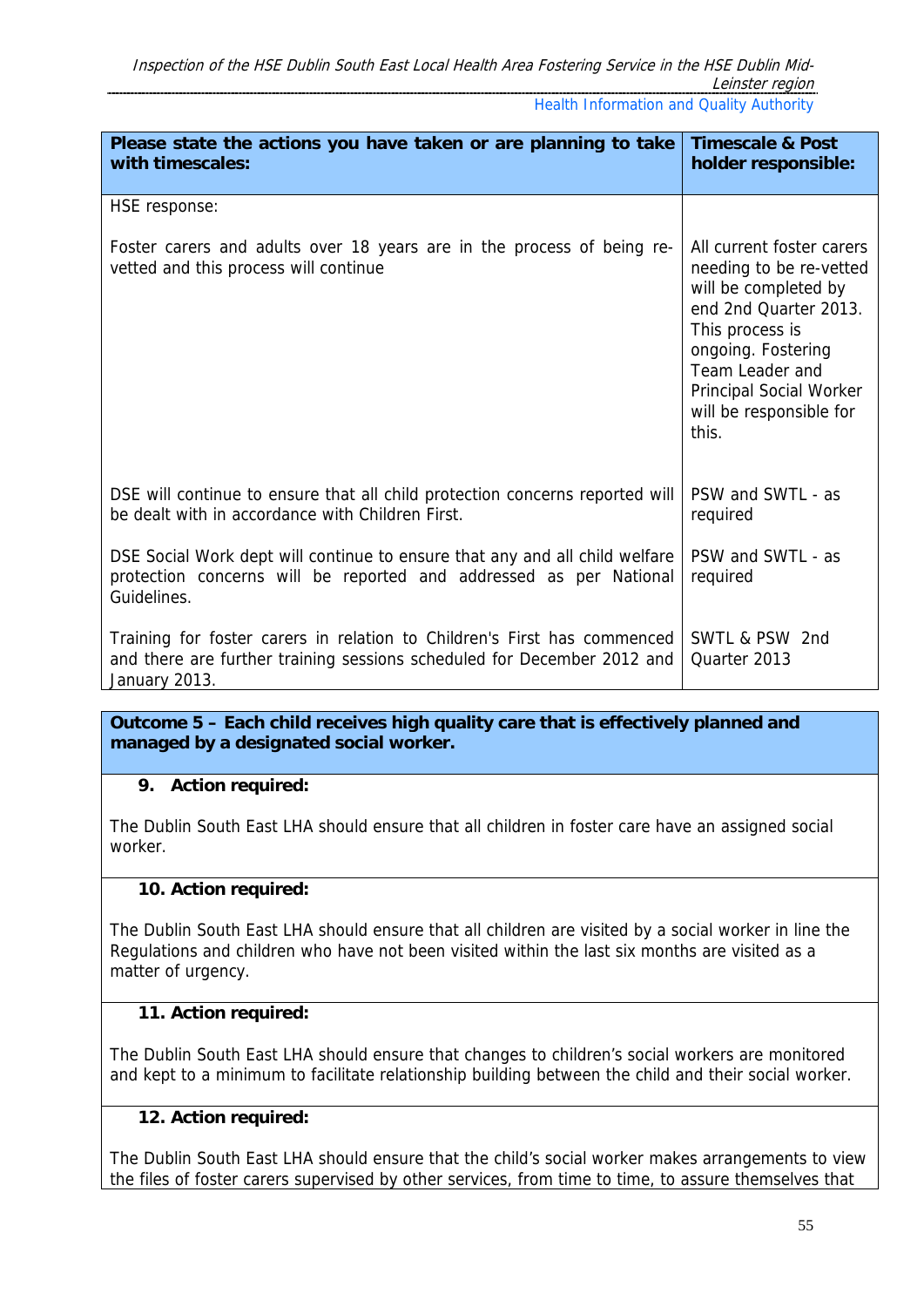| the statutory obligations of the placement provider are being met.                                                                                                                             |                                                                                     |
|------------------------------------------------------------------------------------------------------------------------------------------------------------------------------------------------|-------------------------------------------------------------------------------------|
| <b>Related reference:</b>                                                                                                                                                                      |                                                                                     |
| Standard 5: The child and family social worker<br>Child Care (Placement of Children in Foster Care) Regulations 4, 11<br>Child Care (Placement of Children in Relative Care) Regulations 4, 11 |                                                                                     |
| Please state the actions you have taken or are planning to take<br>with timescales:                                                                                                            | <b>Timescale &amp; Post</b><br>holder responsible:                                  |
| HSE response:                                                                                                                                                                                  |                                                                                     |
| Social Work Dept DSE continues to prioritise the allocation of a social<br>worker to children in care. The active recruitment of social workers is seen<br>as a priority                       | PSW, C&F Manager,<br>Regional Manager and<br><b>National Director -</b><br>Ongoing. |
| All children in care have been visited within the last six months by a social<br>worker                                                                                                        | <b>SWTL &amp; PSW.- Q. 1</b><br>2013                                                |
| Changes in Social Workers is monitored by SWTL to ensure facilitate<br>building a relationship between a child and their social worker                                                         | PSW & SWTL & C&F<br>managers - Ongoing                                              |
| Discussion will commence between Area C&F Managers with external and<br>other HSE services regarding accessing foster carers information.                                                      | C&F Managers,<br>Regional Managers,<br>National Office.                             |

### **13. Action required:**

The Dublin South East LHA should ensure that children's assessments of need are located along with the statutory information in the child's current file.

#### **Related reference:**

Standard 6: Assessment of Children and Young People Child Care (Placement of Children in Foster Care) Regulations 13 Child Care (Placement of Children in Relative Care) Regulations 13

| Please state the actions you have taken or are planning to take Timescale & Post<br>with timescales:                                         | holder responsible:            |
|----------------------------------------------------------------------------------------------------------------------------------------------|--------------------------------|
| HSE response:                                                                                                                                |                                |
| DSE Social Work Dept have new files on order which will facilitate a clear<br>structured layout and access to information held on the child. | PSW, SWTL<br>1st Quarter 2013. |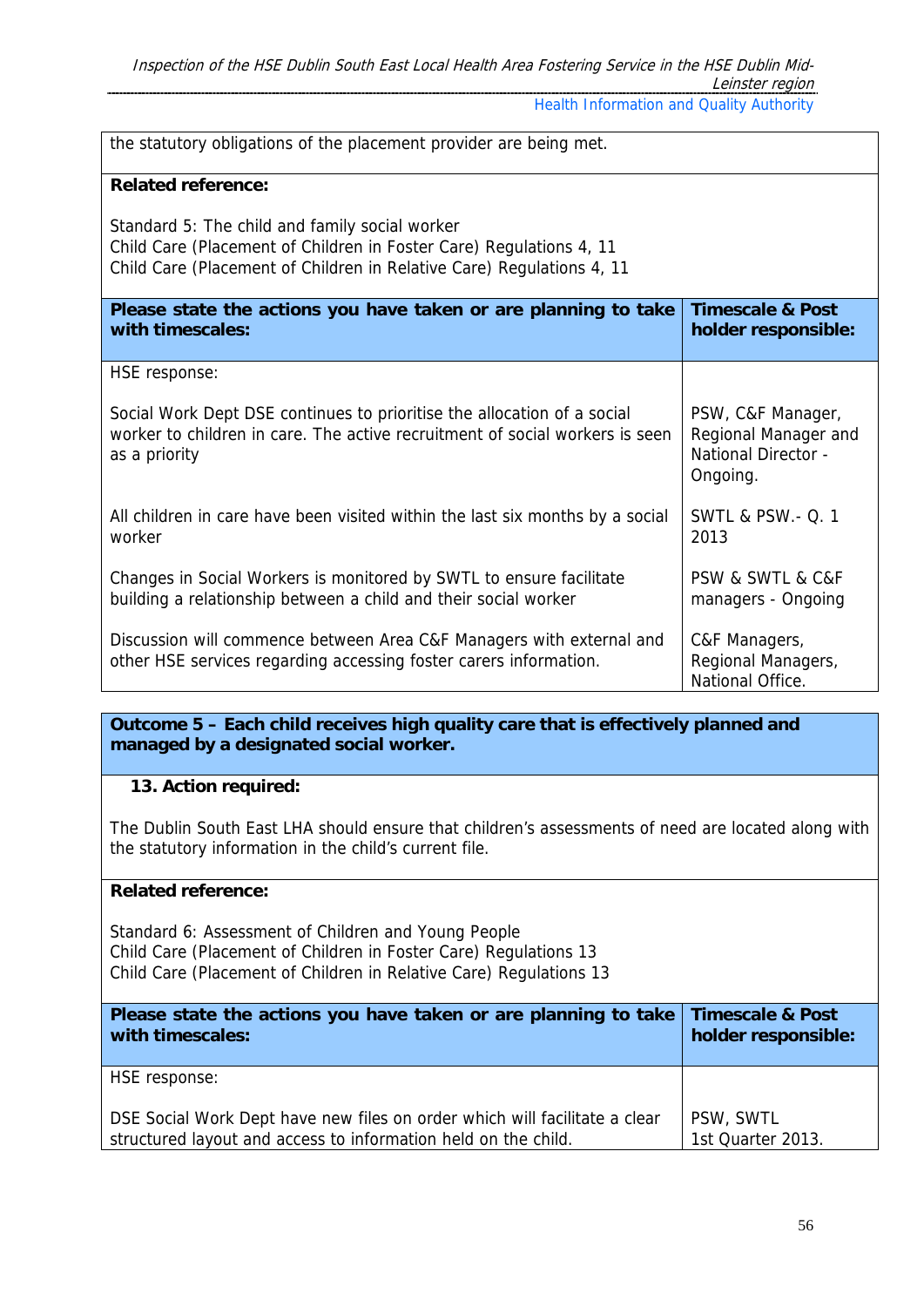#### **14. Action required:**

The Dublin South East LHA should ensure that all care plans are reviewed in line with the Regulations and Standards.

#### **15. Action required:**

The Dublin South East LHA should ensure that birth parents are fully involved in reviews, as appropriate.

#### **Related reference:**

Standard 7: Care Planning and Review Child Care (Placement of Children in Foster Care) Regulations 13, 18 Child Care (Placement of Children in Relative Care) Regulations 13, 18

| Please state the actions you have taken or are planning to take       | <b>Timescale &amp; Post</b>    |
|-----------------------------------------------------------------------|--------------------------------|
| with timescales:                                                      | holder responsible:            |
| HSE response:                                                         |                                |
| DSE Social Work Dept will continue to ensure that all care plans are  | Ongoing process.               |
| reviewed in line with Regulations and Standards                       | <b>PSW &amp; SWTL</b>          |
| Parents will continue to be fully involved in reviews as appropriate. | Ongoing process.<br>PSW & SWTL |

**Outcome 6 – Each child receives high quality care from carers that have been appropriately assessed and approved.**

#### **16. Action required:**

The Dublin South East LHA should ensure that all long term outstanding placements are processed for approval, as a matter of urgency.

#### **17. Action required:**

The Dublin South East LHA should ensure that all foster carer files clearly define the length of the assessment process.

#### **18. Action required:**

The Dublin South East LHA should ensure that all supported lodging carers that provide placements to children under 16 years undergo a foster care assessment as a matter of urgency.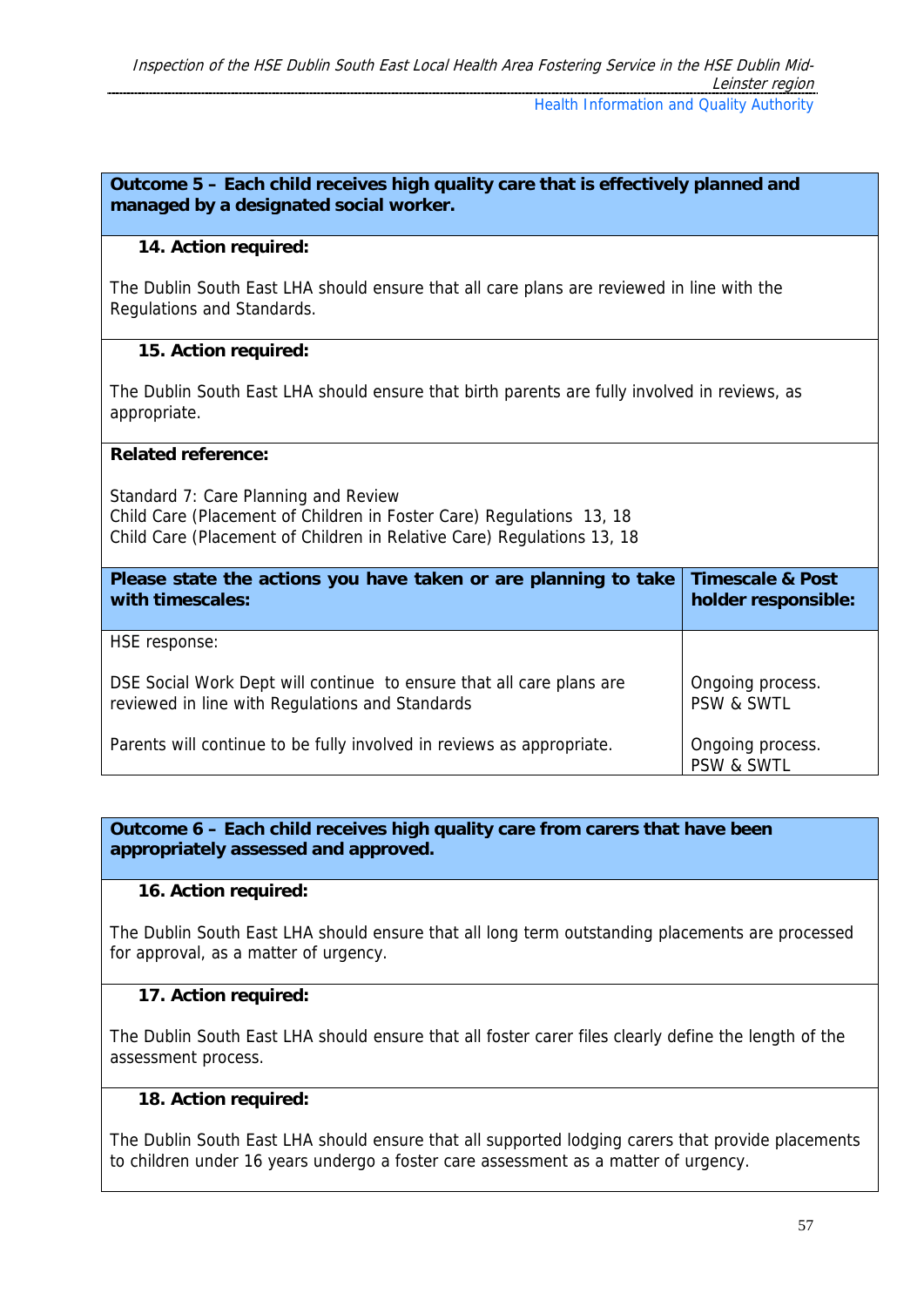#### **Related reference:**  Standard 14: Assessment and Approval of Foster Carers Child Care (Placement of Children in Foster Care) Regulation 5, 7, 9 **Please state the actions you have taken or are planning to take with timescales: Timescale & Post holder responsible:**  HSE response: DSE Social Work Dept are actively pursuing this and all cases are allocated From 1st January 2013 all new fostering assessments will be clearly noted on files. The dates that applications were received for assessment and dates assessment commenced and dates assessments were completed will be clearly noted on the file. Supported Lodging placements of young people under 16 years are being reviewed with a view to looking at potential of re-assessing as foster carers. 2nd Quarter 2013 SWTL & PSW Commence 01/01/2013 PSW And Fostering Team Leader will oversee and review this SWTL & PSW Completed by 3rd Quarter 2013.

#### **Outcome 6 – Each child receives high quality care from carers that have been appropriately assessed and approved.**

#### **19. Action required:**

The Dublin South East LHA should ensure that all outstanding assessments of relative carers are progressed and concluded as a matter of urgency.

#### **Related reference:**

Standard 14: Assessment and Approval of Foster Carers Child Care (Placement of Children in Relative Care) Regulation 5, 6, 9

| Please state the actions you have taken or are planning to take          | <b>Timescale &amp; Post</b> |
|--------------------------------------------------------------------------|-----------------------------|
| with timescales:                                                         | holder responsible:         |
| HSE response:                                                            |                             |
| This is an ongoing process and all relative carers undergoing assessment | 2nd Quarter 2013            |
| have been allocated.                                                     | <b>SWTL &amp;PSW</b>        |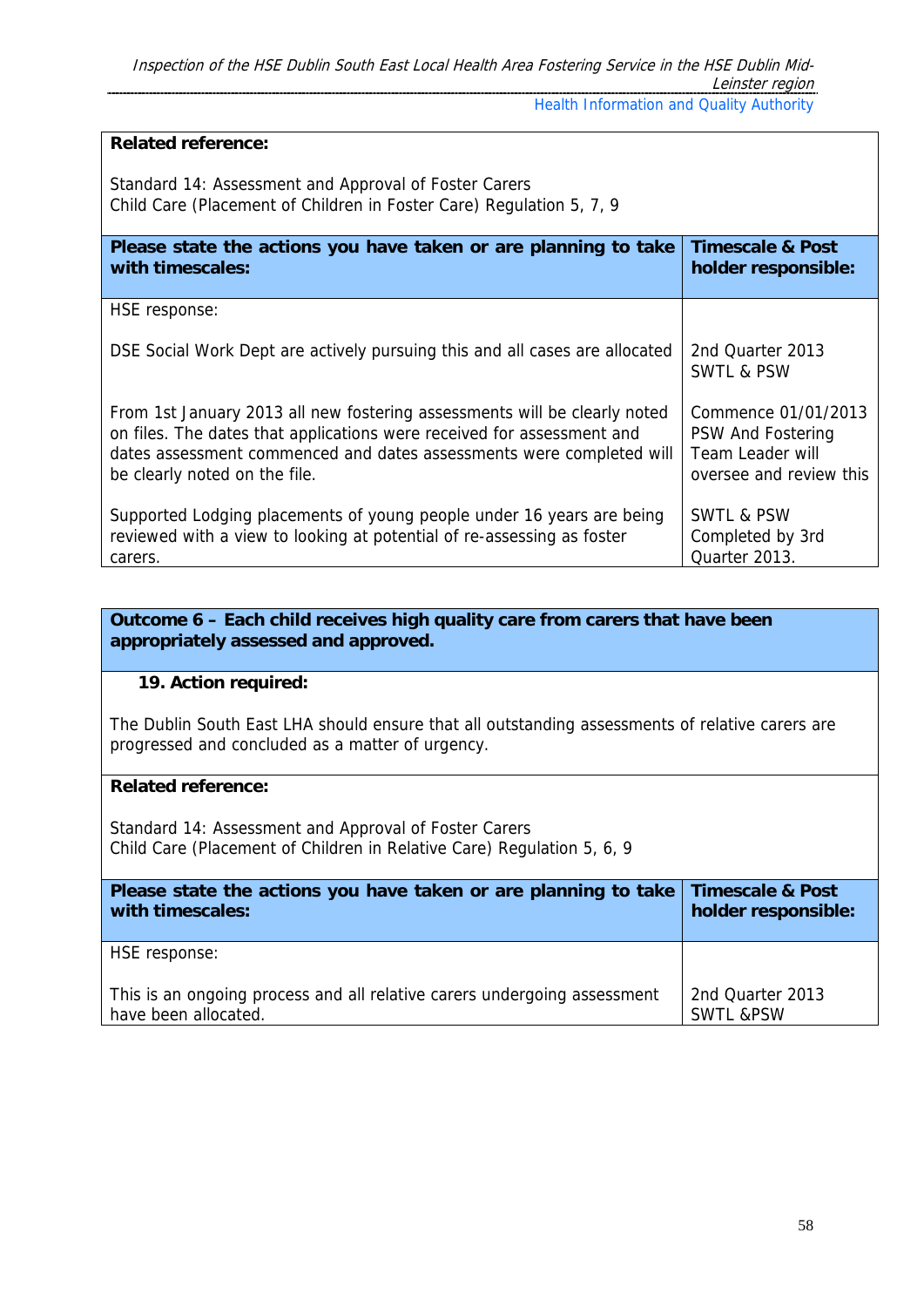#### **Outcome 7 – Carers is supported to provide high quality care through ongoing participation in relevant training, supervision and reviews.**

#### **20. Action required:**

The Dublin South East LHA should ensure that all foster care households are assigned a link social worker.

#### **21. Action required:**

The Dublin South East LHA should ensure that all foster carers are visited and supervised in line with the Regulations and that these sessions are recorded appropriately.

#### **22. Action required:**

The Dublin South East LHA should ensure that increased supervision is provided to all foster carers where placements are under stress.

#### **Related reference:**

Standard 15: Supervision and Support Child Care (Placement of Children in Foster Care) Regulation 15 Child Care (Placement of Children in Relative Care) Regulation 15

| Please state the actions you have taken or are planning to take<br>with timescales:                                                                                        | <b>Timescale &amp; Post</b><br>holder responsible:                        |
|----------------------------------------------------------------------------------------------------------------------------------------------------------------------------|---------------------------------------------------------------------------|
| HSE response:                                                                                                                                                              |                                                                           |
| DSE Social Work Dept continues to prioritise the allocation of a social<br>worker to all foster carers. The active recruitment of social workers is seen<br>as a priority. | Ongoing<br>PSW, C&F Manager,<br>Regional Manager,<br>National Director. - |
| DSE Social Work Dept continues to strive to ensure all are visited and<br>supported in line with Regulations and these sessions are recorded<br>appropriately.             | Ongoing. PSW & SWTL.                                                      |
| DSE Agree that all foster carers under stress should be offered increased<br>supervision.                                                                                  | SWTL & PSW - as<br>required.                                              |

**Outcome 7 – Carers is supported to provide high quality care through ongoing participation in relevant training, supervision and reviews.** 

#### **23. Action required:**

The Dublin South East LHA should ensure that a needs analysis of training for foster carers is carried out by the area to inform their training programme.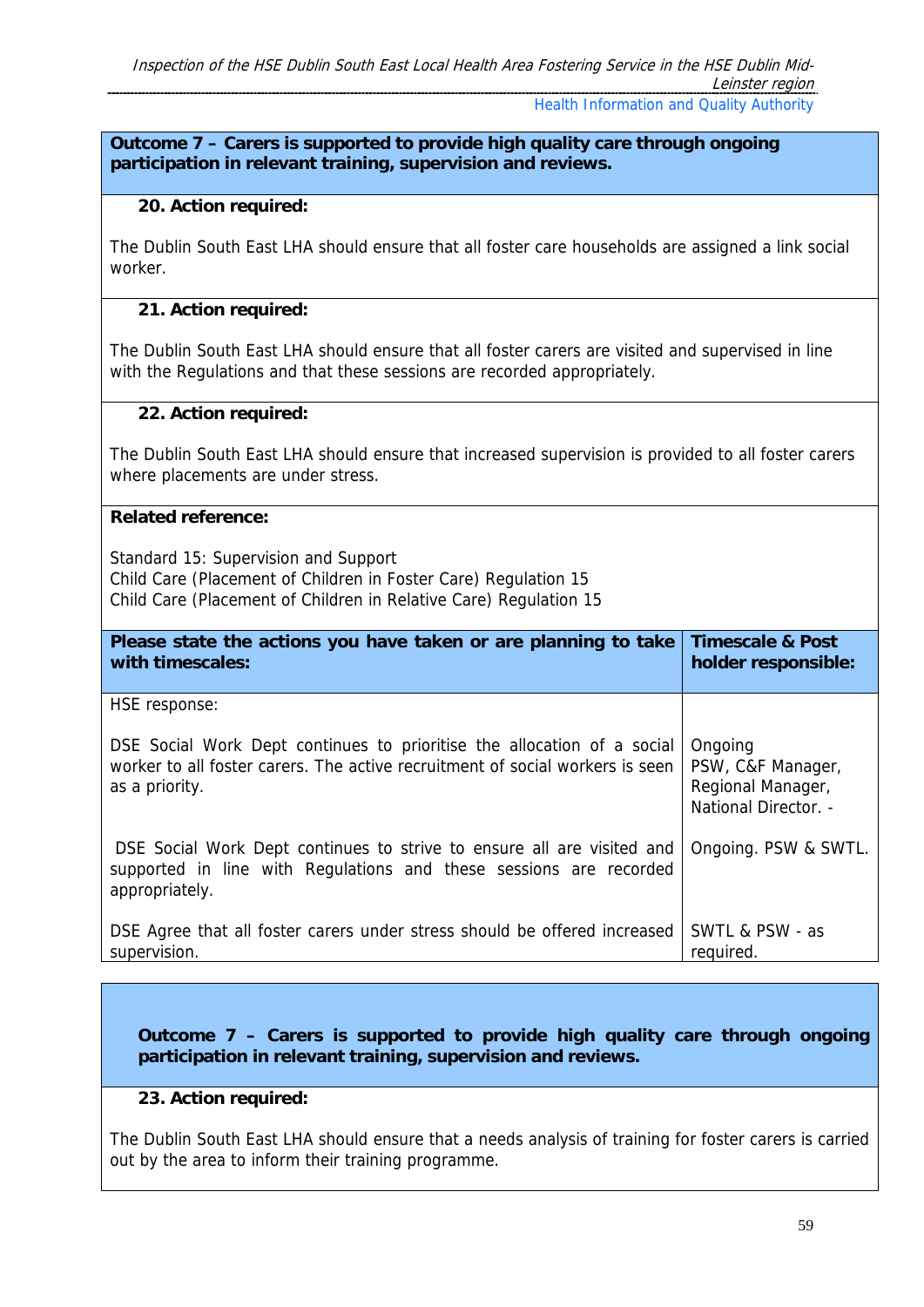#### **24. Action required:**

The Dublin South East LHA should ensure that a centralised record of training needs and training provision to foster carers is maintained.

#### **Related reference:**

Standard 16: Training Child Care (Placement of Children in Foster Care) Regulation 15 Child Care (Placement of Children in Relative Care) Regulation 15

| Please state the actions you have taken or are planning to take                                                                                                                         | <b>Timescale &amp; Post</b>                                                                          |
|-----------------------------------------------------------------------------------------------------------------------------------------------------------------------------------------|------------------------------------------------------------------------------------------------------|
| with timescales:                                                                                                                                                                        | holder responsible:                                                                                  |
| HSE response:                                                                                                                                                                           |                                                                                                      |
| DSE will continue to identify and prioritise the training needs of foster<br>carers and will liaise with carers, trainers and IFCA regarding ongoing<br>training needs of foster carers | SWTL & PSW. HSE<br>Training, Unit &<br><b>National Training Office</b><br>End of 2nd Quarter<br>2013 |
| The provision of training is currently recorded on foster carers' files. Foster                                                                                                         | PSW. DML Training                                                                                    |
| Carers ongoing training needs will be discussed at supervision and noted                                                                                                                | Unit, & National                                                                                     |
| on files. This will be explored further with training unit and ISA fostering                                                                                                            | <b>Training Service</b>                                                                              |
| team leaders.                                                                                                                                                                           | 2nd Quarter 2013                                                                                     |

**Outcome 7 – Carers are supported to provide high quality care through ongoing participation in relevant training, supervision and reviews.** 

#### **25. Action required:**

The Dublin South East LHA should ensure that all foster carers are reviewed in accordance with the Standards and Regulations.

#### **Related reference:**

Standard 17: Reviews of Foster Carers Child Care (Placement of Children in Foster Care) Regulation 15 Child Care (Placement of Children in Relative Care) Regulation 15

| Please state the actions you have taken or are planning to take<br>with timescales:                                                                                                            | <b>Timescale &amp; Post</b><br>holder responsible:                             |
|------------------------------------------------------------------------------------------------------------------------------------------------------------------------------------------------|--------------------------------------------------------------------------------|
| HSE response:                                                                                                                                                                                  |                                                                                |
| The HSE National Office is currently looking at templates and<br>standardising arrangements for the review of foster carers through the<br>work of the National Standardisation Working Group. | 1st Quarter 2013<br>National Office,<br>Regional Manager, C&F<br>Manager, PSW. |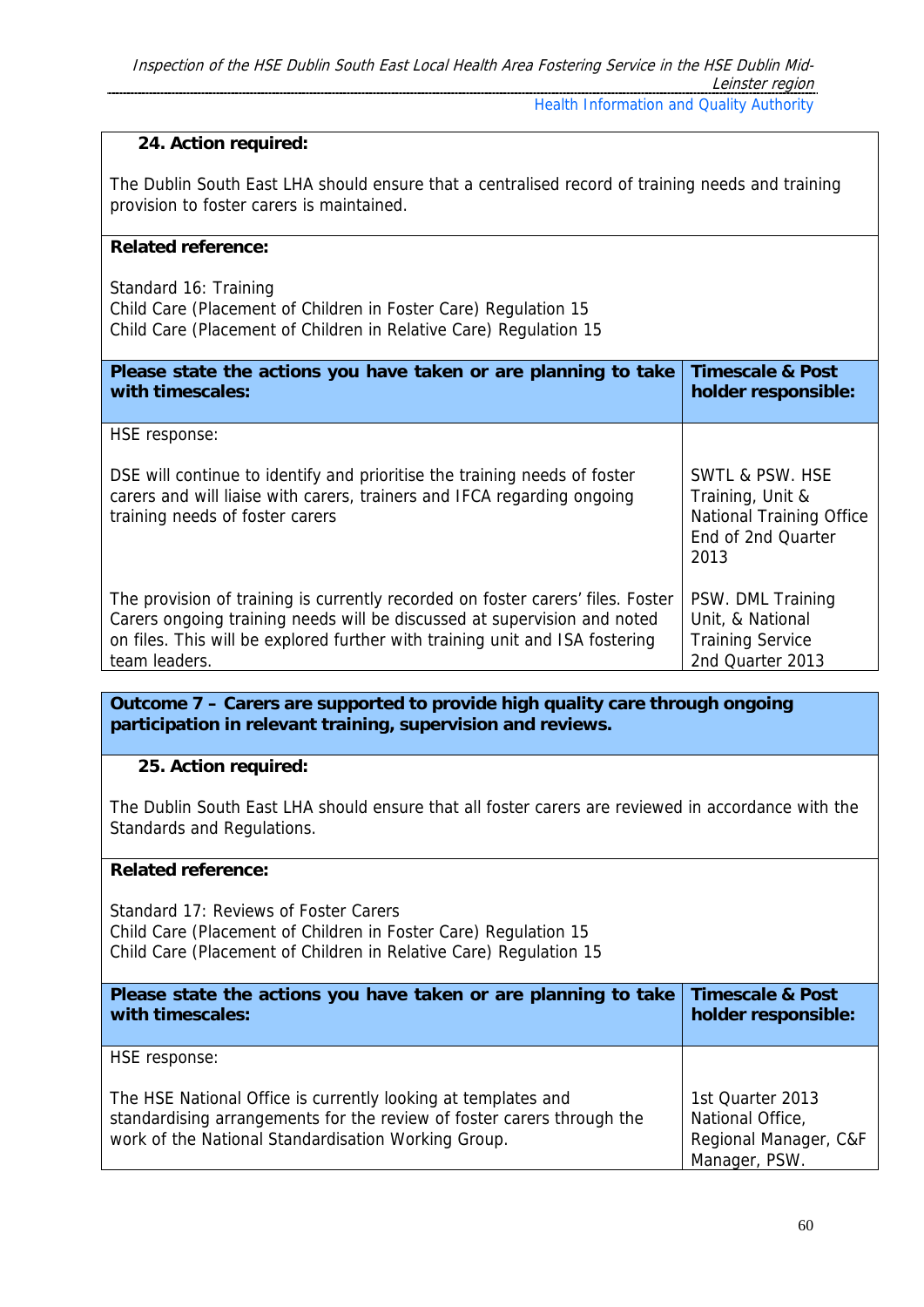#### **26. Action required:**

The Dublin South East LHA should ensure that all national policies in relation to foster care are fully implemented and training is provided to support social work staff in implementing these policies.

#### **Related reference:**

Standard 18: Effective policies

| Please state the actions you have taken or are planning to take<br>with timescales:                                                 | <b>Timescale &amp; Post</b><br>holder responsible:                        |
|-------------------------------------------------------------------------------------------------------------------------------------|---------------------------------------------------------------------------|
| HSE response:                                                                                                                       |                                                                           |
| Social Work Dept will continue to update and train staff regarding the<br>appropriate use and implementation of all agreed policies | PSW, Foster Care<br>Committee, DML<br>Training Unit. 3rd<br>Quarter 2013. |

#### **Outcome 8 – Effective governance, leadership and management arrangements enable the full range of children's needs to be met.**

#### **27. Action required:**

The Dublin South East LHA should ensure that dependable systems are developed to ensure the effective provision of a safe high quality service to children and young people in foster care.

#### **28. Action required:**

The Dublin South East LHA should ensure that identified risks, due to staff vacancies, are addressed to mitigate any potential risks to the outcomes for children.

#### **Related reference:**

Standard 19 Management and Monitoring of Foster Care Services Child Care (Placement of Children in Foster Care) Regulation 5(1), 5(3)(4) Child Care (Placement of Children in Relative Care) Regulation 5(3)(4)

| Please state the actions you have taken or are planning to take<br>with timescales:                                                              | <b>Timescale &amp; Post</b><br>holder responsible: |
|--------------------------------------------------------------------------------------------------------------------------------------------------|----------------------------------------------------|
| HSE response:                                                                                                                                    |                                                    |
| Local C&F Services strive to deliver a safe high quality service through<br>supervision, training, team meetings and in partnership with others. | PSW, SWTL DML<br><b>Training Unit</b><br>Ongoing   |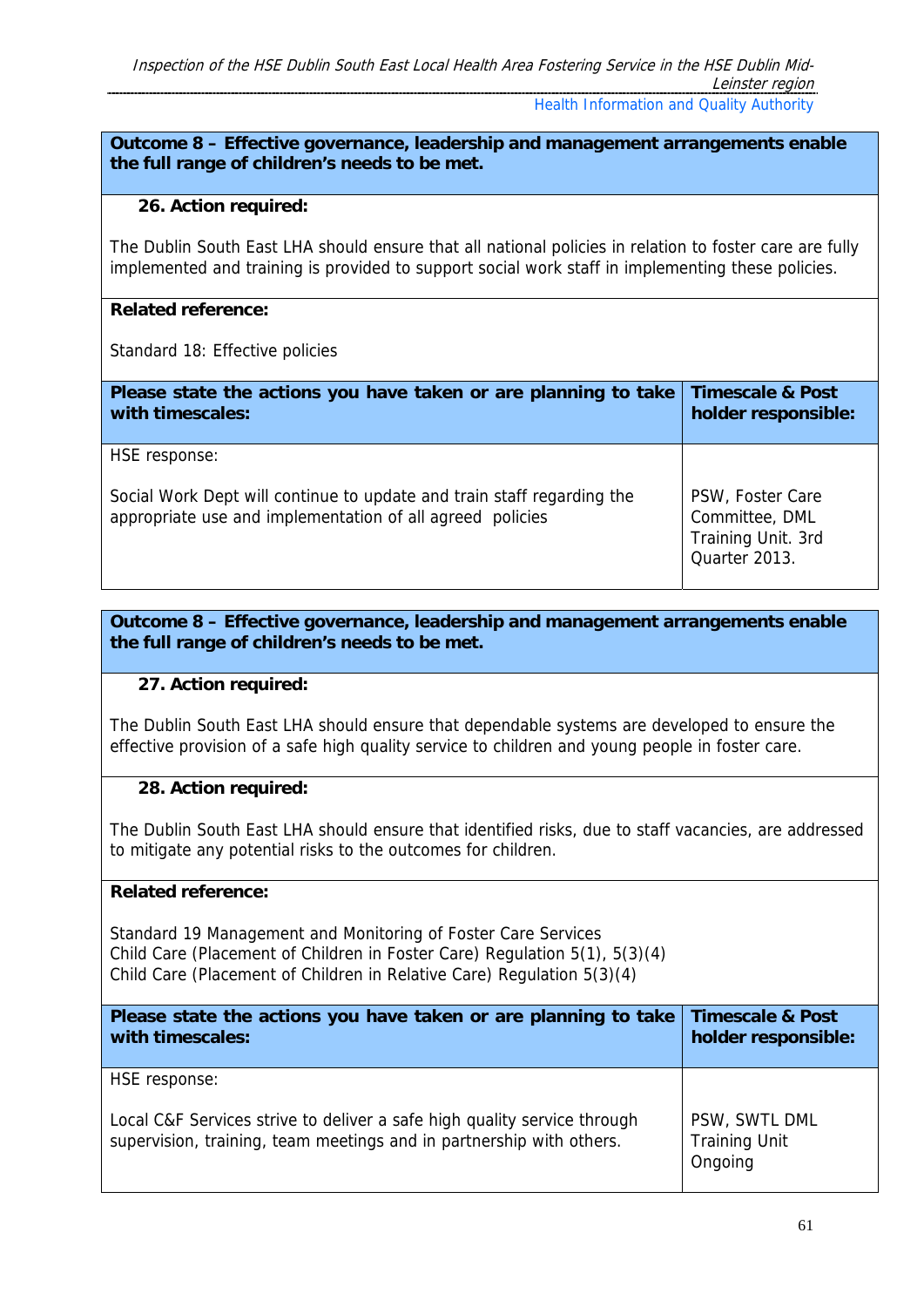| Risk Assessment forms completed and to be reviewed. Awaiting | Quarter 1 2013.      |
|--------------------------------------------------------------|----------------------|
| recruitment of staff to fill vacancies                       | National Office,     |
|                                                              | Regional office. C&F |
|                                                              | Manager, PSW.        |

#### **29. Action required:**

The Dublin South East LHA should ensure that the service recruits sufficient numbers of foster carers to meet the needs of children on an ongoing basis.

#### **Related reference:**

Standard 21: Recruitment and retention of an appropriate range of Foster Carers Child Care (Placement of Children in Foster Care) Regulation 5(1), 5(3)(4) Child Care (Placement of Children in Relative Care) Regulation 5(3)(4)

| Please state the actions you have taken or are planning to take<br>with timescales:                                                                                                                       | <b>Timescale &amp; Post</b><br>holder responsible: |
|-----------------------------------------------------------------------------------------------------------------------------------------------------------------------------------------------------------|----------------------------------------------------|
| HSE response:                                                                                                                                                                                             |                                                    |
| C&F Services continues to strive to recruit additional foster carers. The<br>recruitment of carers is receiving attention at a National & Regional level<br>and a regional/campaign is being planned for. | Quarter 2 2013 and<br>Ongoing                      |

**Outcome 8 – Effective governance, leadership and management arrangements enable the full range of children's needs to be met.** 

#### **30. Action required:**

The Dublin South East LHA should ensure that the Foster Care Committee receive the outcomes of foster carer's reviews for their consideration, including the details of complaints, allegations and placement endings.

#### **Related reference:**

Standard 23: The Foster Care Committee Child Care (Placement of Children in Foster Care) Regulation 5(1), 5(3)(4) Child Care (Placement of Children in Relative Care) Regulation 5(3)(4)

| Please state the actions you have taken or are planning to take Timescale & Post<br>with timescales: | holder responsible:           |
|------------------------------------------------------------------------------------------------------|-------------------------------|
| HSE response:                                                                                        |                               |
| DSE will ensure that FCC receives outcomes of Foster Carer's reviews.                                | Quarter 1 2013.<br><b>PSW</b> |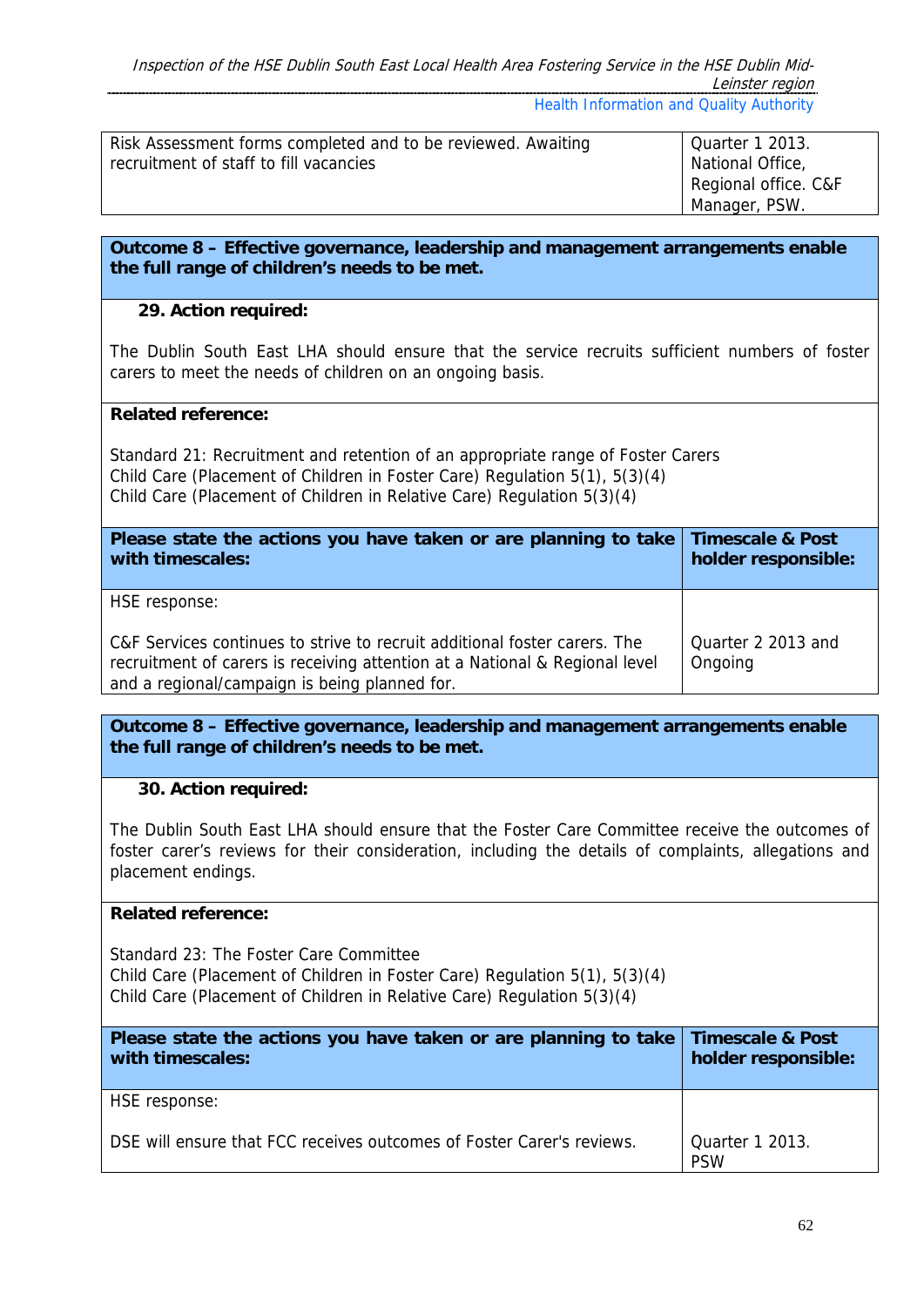#### **31. Action required:**

The Dublin South East LHA should ensure that service level agreements, with inbuilt quality assurance mechanisms, are in place with agencies providing non-statutory foster care services to ensure a safe high quality service to children.

#### **Related reference:**

Standard 24: Placement of Children through non-statutory agencies Child Care (Placement of Children in Foster Care) Regulation 5(1), 5(3)(4), 24 Child Care (Placement of Children in Relative Care) Regulation 5(3)(4), 24

| Please state the actions you have taken or are planning to take<br>with timescales: | <b>Timescale &amp; Post</b><br>holder responsible:                                                                |
|-------------------------------------------------------------------------------------|-------------------------------------------------------------------------------------------------------------------|
| HSE response:                                                                       |                                                                                                                   |
| This is receiving attention at a National & Regional Level.                         | SWTLs, PSW, Area<br>Manager Children &<br>Family Services,<br>Regional & National<br>offices.<br>End of Q. 1 2013 |

**Outcome 8 – Effective governance, leadership and management arrangements enable the full range of children's needs to be met.** 

#### **32. Action required:**

The Dublin South East LHA should ensure that all stakeholders are made aware of the complaints process.

#### **33. Action required:**

The Dublin South East LHA should ensure that there is managerial oversight of all complaints to facilitate continuous quality improvement for the foster care service.

#### **Related reference:**

Standard 25: Representations and complaints Child Care (Placement of Children in Foster Care) Regulation 5(1), 5(3)(4), 12 Child Care (Placement of Children in Relative Care) Regulation 5(3)(4), 12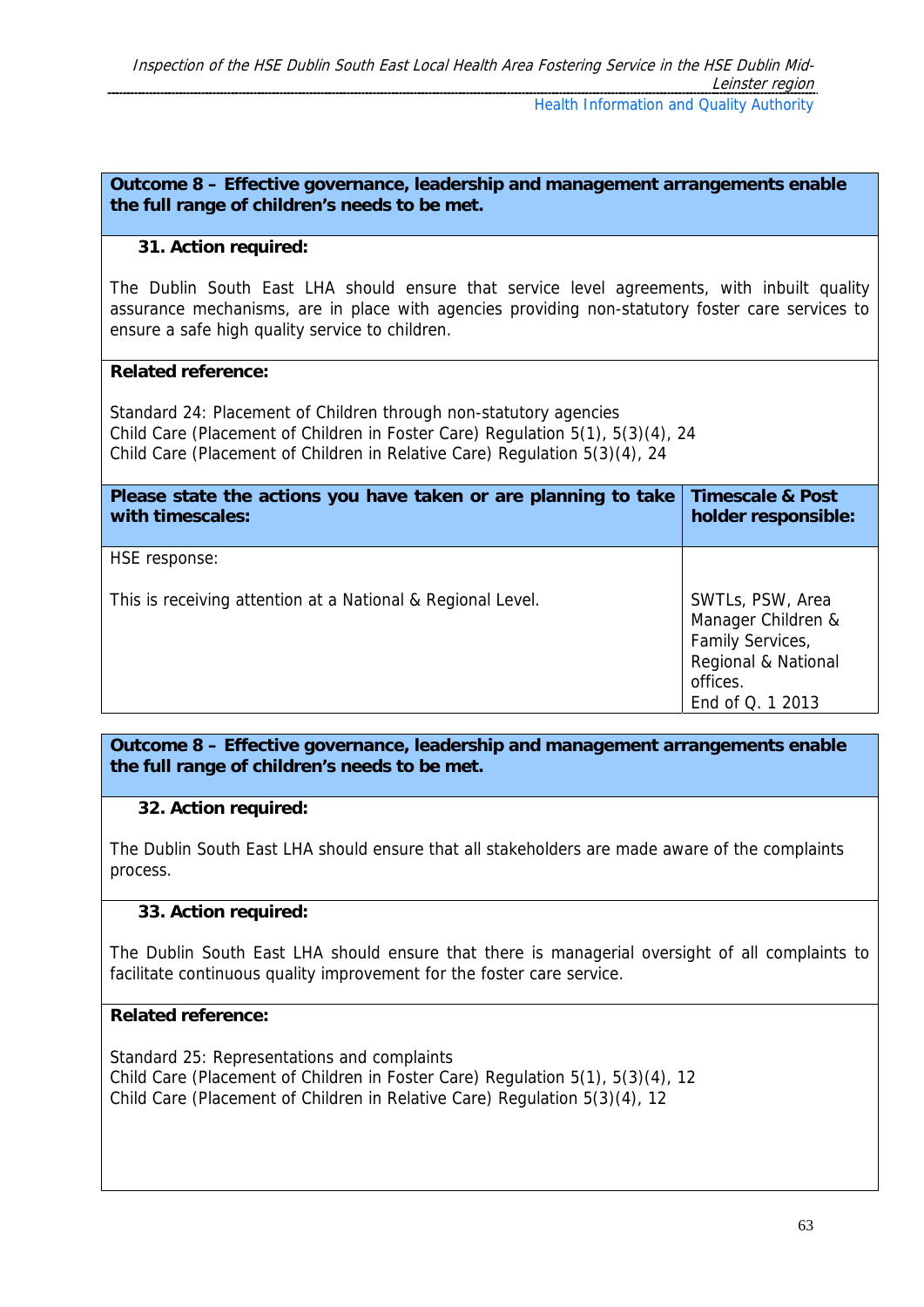| Please state the actions you have taken or are planning to take                                                                                                                                                                                                 | <b>Timescale &amp; Post</b>                                              |
|-----------------------------------------------------------------------------------------------------------------------------------------------------------------------------------------------------------------------------------------------------------------|--------------------------------------------------------------------------|
| with timescales:                                                                                                                                                                                                                                                | holder responsible:                                                      |
| HSE response:                                                                                                                                                                                                                                                   |                                                                          |
| DSE Social Work Dept is compiling different leaflets and booklets to inform<br>different stakeholders of appropriate means of making complaints. DSE<br>Foster Carers have attended a training session where this topic was<br>covered. This is ongoing process | PSW & C&F Managers,<br><b>Complaints Manager.</b><br>Q. 2 2013 & Ongoing |
| PSW & Area Manager will liaise with FCC in relation to oversight of all                                                                                                                                                                                         | PSW, C&F Manager,                                                        |
| complaints.                                                                                                                                                                                                                                                     | FCC- as required.                                                        |